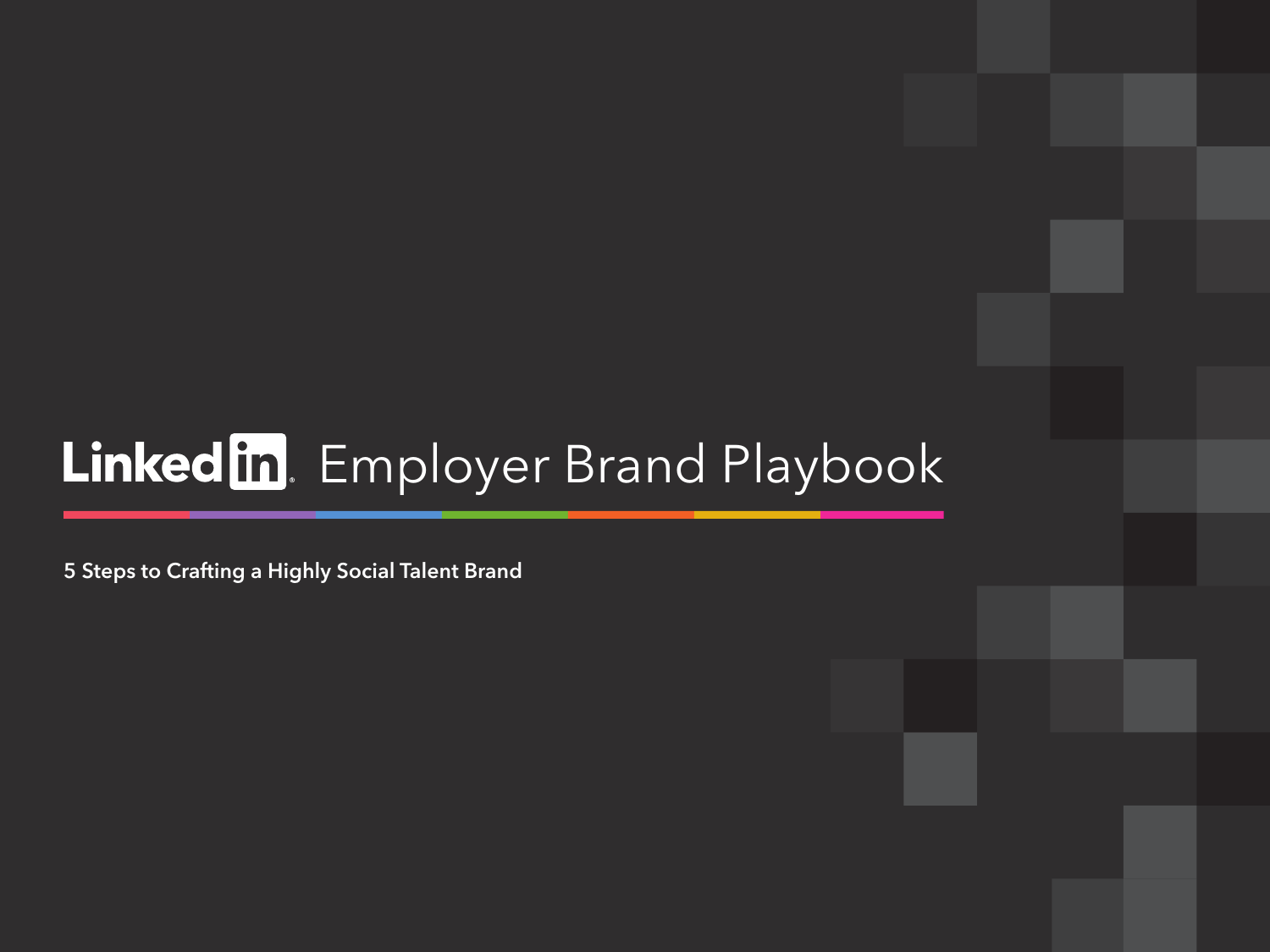### Table of contents

|                   | Reasons to Invest in Your Talent Brand | 04 | <b>STEP</b><br>05 | Measure and Adjust                 | 42 |
|-------------------|----------------------------------------|----|-------------------|------------------------------------|----|
|                   |                                        |    |                   |                                    |    |
| <b>STEP</b><br>01 | Get Buy-In                             | 07 |                   | 9 Talent Brand Warning Signs       | 46 |
|                   |                                        |    |                   |                                    |    |
| <b>STEP</b><br>02 | Listen and Learn                       | 10 |                   | Let the Talent Brand Journey Begin | 47 |
|                   |                                        |    |                   |                                    |    |
| <b>STEP</b><br>03 | Craft Your Approach                    | 18 |                   | <b>Additional Resources</b>        | 48 |
|                   |                                        |    |                   |                                    |    |
| <b>STEP</b><br>04 | Promote and Engage                     | 22 |                   | The Talent Brand Hall of Fame      | 49 |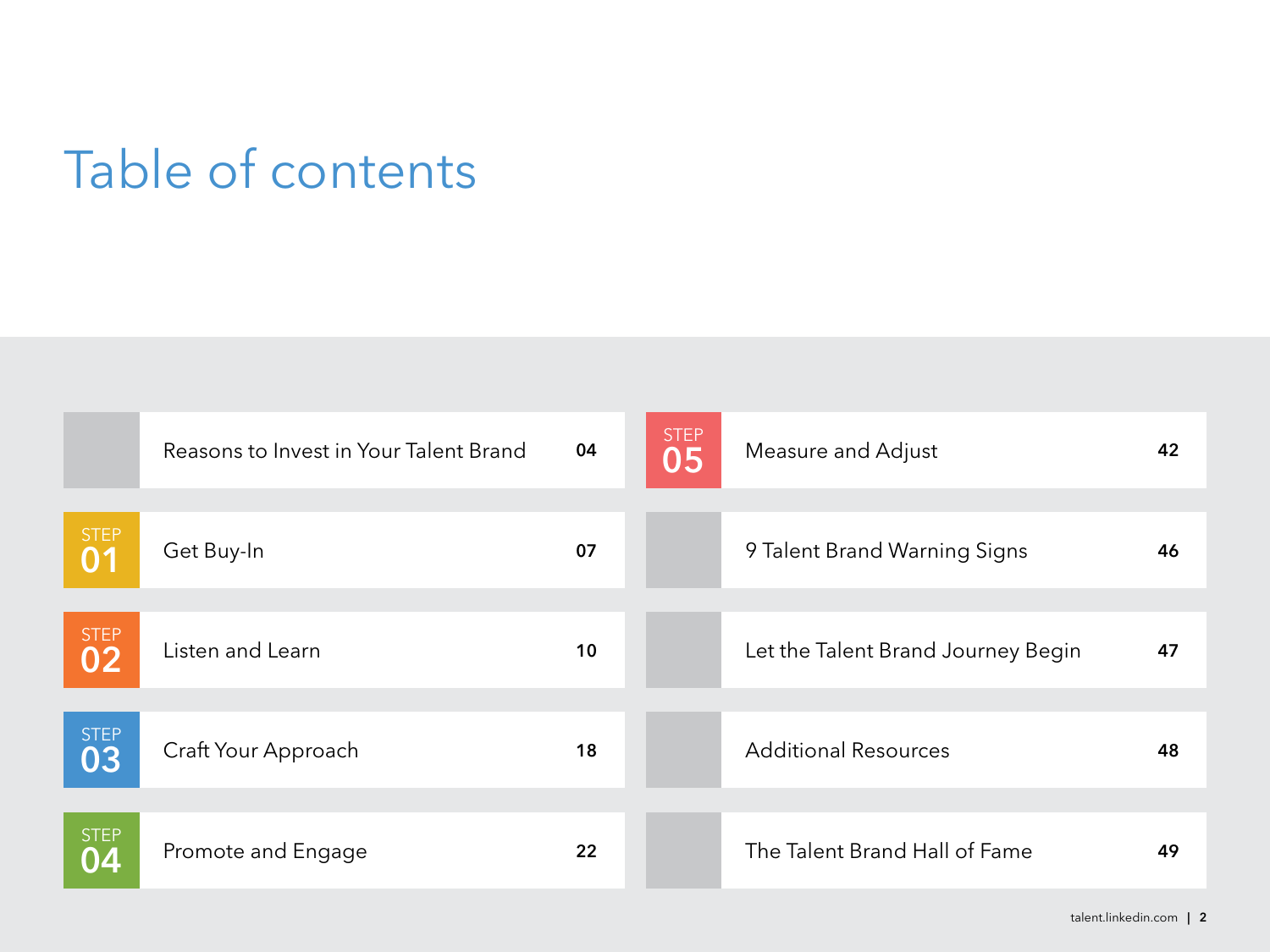# Index of useful facts and figures

| 3 Reasons to Invest in Your Talent Brand                        | 04 |
|-----------------------------------------------------------------|----|
| <b>Global Talent Brand Trends</b>                               | 05 |
| <b>Checklist to Audit Your Talent Brand Materials</b>           | 11 |
| Top Audiences to Listen to                                      | 13 |
| Sample Survey Questions for Employees and Passive Candidates    | 14 |
| Types of Research to Consider                                   | 16 |
| Sample Goals for a Talent Brand Program                         | 20 |
| 8 Golden Rules for Promoting (and Protecting) Your Talent Brand | 23 |
| 6 Tricks for an Irresistible Job Description on LinkedIn        | 29 |
| Tips to Jumpstart Your Company Page                             | 30 |
| Tips for Targeted Status Updates                                | 31 |
| 4 Tips for Turning Your Employees into Talent Brand Ambassadors | 36 |
| Tools at a Glance                                               | 40 |
| 9 Talent Brand Warning Signs                                    | 46 |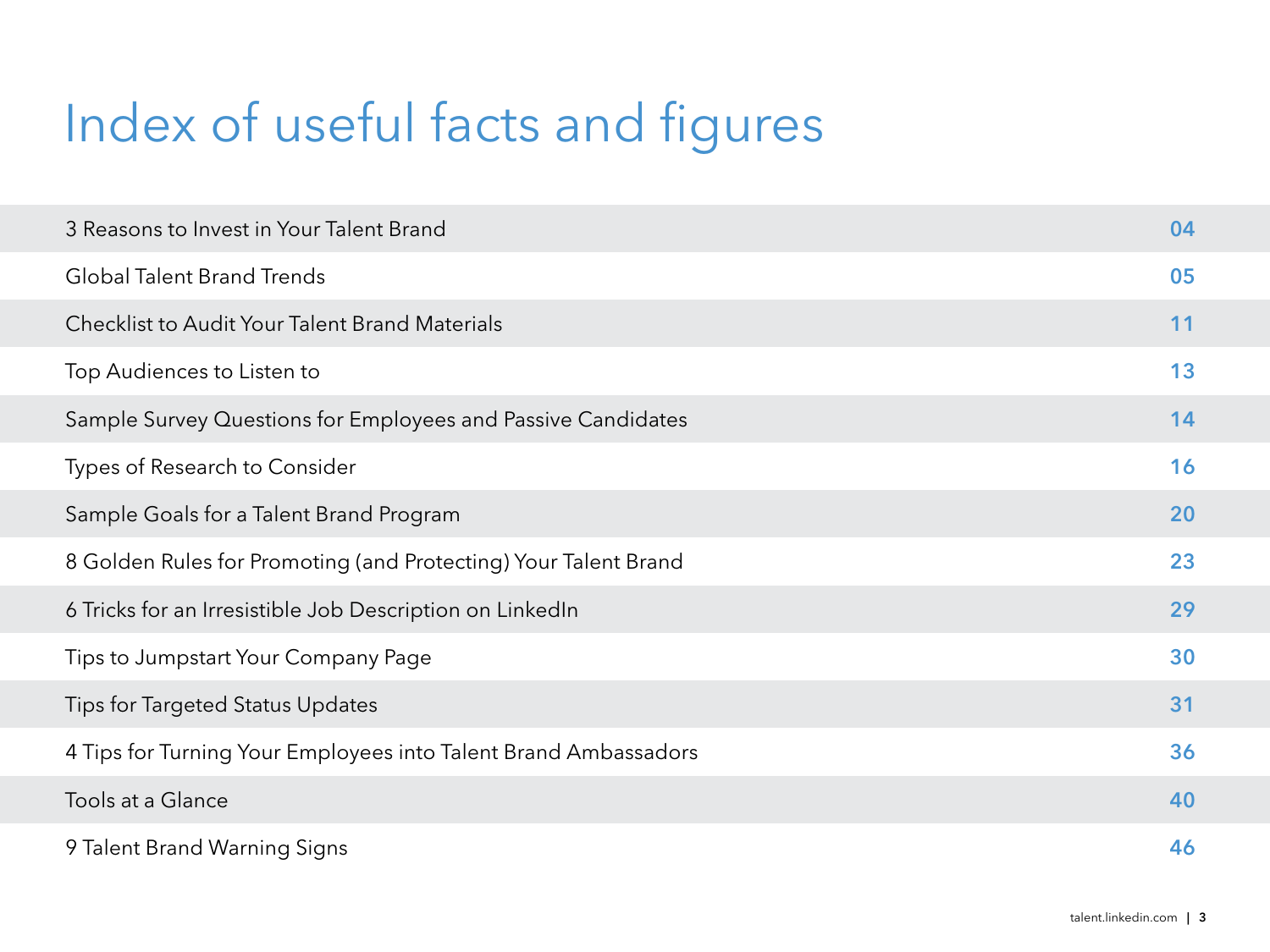### Introduction

Is your company considered a great place to work? In today's competition for top talent, your reputation as an employer is a key factor in whether a candidate will take your job – or leave it.

The bottom line impact is real: a strong talent brand reduces cost per hire by up to 50% and lowers turnover rates by 28%.<sup>1</sup>

### 3 reasons to invest in your talent brand



You'll spend less on hiring. Lower your cost per hire by as much as 50%.<sup>1</sup>



You'll boost retention. Reduce employee turnover by up to 28%.<sup>1</sup>



You'll influence the conversation with candidates. If you don't, others will.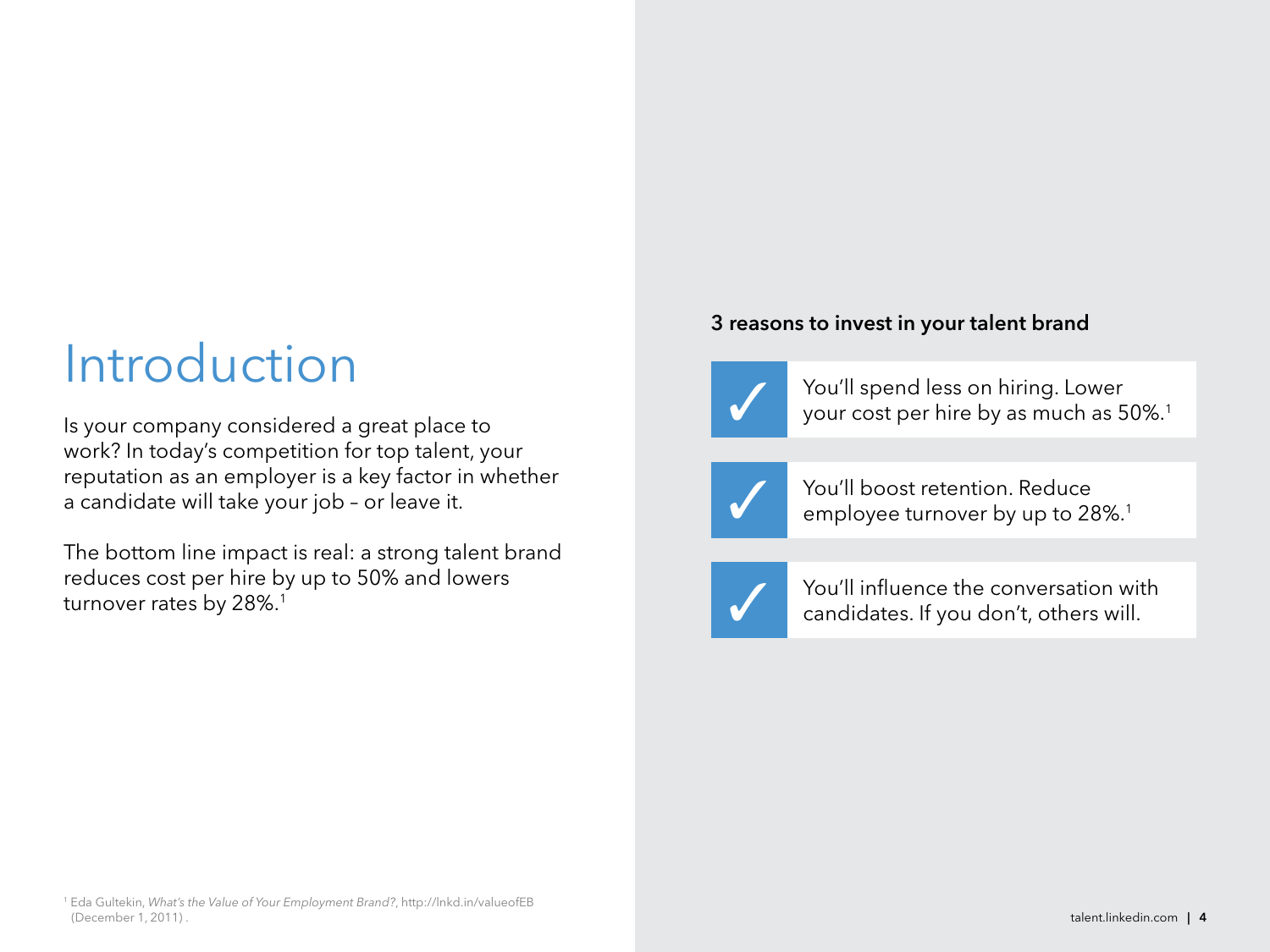### What's talent brand?

The term "employer brand" has been around for a while, but social media has radically changed the game.

Your **employer brand** was the messaging you pushed to the marketplace and periodically refreshed. Today that messaging is digested and amplified – or questioned aloud – in real time based on people's experiences with your company.

Your **talent brand** is the highly social, totally public version of your employer brand that incorporates what talent thinks, feels, and shares about your company as a place to work.

Today's best corporate career sites feature employees sharing what it's like to work there. For the darker side of talent brand, check out blogs and online communities where you don't control the message.

### Global talent brand trends



of companies increased or at least maintained their talent brand investment in 2012.



91%

of talent acquisition leaders say employer brand significantly impacts their ability to hire great talent.<sup>2</sup>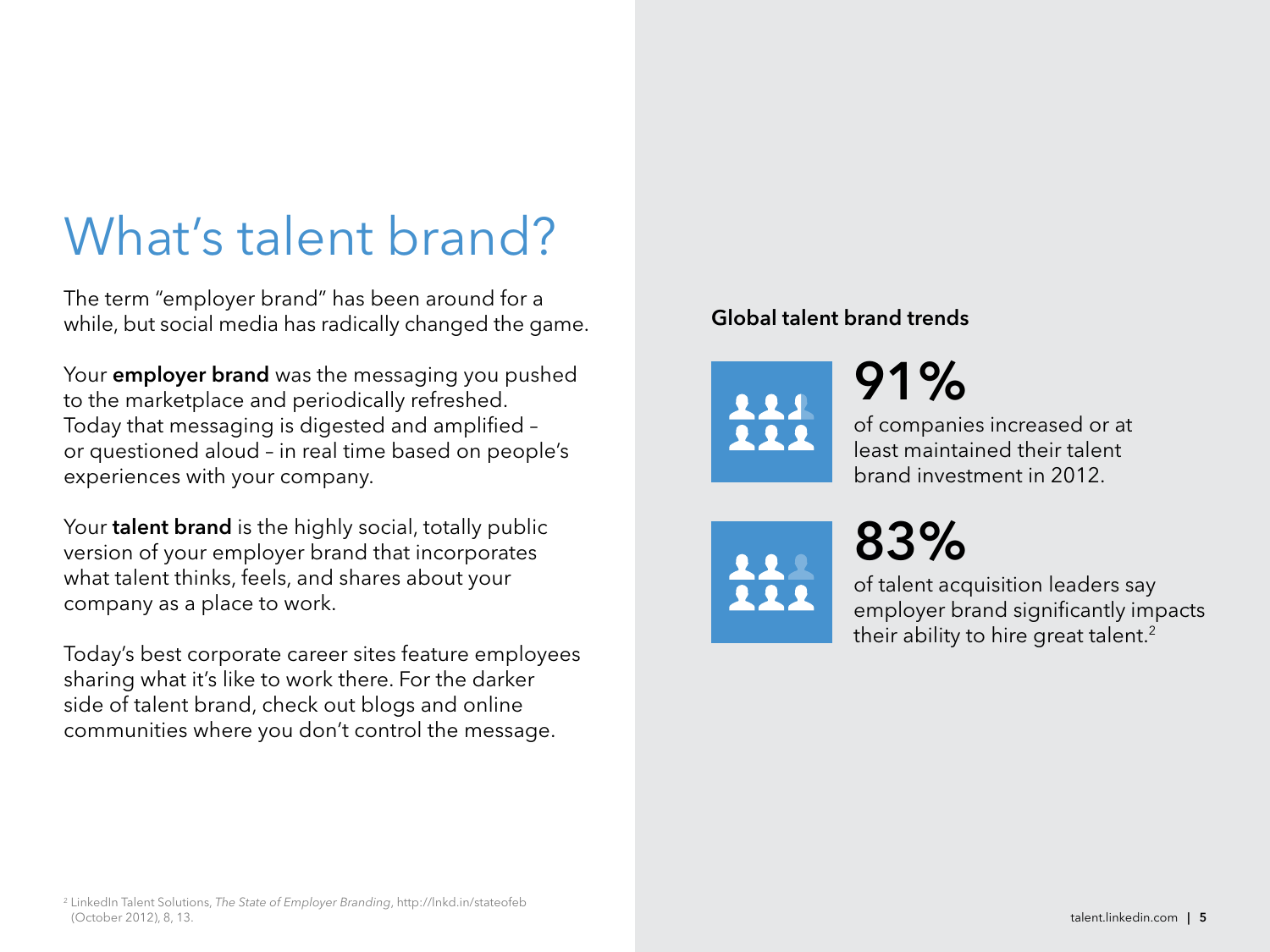### Don't be daunted. We're here to help.

#### I'm a small company. Do I have a talent brand?

Every company has a talent brand. What do candidates find when they Google your company? What are current and former employees buzzing about in chat rooms? Does your messaging match what others say?

The good news is that there are multiple things you can do, many of them free, to showcase what makes your company special. And yes, you can compete with the big guns if you really focus on the most relevant talent pools.

#### What if my company's not that special?

Chin up. Read on and be inspired. We'll help you find the secret sauce that sets your company apart.

#### Where do I start?

With the help of a few friends - HR and talent acquisition leaders from around the globe, plus our in-house solutions experts – we've built this 5-step playbook to help you get there.

Whether you're short on time and funds, looking to establish a best-in-class talent brand, or somewhere in between, you'll find helpful tips you can start using today.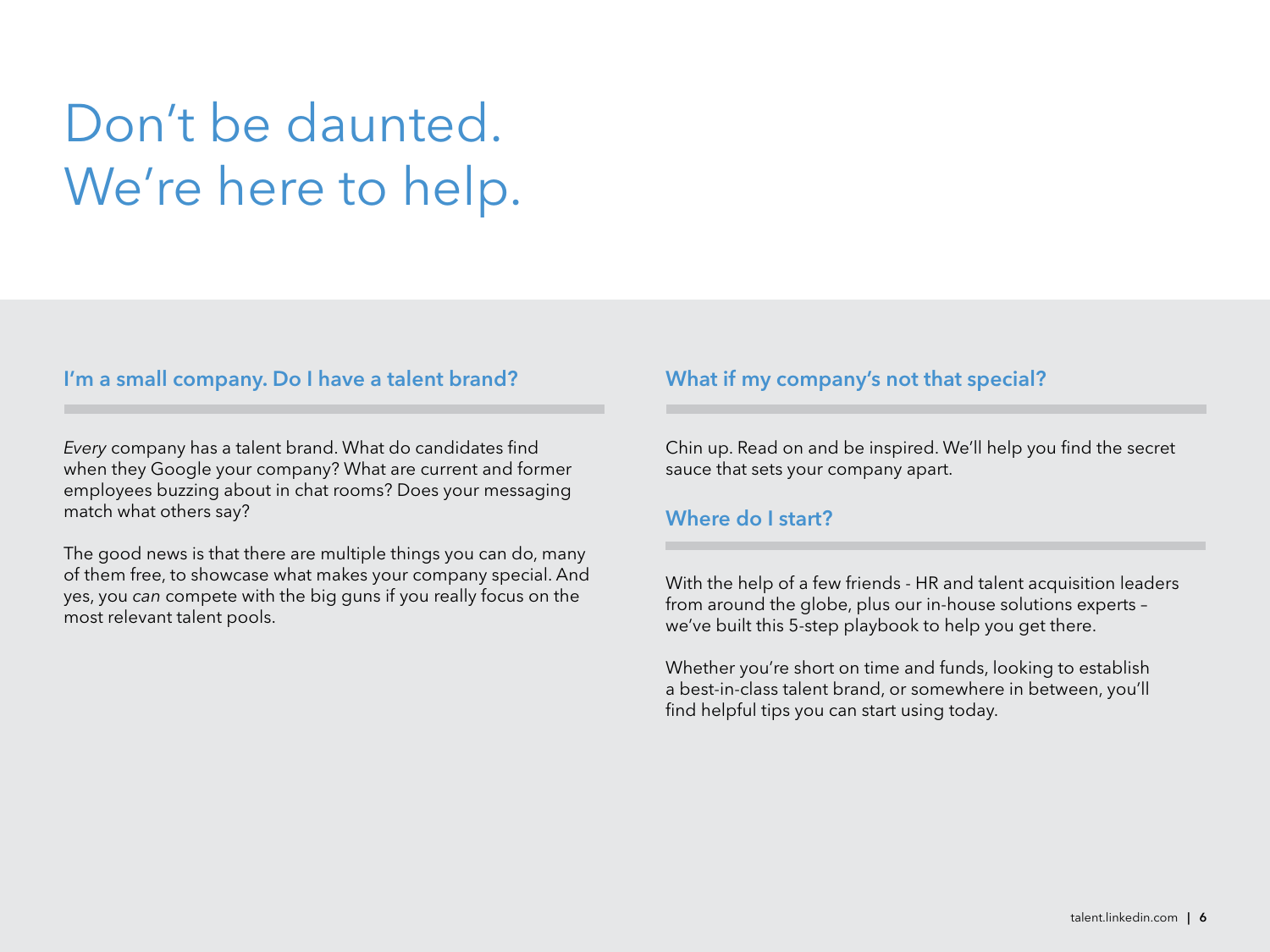

# Get buy-in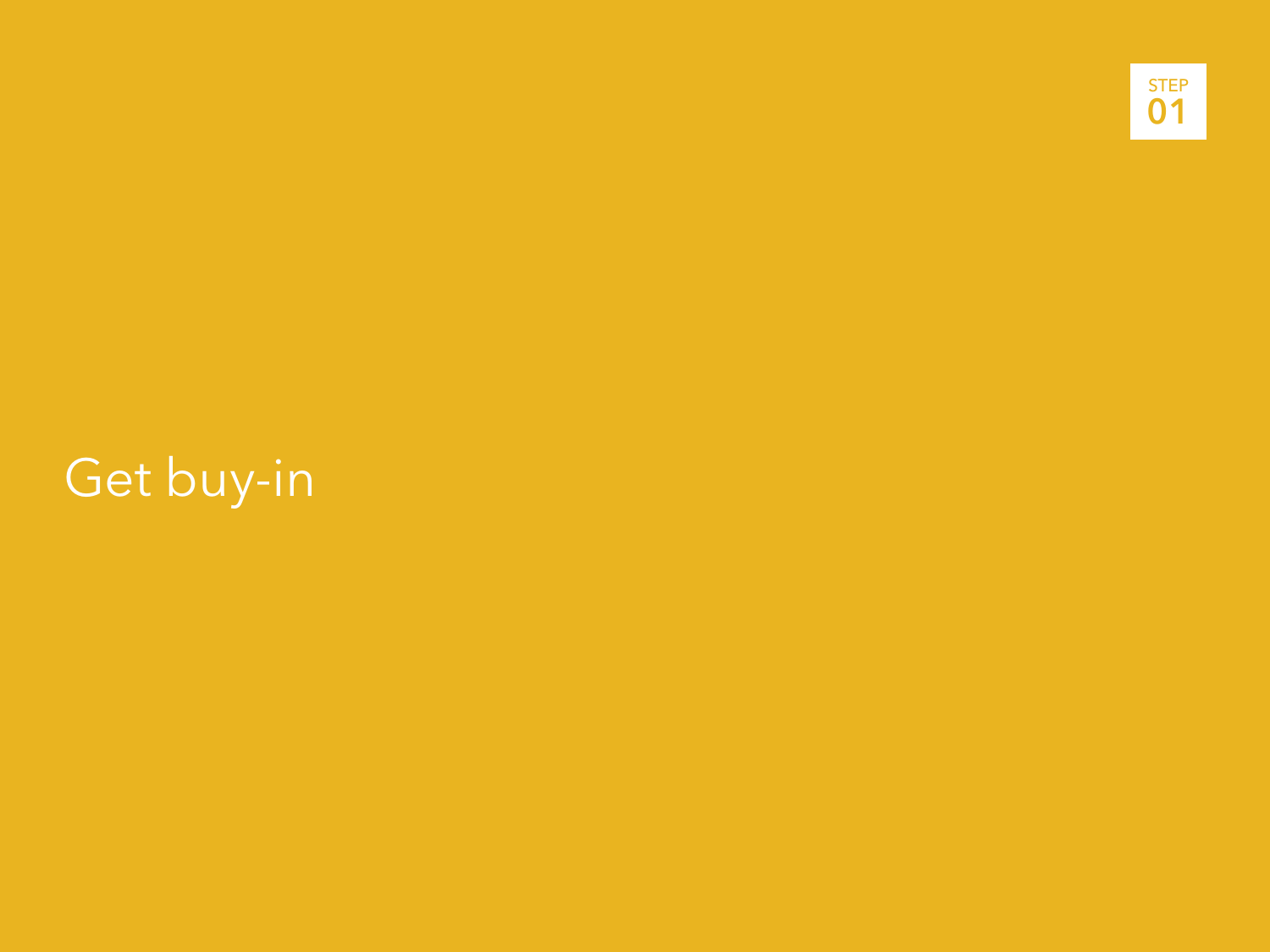### Start strong with executive buy-in

Recruiting leaders often call the shots with employer brand – 61% either own it outright or co-own it with another function like marketing.3 No matter where the buck stops, we've found companies with strong talent brands have these three things going for them: buy-in from the C-suite, data to support their case, and strong cross-functional teamwork.

Before you jump in, be sure to follow these guidelines.

|                 | 01 Start at the top         |
|-----------------|-----------------------------|
|                 | 02 Arm yourself with data   |
| 03 <sub>1</sub> | Bring partners to the table |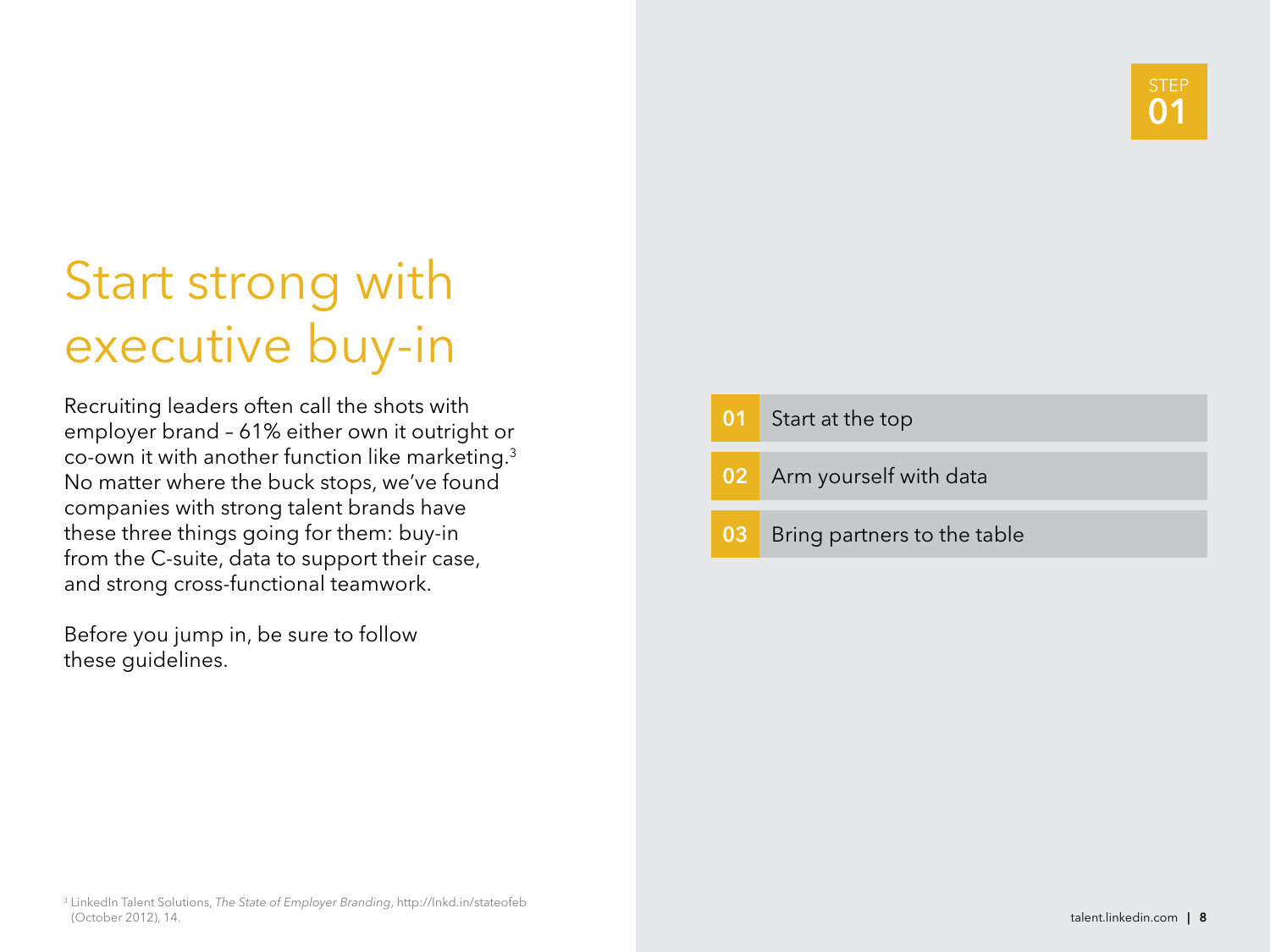### Set the stage for success

# STEP

# $\bigvee$

### Start at the top

Your CEO and their team must get behind your talent brand, and commit to helping promote it. Keep making the case until they're on board.

*"I probably delivered the same deck 40 times, sometimes to the same audience. You will feel like a broken record but it doesn't sound like that on the other end until you start converting people."*

### Kara Yarnot

### Arm yourself with data

#### Universal facts

 $\bigvee$ 

Emphasize the business impact of a strong talent brand. Read "3 reasons to invest in your talent brand" on p.4 and our "State of Employer Branding" report for ideas.

#### LinkedIn insights

Ask your LinkedIn team to provide facts about your company's LinkedIn presence (such as number of employees with profiles, aggregate number of connections, and more). Explain that each profile and interaction on LinkedIn can reinforce your talent brand.

#### Recruiting metrics

If there are areas where you're struggling to attract strong candidates, use that data to illustrate the need for talent brand focus.

 $\bigvee$ 

### Bring partners to the table

Don't go it alone. Your talent brand is part HR, part Marketing, part Communications - and it'll need IT support. You don't have to know everything about website analytics, creative design or market segmentation when your coworkers do!

Leverage their expertise by including them in a cross-functional talent brand task force. With more skin in the game, your colleagues will help you succeed.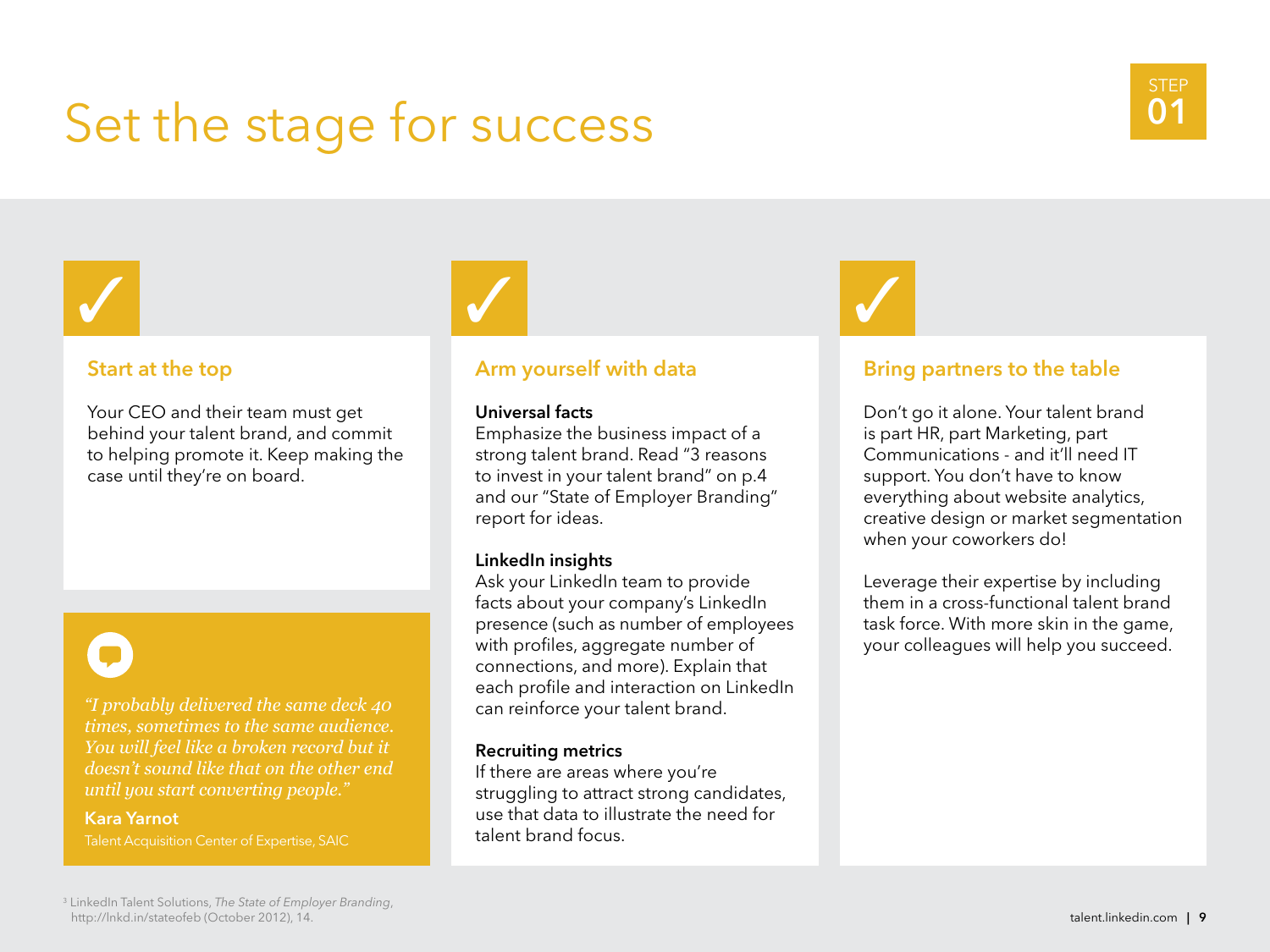

### Listen and learn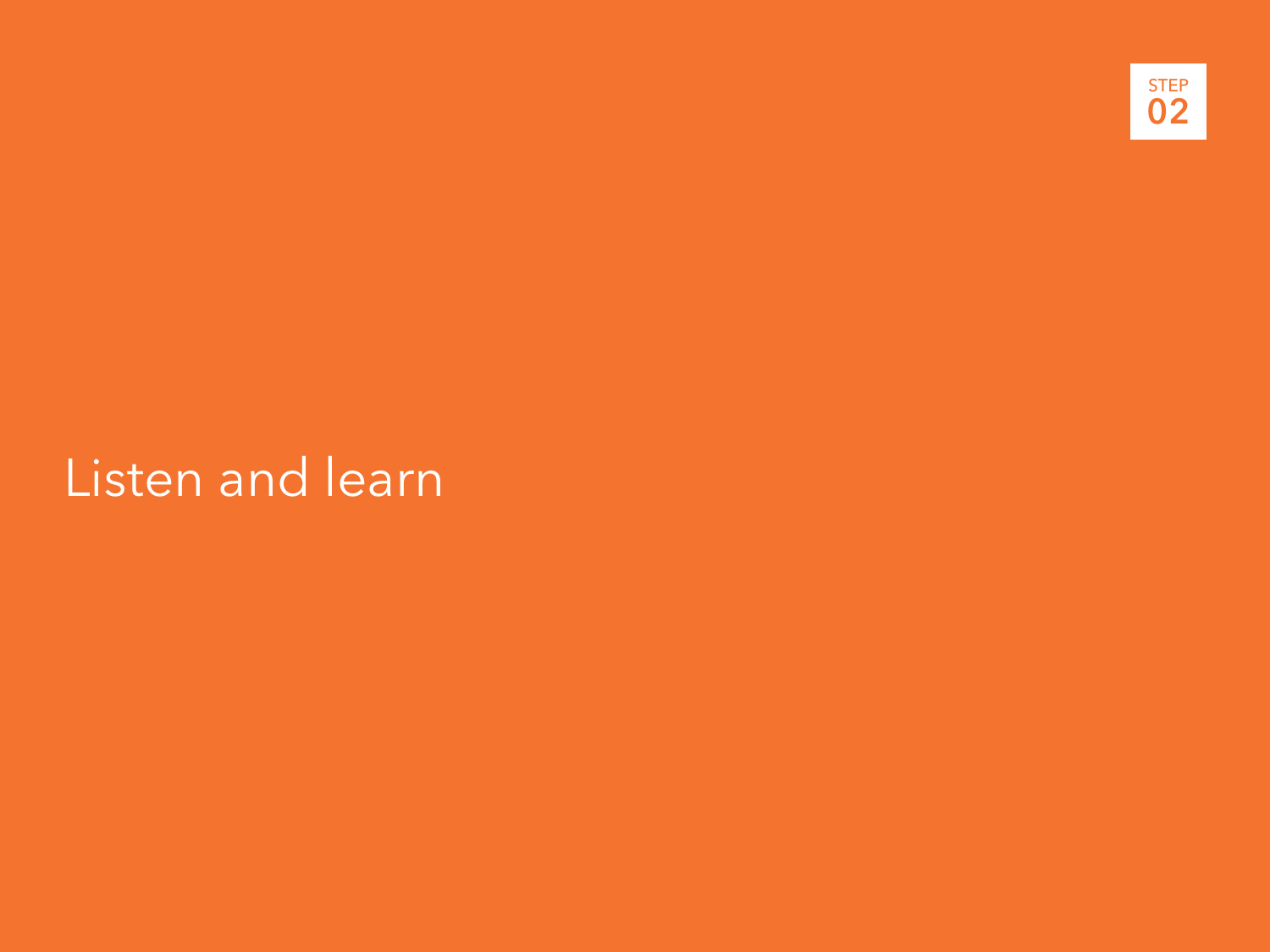

### Listen up!

Listen to your employees and candidates, and listen well. Ask questions. Gather facts, opinions, and stories - the building blocks of your brand. Put aside your own biases about what you should hear, and seek to understand their views.

Before you talk to your talent, walk in their shoes to experience your employer brand as they do.

#### Audit your existing materials

Go through the recruitment process step by step. Review all materials a candidate can access across print, online, social media, and events. Put on your employee hat and do the same with new hire materials, the intranet, and company events.

#### Cover your bases

Start with traditional print and digital assets, and your official presence on social media platforms. Then review the unofficial conversations taking place online, in places where others drive the discussion. Use our checklist to guide you.

#### Checklist to audit your talent brand materials

#### **Official**

#### Public

- Corporate website
- Graduate recruitment materials
- Recruitment advertising
- Live event materials
- Company and Career Pages on LinkedIn
- Official presence on other social platforms

#### Private

- Direct communications with candidates and alumni
- Company intranet
- Training and development materials
- Performance management process

#### Unofficial

- Employee exit interviews
- Employee LinkedIn profiles
- Activity on other social media platforms (e.g., Twitter, Facebook, YouTube, Flickr)
- Other online discussion forums (e.g., blogs, LinkedIn Groups, rating sites like Glassdoor)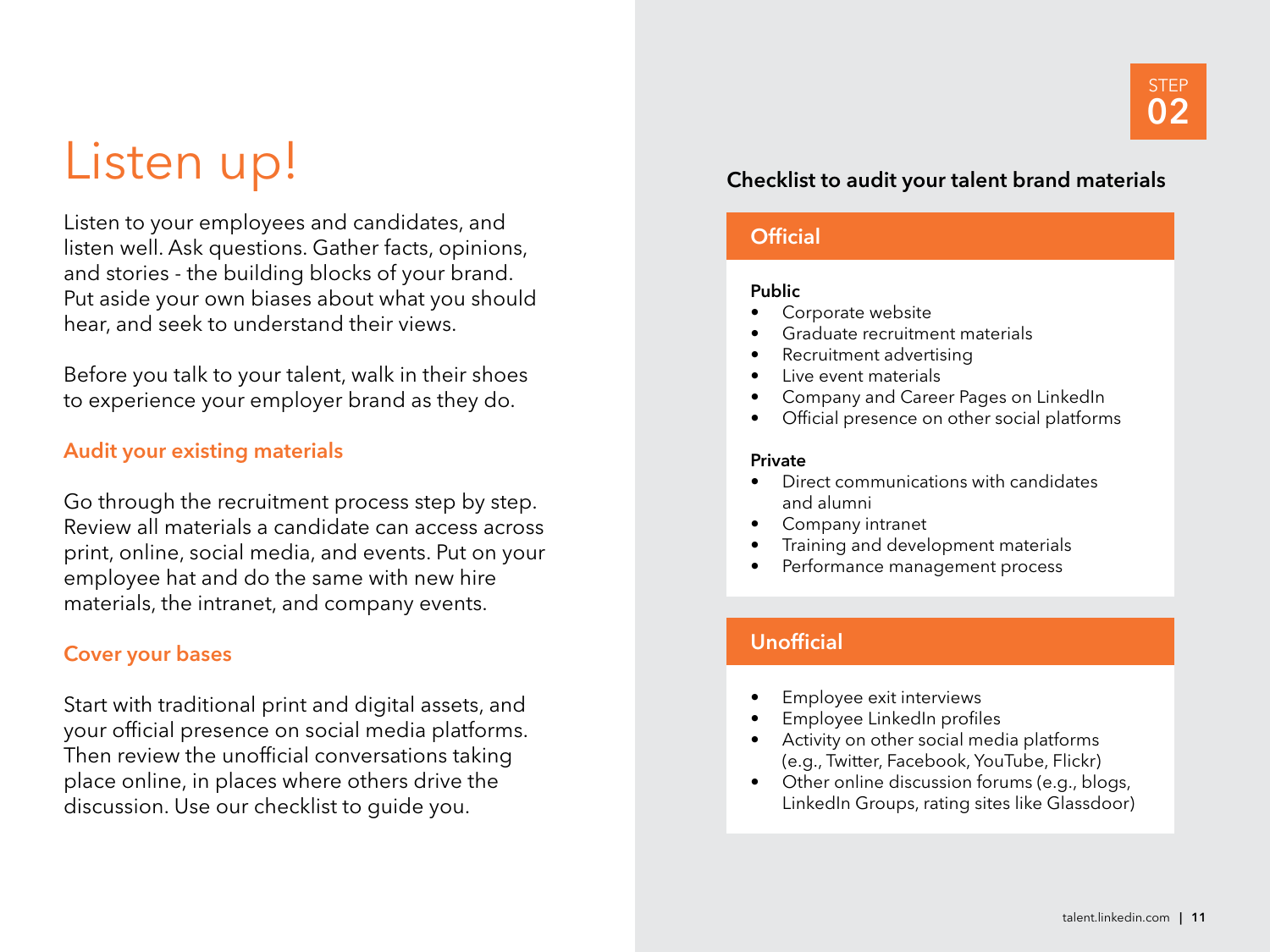

### Plan your research

With an idea of what's out there today, you're ready to conduct research among your core audiences.

Research comes in all shapes and sizes. But regardless of your budget, here are four questions you need to answer:

- **01** Who are your targets?
- 02 What information will you collect?
- **03** When will you engage your targets?
- **04** Where & how will you engage your targets?



### 50%

of recruiters don't understand their own employer brands.4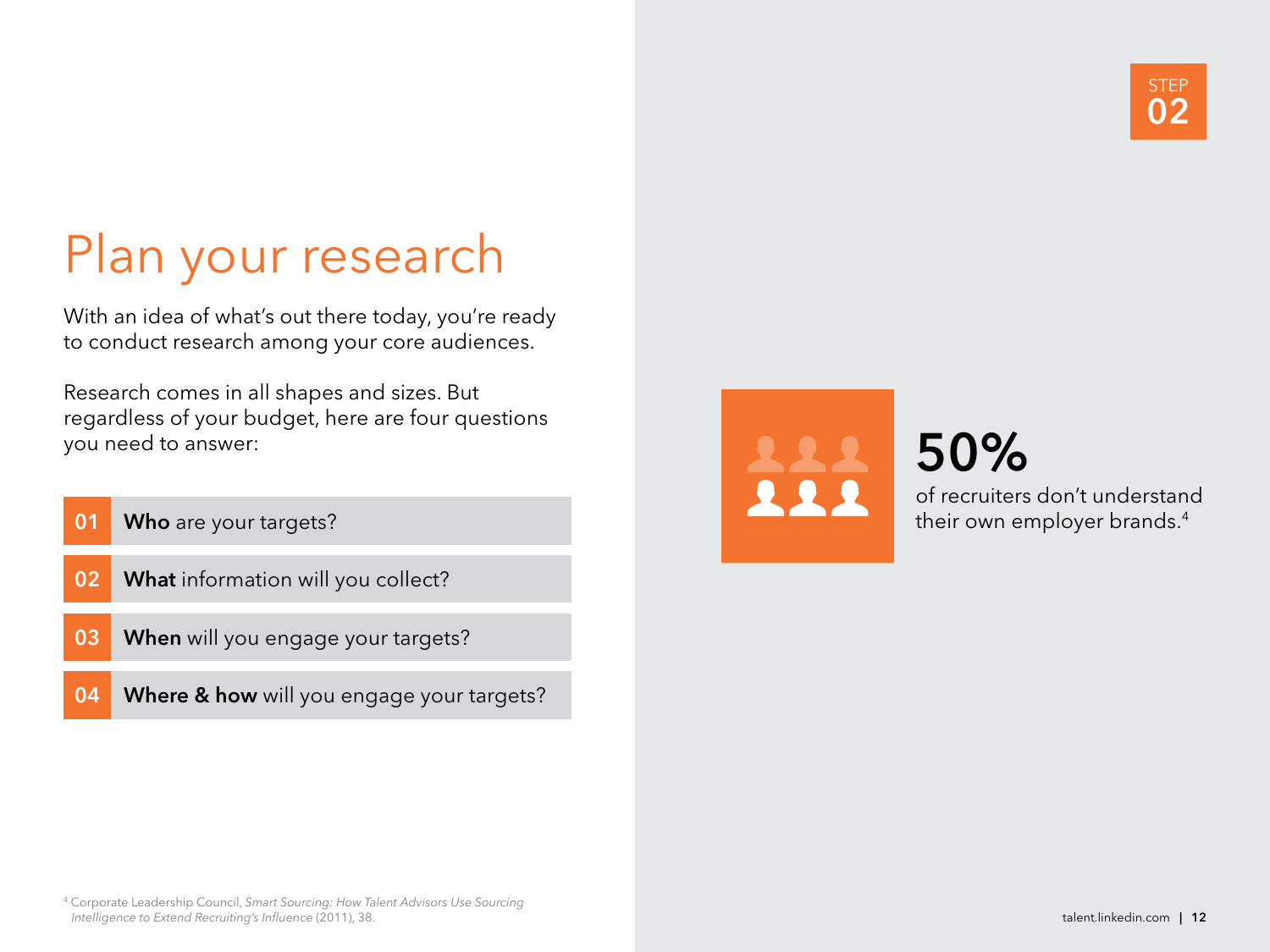

### Who are your targets?

Start with current employees – they know your brand best and are easiest to reach. You can't be everything to everyone, so think about which sub-groups are most important to you.

Next, tap people outside your company. Your current employees live the reality today, but external talent may have a different opinion.

### Top internal audiences to listen to

#### By tenure

- New hires
- Current employees
- Exiting employees
- Re-hired employees

#### By seniority

- Recent graduates
- Middle managers
- Senior leaders

#### By performance

• Top performers

### Top external audiences to listen to

- Former employees
- Candidates who declined your offer
- Passive candidates in target functions, regions or industries
- College students
- Vendors and consultants
- Customers and clients
- **Competitors**
- College career administrators
- 
- By function
- Sales/Marketing
- Finance
- $\bullet$  IT, etc.

#### By geography

- Office/region
- **Country**
- Continent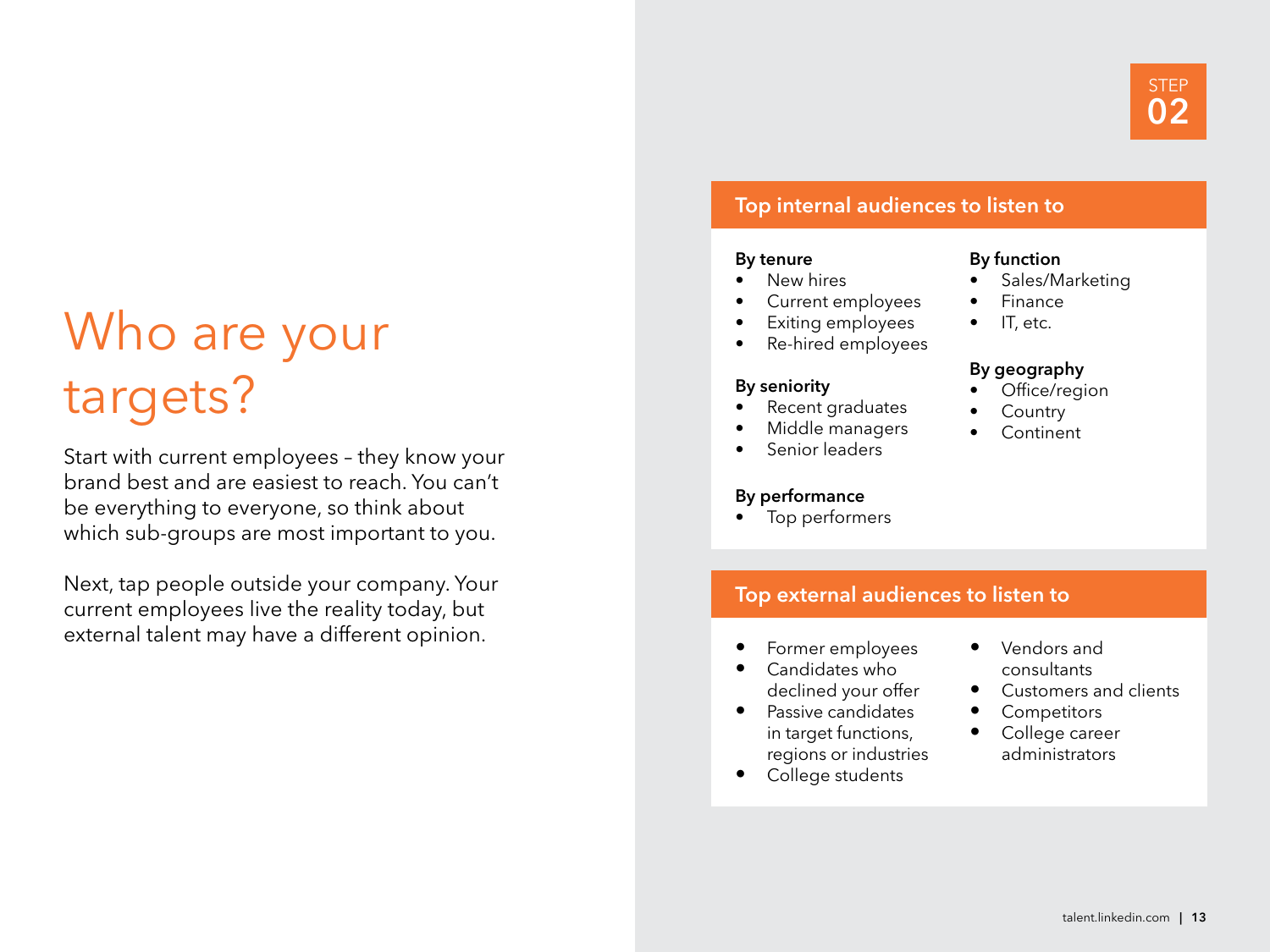## What information will you collect?

Get to know the good, the bad, and the ugly. You want to know what attracts target talent to your organization, what keeps them there, and where you can improve. Don't be defensive: objective research will really help you articulate the strengths and weaknesses of your talent brand.

You should share employee survey results internally, to let employees know they're being heard and hold yourselves accountable.



| Sample survey questions for current employees                                                                                                                                                                                                                                                                                                                                                                              | Sample survey questions for passive candidates                                                                                                                                                                                                                                                                                                                                                                                                                                                              |
|----------------------------------------------------------------------------------------------------------------------------------------------------------------------------------------------------------------------------------------------------------------------------------------------------------------------------------------------------------------------------------------------------------------------------|-------------------------------------------------------------------------------------------------------------------------------------------------------------------------------------------------------------------------------------------------------------------------------------------------------------------------------------------------------------------------------------------------------------------------------------------------------------------------------------------------------------|
| What are the most important values you look for in a job?<br>Where does XYZCo do a good job of delivering on these<br>values?<br>Which important values do you feel XYZCo does not<br>deliver on?<br>What originally attracted you to join XYZCo? Where have<br>your expectations been met/not met?<br>What's your favorite story about working at XYZCo?<br>How likely would you be to recommend XYZCo as<br>an employer? | When you think about companies that hire people with<br>your skill set, which companies come to mind?<br>How familiar are you with XYZCo as a place to work?<br>How likely would you be to consider a job at XYZCo?<br>What is your overall impression of XYZCo as a place<br>to work?<br>What are the most important values you look for in a job?<br>Based on your knowledge of the company, where does<br>XYZCo do a very good job delivering on these values?<br>Where do you think they don't deliver? |
| Look for opportunities to ask the same question to both<br>internal and external talent. That will allow you to                                                                                                                                                                                                                                                                                                            |                                                                                                                                                                                                                                                                                                                                                                                                                                                                                                             |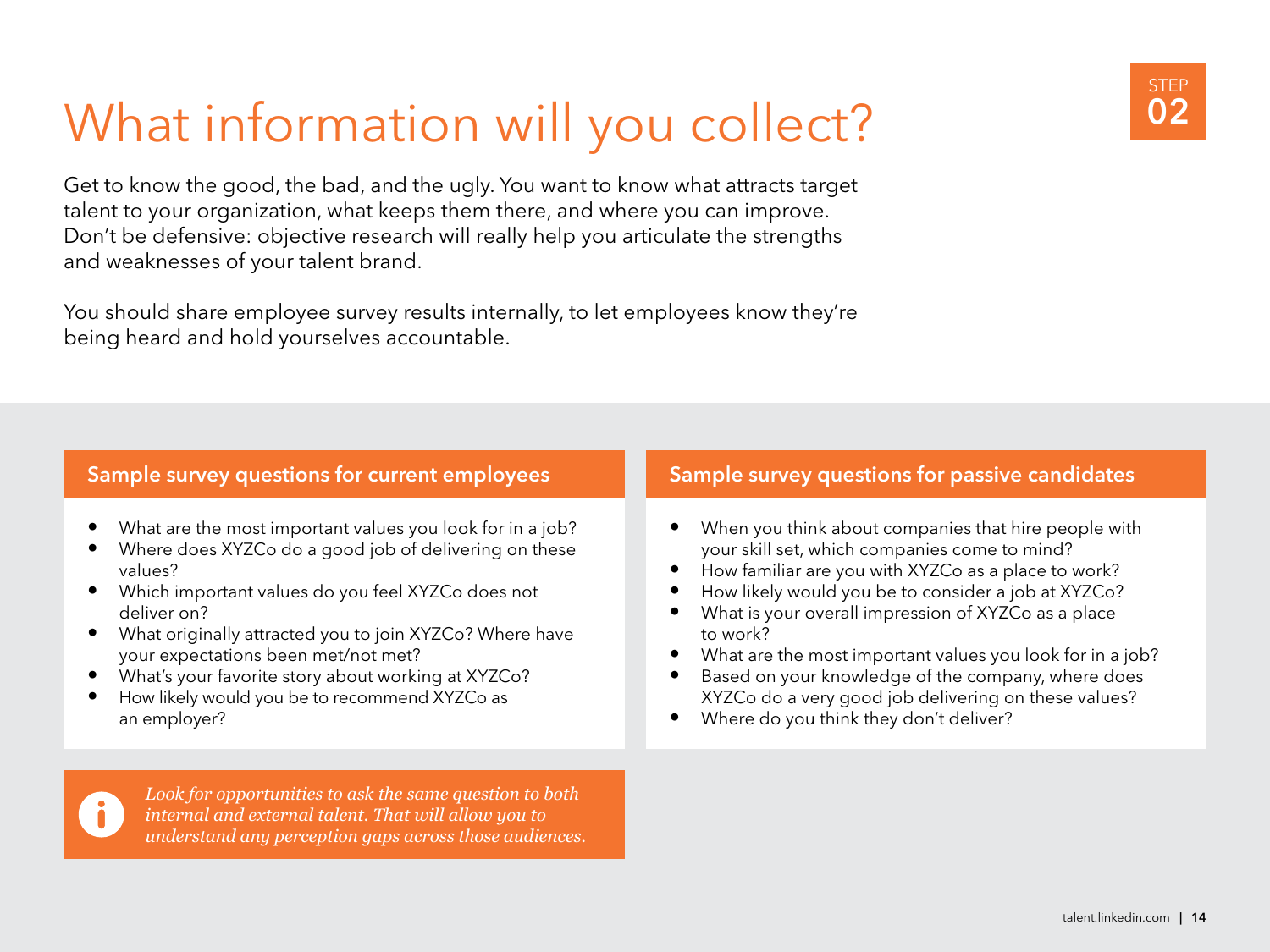### STEP 02

# When will you engage your targets?

There is no hard and fast rule on when to conduct research. Employer brand pros listen continually, monitoring alignment with their corporate and consumer brands on an ongoing basis. If your business strategy changes, your talent brand should be re-assessed.

### JPMorgan uses annual surveys strategically

Challenge: Keeping employees engaged is difficult as career opportunities and temptations abound in a super-social and connected world.

Approach: Through its annual survey, JPMorgan asked what employees need and want in order to stay. Mobility and development opportunities topped the list.

Result: The company launched an extensive internal mobility program. In 10 months the internal hire rated increased by 5% - significant for a company that fills on average 75,000 positions a year. Next year's survey will measure the program's impact directly, but the company ranked #1 in Europe and #2 in the US in Vault's 2013 Best Places to Work for Internal Mobility rankings.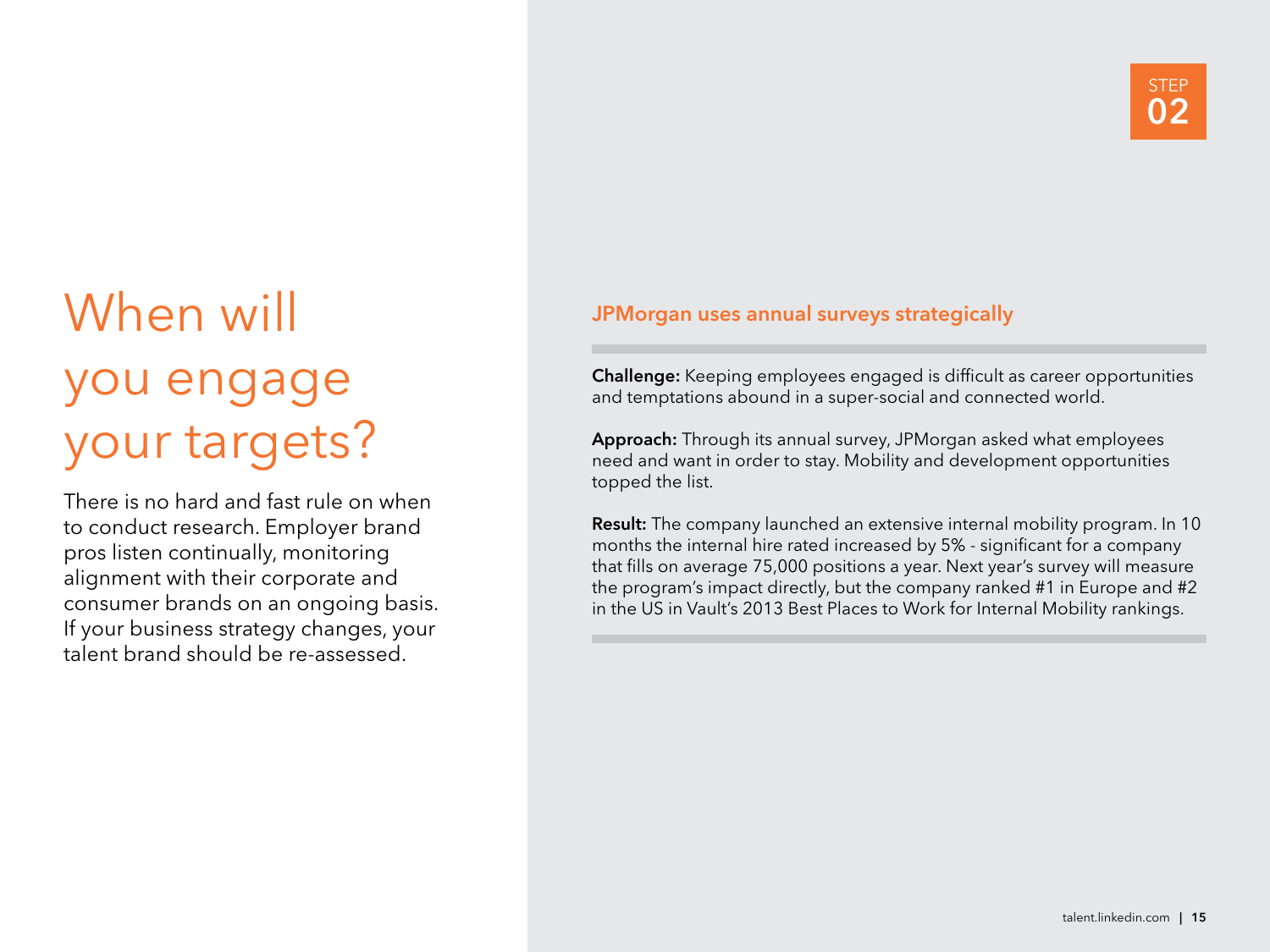

### Where and how will you engage your targets?

Focus groups, one-on-one interviews, and surveys are the most common research techniques. Hire a consultant if you can afford it, as people are usually more candid with someone from outside of your organization.

#### For internal audiences

Regular employee surveys (semi-annual or annual) are a great way to go. They don't cost much and you'll be able to segment your audience easily.

### For external audiences

Your best bet may be partners who conduct custom research, such as Universum for college students, or more general research firms like TNS or Gallup for broader audiences.

### Types of research to consider

#### **Quantitative**

- Surveys
- Attrition data
- Exit interviews

#### **Qualitative**

- Focus groups
- One-on-one interviews
- Suggestion boxes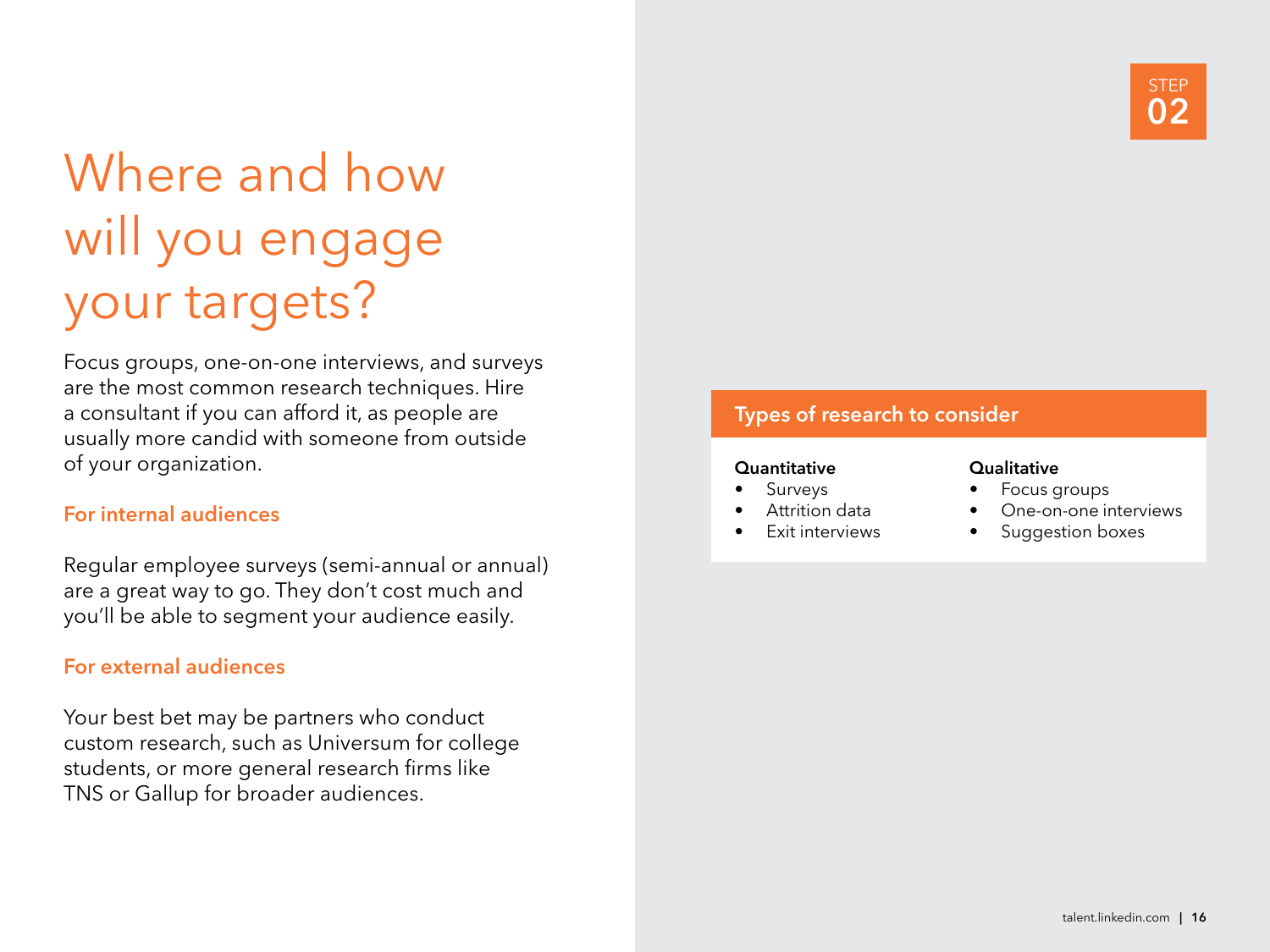### Putting it all together

You've audited your existing talent brand materials, thought through the candidate and employee experience, and conducted research among your highest priority audiences. Now it's time to reflect on what you've learned.



### Mind the gaps

Where are the inconsistencies? Do your materials match what your research says?

#### Look for patterns

What themes bubble to the top? Are there any major anomalies? How does the feedback vary by audience?

 $\sqrt{2}$ 

### Handle the truth

If you learn something unfavorable, address it. Don't attempt quick fixes: slapping a new picture on your career site or changing your tagline won't cut it.



*Don't get stuck on extreme comments or senior management's input if your research says otherwise.* STEP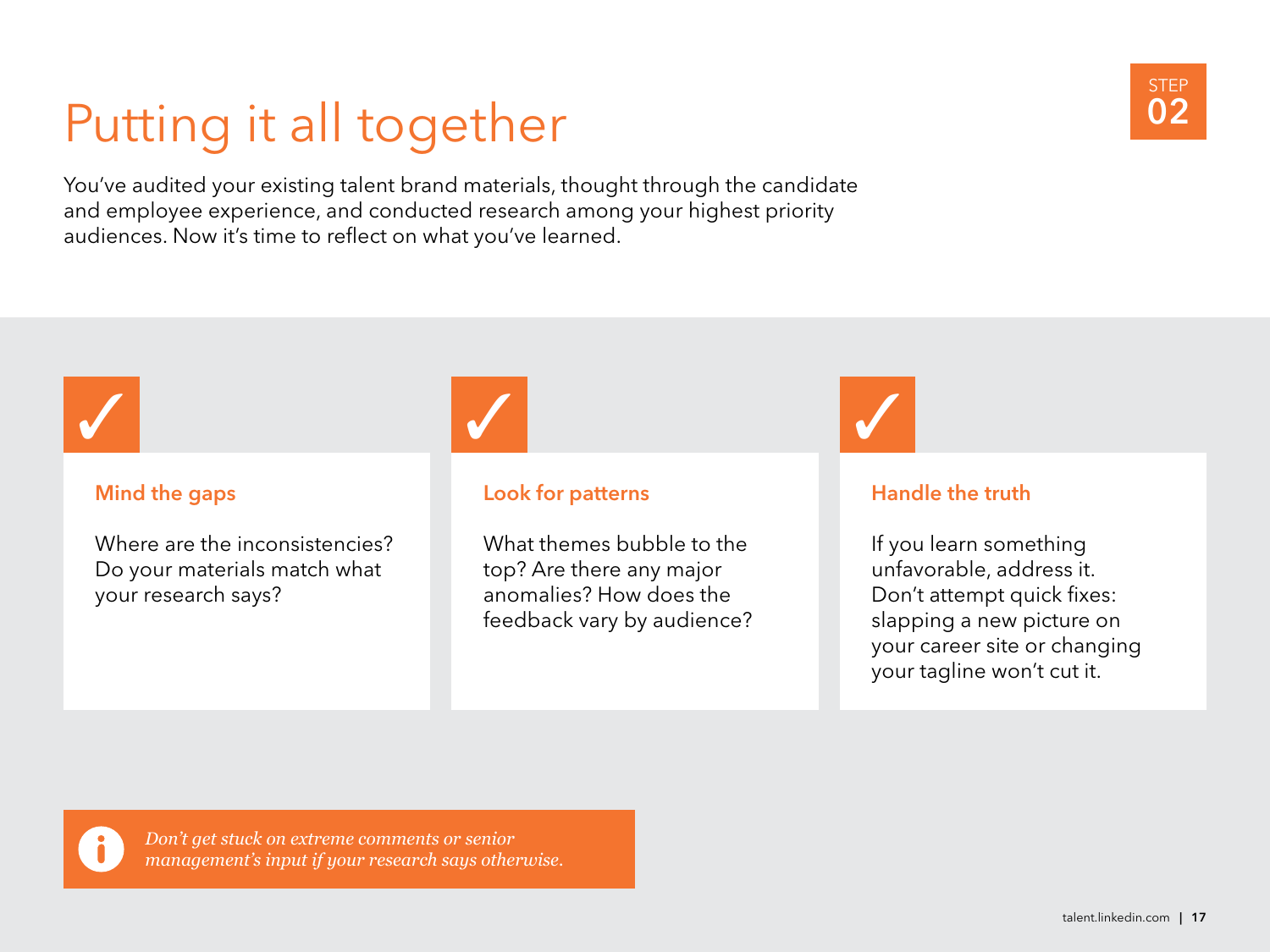

### Craft your approach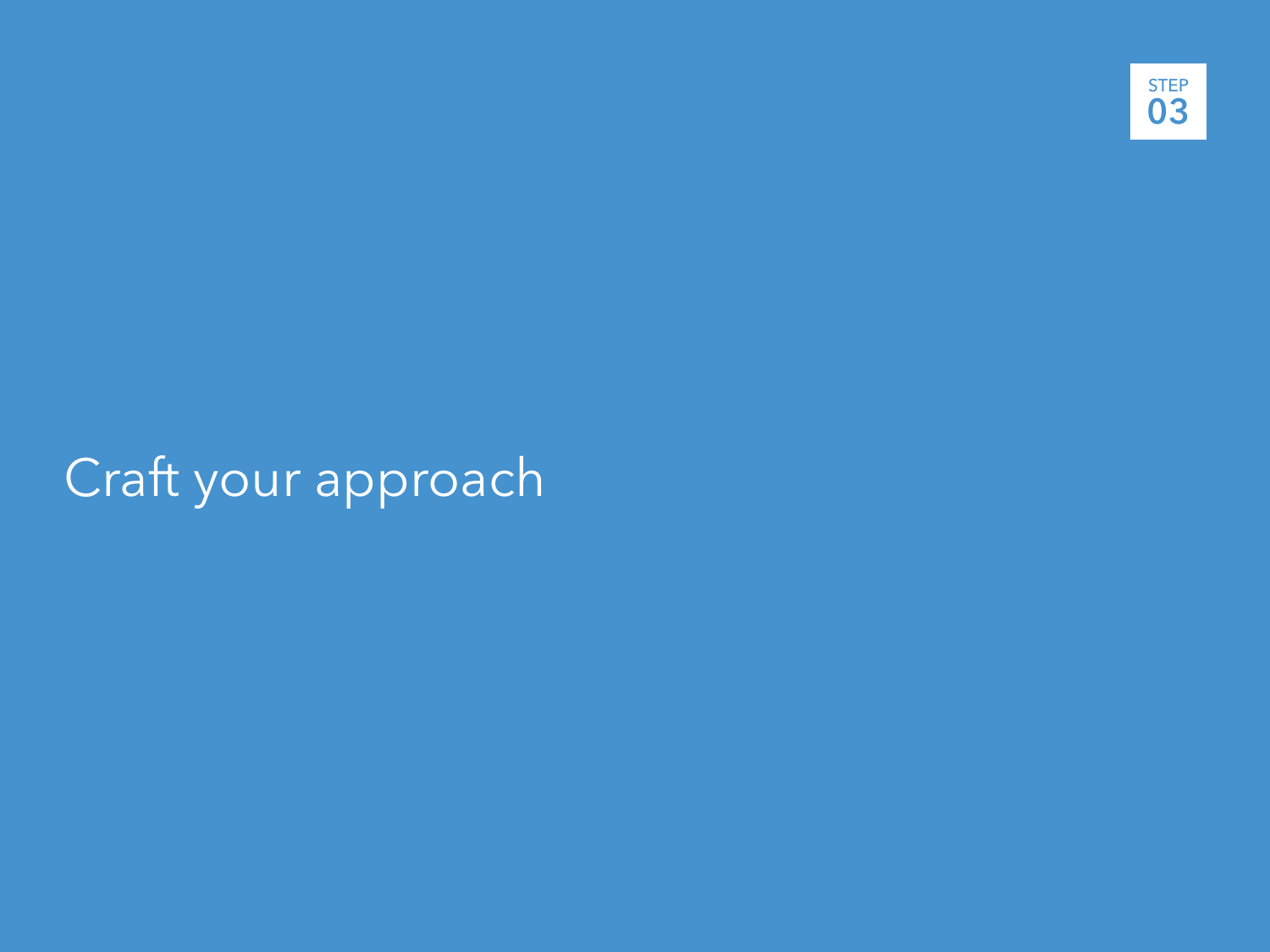

### Craft your approach

Consider what you want people to think about your organization. Is it feasible based on the reality?

How does your communications team position the company?

What does the company aspire to be as an employer?

What does your research tell you talent actually thinks?

Now it's time to refine your message.

#### Be real

What you say about your company must be true for your employees. If not, they'll see through you and so will the marketplace. Divide your desired messages into three buckets: what you can definitely back up, what's true in some circumstances, and what you'd like to say but can't just yet.

### Be personal

Go back to the individual stories gathered during the research phase. Stories are more easily remembered and are motivational for employees. Those you feature will be proud to participate.

#### Be brave

Admit some negatives – people will believe you more. If you want to claim a message that you just can't say yet, identify a related one that's still enticing but can be delivered without eye-rolling. Brainstorm options with your marketing team.

#### Be consistent

Think about how to align this messaging with your company's overall brand. There should be strong consistency between the two.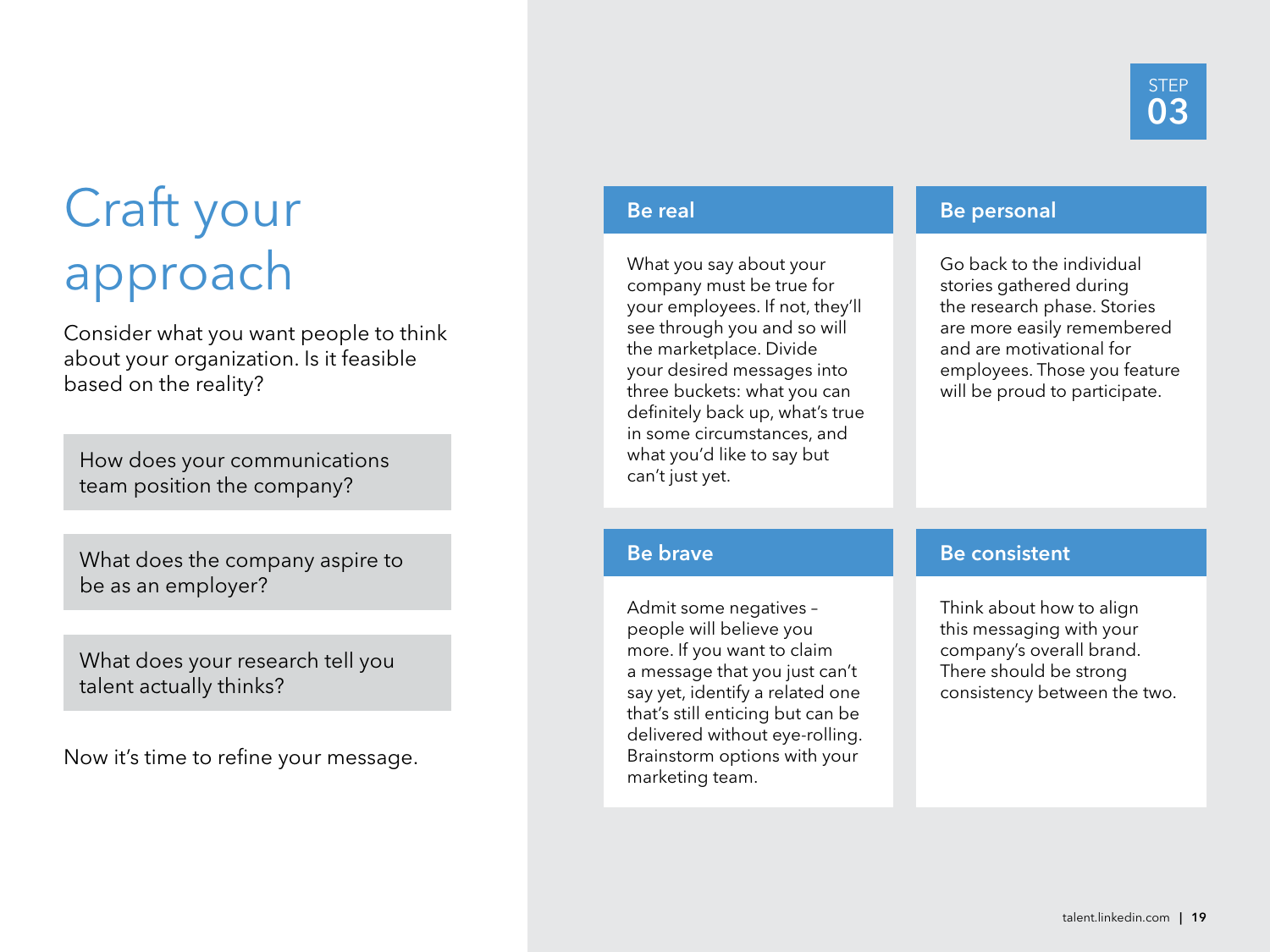### Set your goals

It's important to define success at the outset. Establish the baseline against which you will measure progress.

If you're already using LinkedIn's Talent Brand Index (pages 43-45), our free resource to measure how well you're reaching and engaging professionals with your talent brand, here are three potential dimensions:

Your score relative to key talent competitors

Variance by geography (e.g., What's your Talent Brand Index score in North America vs. Europe?)

Variance by key function (e.g., What's your score among software engineers vs. marketers?)

### Sample goals for a talent brand program

- Increase offer acceptance rate by X%
- Reduce attrition by X%
- Improve employee survey ratings by X%
- Increase baseline familiarity with your talent brand in external surveys by X%
- Double the number of employees with an optimized social presence
- Increase Talent Brand Index score by X% relative to key talent competitors or for high-priority functions/ regions



*To learn more about your Talent Brand Index score, contact us at TBplaybook@linkedin.com.*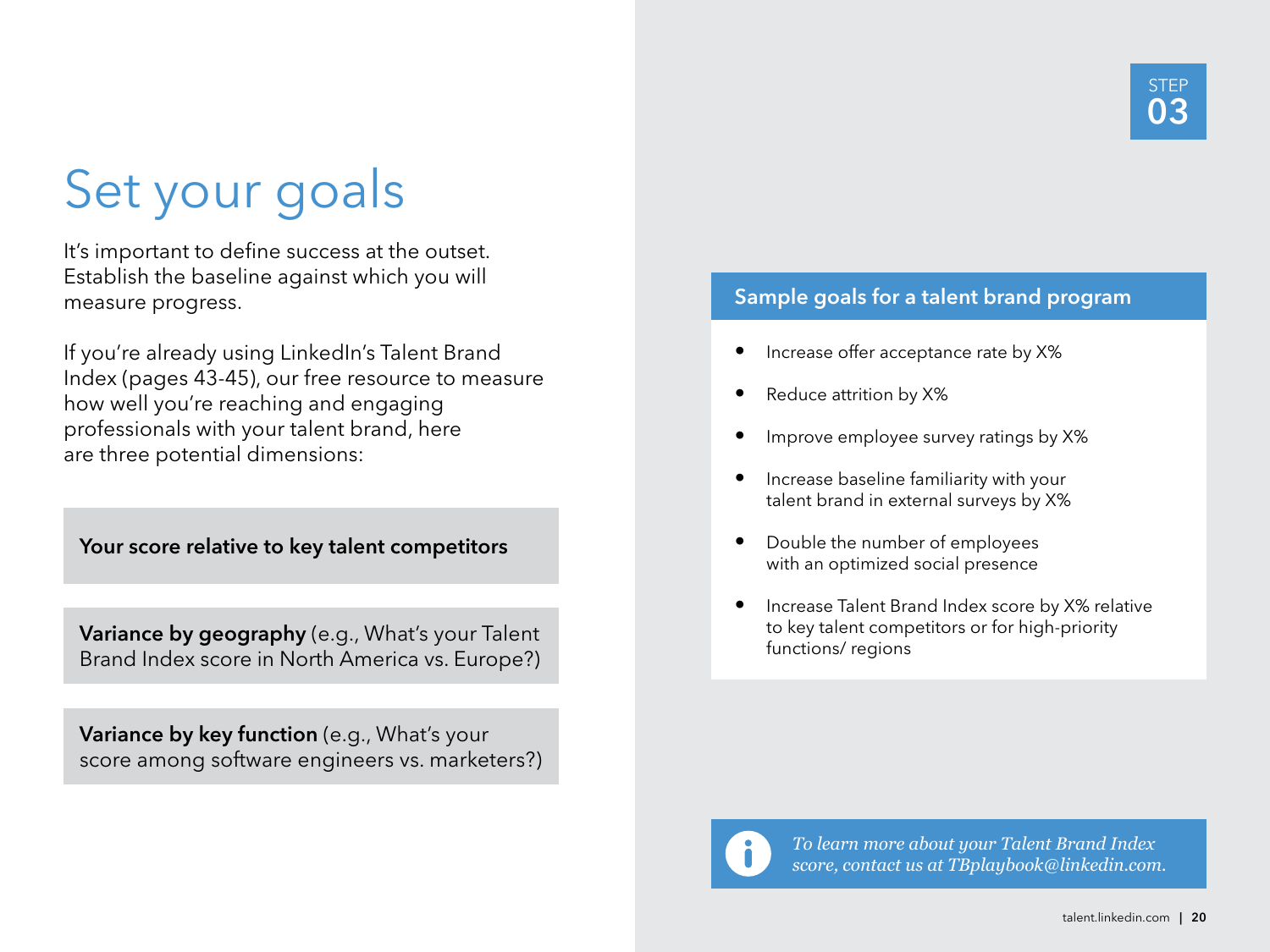### Test drive your messaging

Don't make a big splash without first testing your research findings. Tailor your messaging to different talent levels and geographic markets. Run messaging and campaign visuals by your employees and check that they ring true. Remember to engage your senior executives along the way.

### Aurecon promises what it can deliver

Challenge: At a client-facing professional services firm, achieving work-life balance is often a real challenge.

Approach: Aurecon's CMO Danielle Bond worked with her Human Capital team to shift the focus from work-life balance to "flexibility," which they found was just as valuable to employees but much more attainable in their environment.

Result: A talent brand that rings true, internally and externally.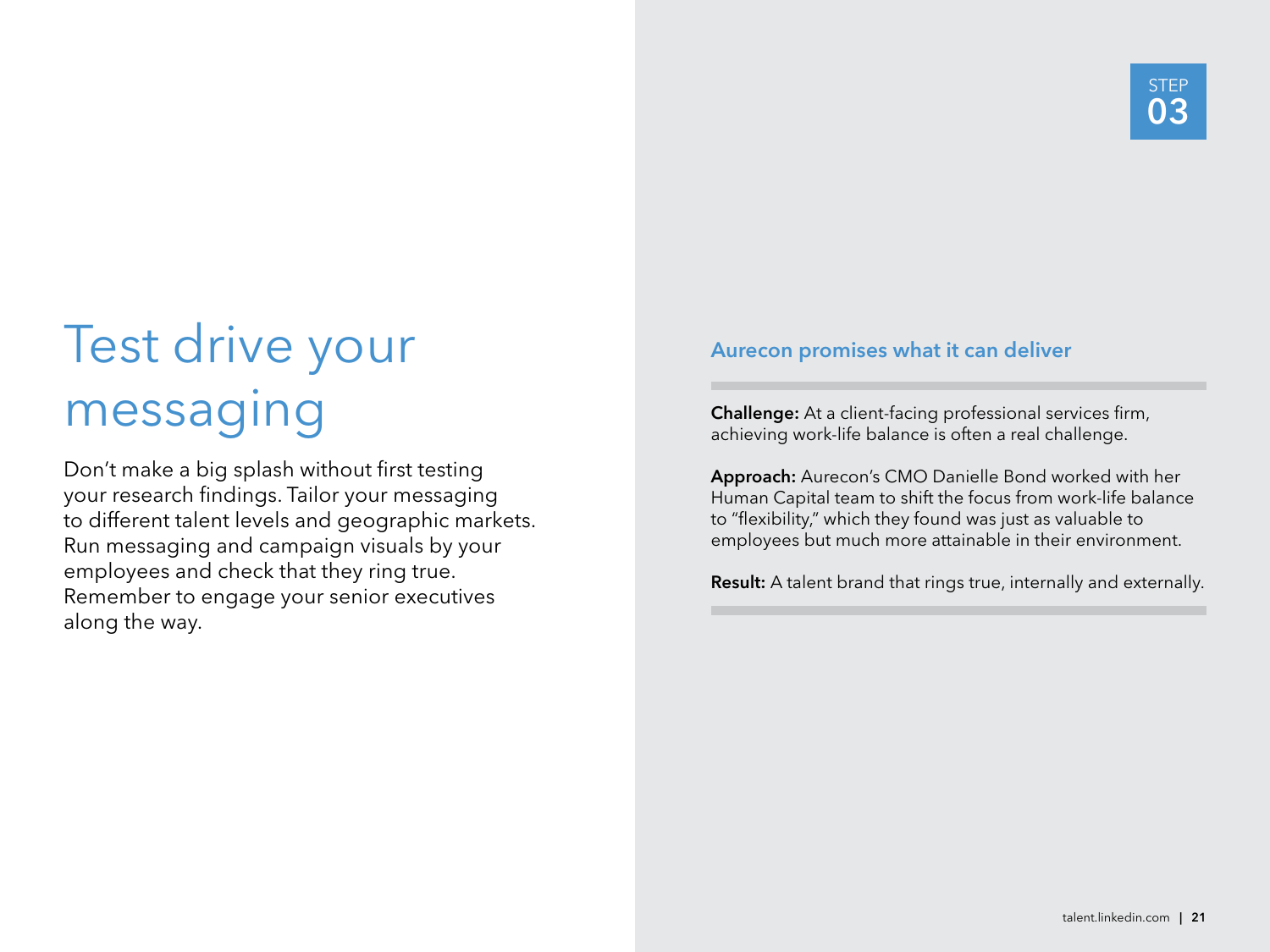

### Promote and engage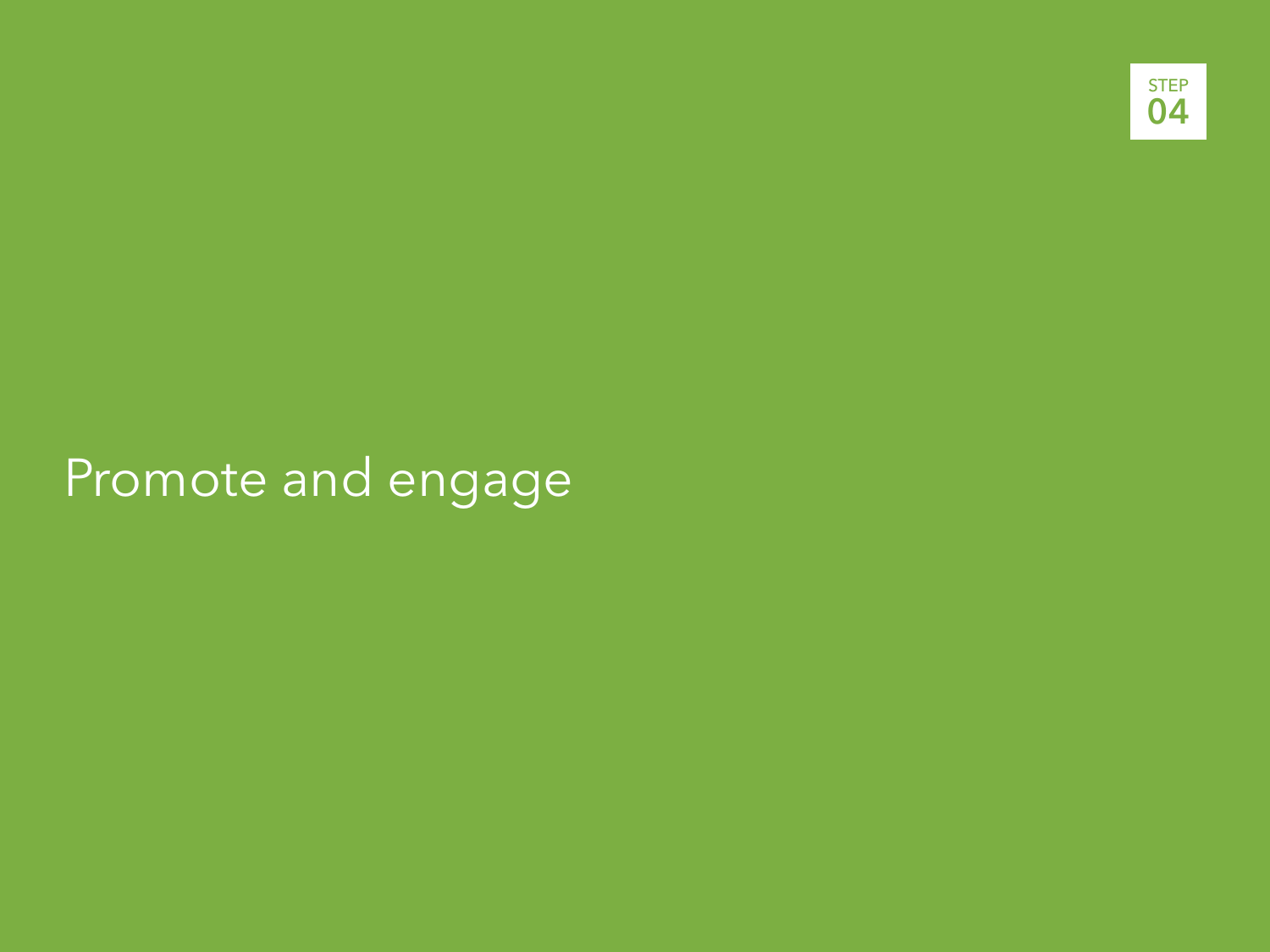

### 8 golden rules for promoting (and protecting) your talent brand

Whether you share, post, tag, tweet, like, pin, or bust some other social move, it's important to promote and protect your talent brand.

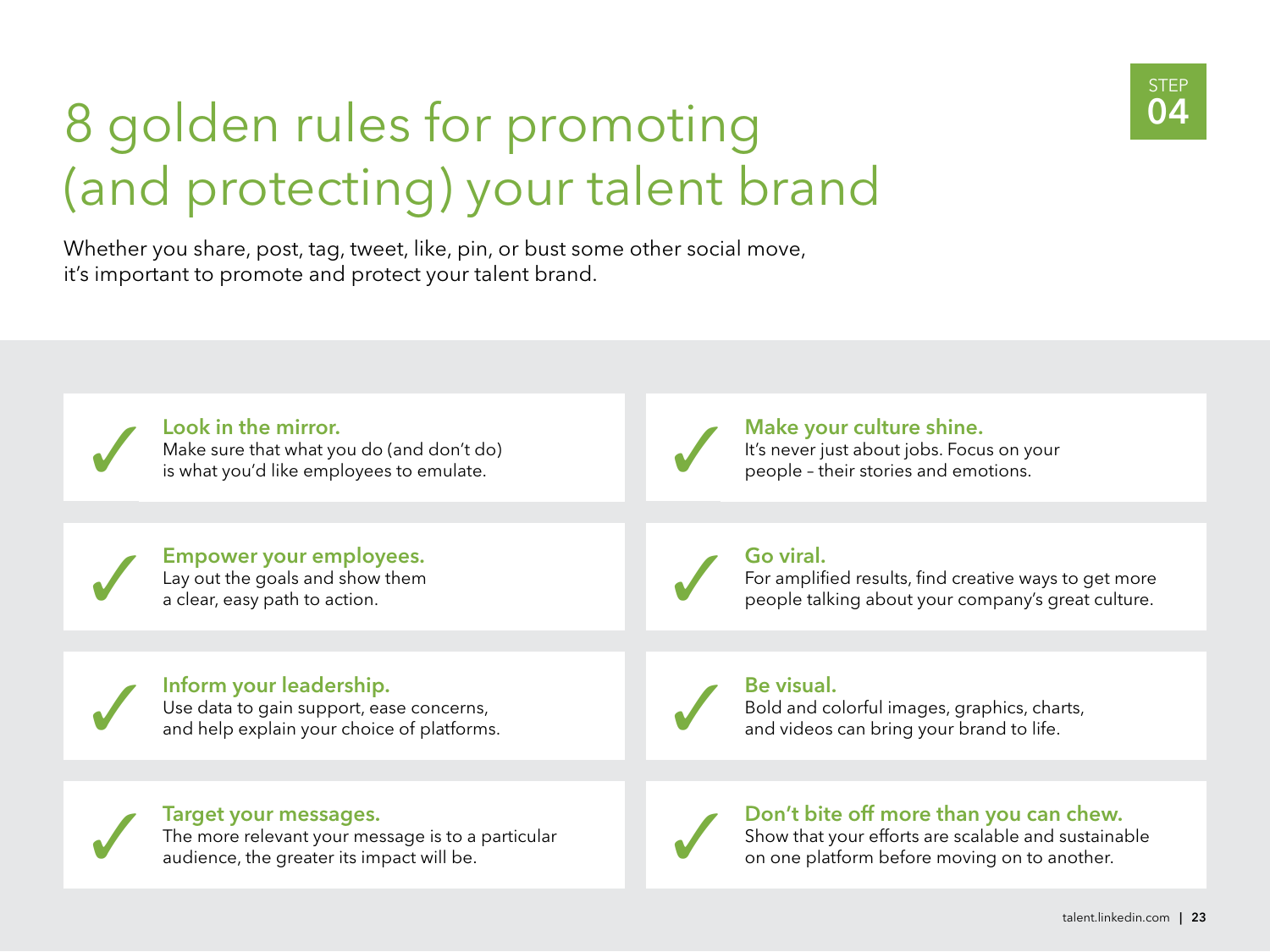### How to promote and engage on LinkedIn

We're biased of course, but LinkedIn is the natural place to start building your talent brand. Our 200 million+ members use LinkedIn to engage in professional conversations, share work-related stories, and research their next employer.

There's a wealth of free and paid LinkedIn tools you can use to showcase your company as a great place to work. Here are 10 ways to boost your talent brand on LinkedIn.

We'll cover these tips in greater detail throughout this section.

| 01 | Upgrade your profile                                |
|----|-----------------------------------------------------|
| 02 | Help your team update their profiles                |
| 03 | Brand through LinkedIn job postings                 |
| 04 | Spruce up your Company Page                         |
| 05 | Reach key talent pools with targeted status updates |
| 06 | Launch your Career Page                             |
| 07 | Leverage ad space on your employee profiles         |
| 08 | Convert your team into talent brand ambassadors     |
| 09 | Make it interactive with APIs and Groups            |
| 10 | Go above and beyond                                 |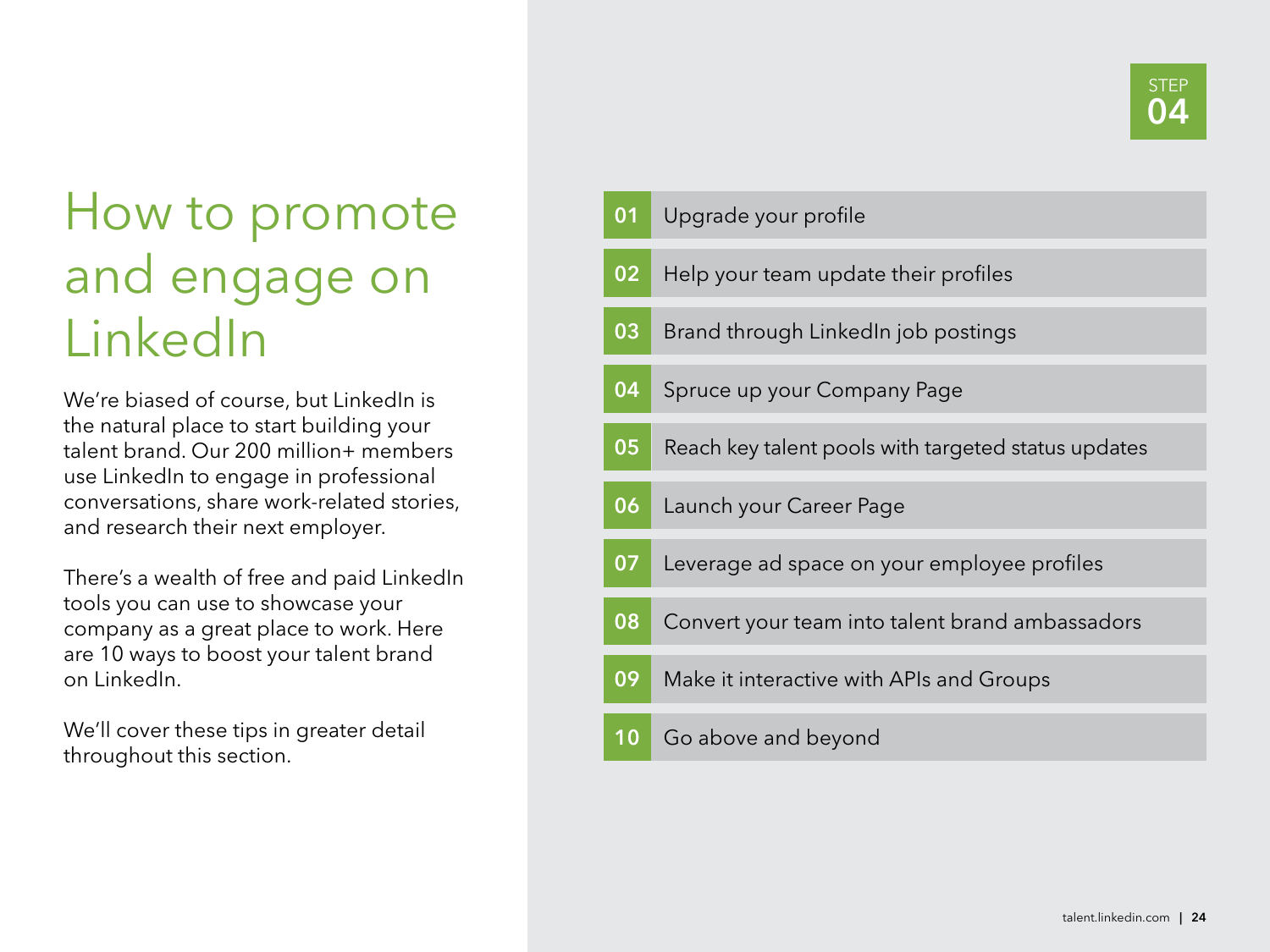### Upgrade your profile

The #1 activity on LinkedIn is checking out profiles. Your profile is the first place a candidate will go after receiving your InMail, so it represents a prime branding opportunity.

Set up your own profile as a model for employees, and have the rest of the recruiting team follow suit.

Treat personal status updates like a megaphone to further spread the word about your company.

#### SAIC turns to data to ease concerns

Challenge: Leadership feared that getting more employees on LinkedIn would enable competitors to poach them more easily.

Approach: The talent acquisition team presented the unchanged pre- and post-attrition rates to leadership.

Result: Leadership bought in to the network, built their own profiles, and became more active themselves, strengthening the value of it even further.



*To drive more traffic to your profile, follow our Targeted Status Update Tips on page 31.*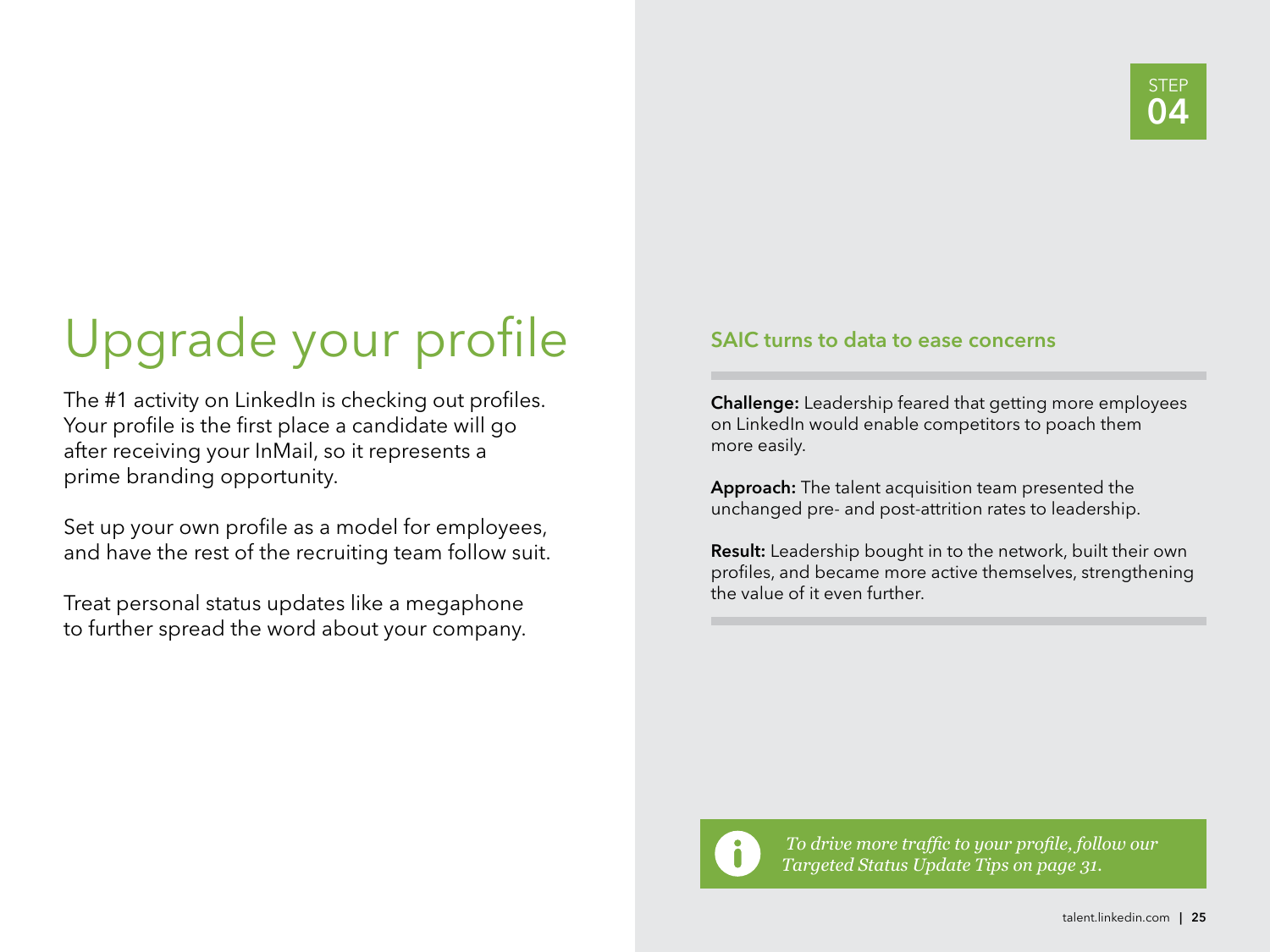### The anatomy of a well-branded recruiting profile



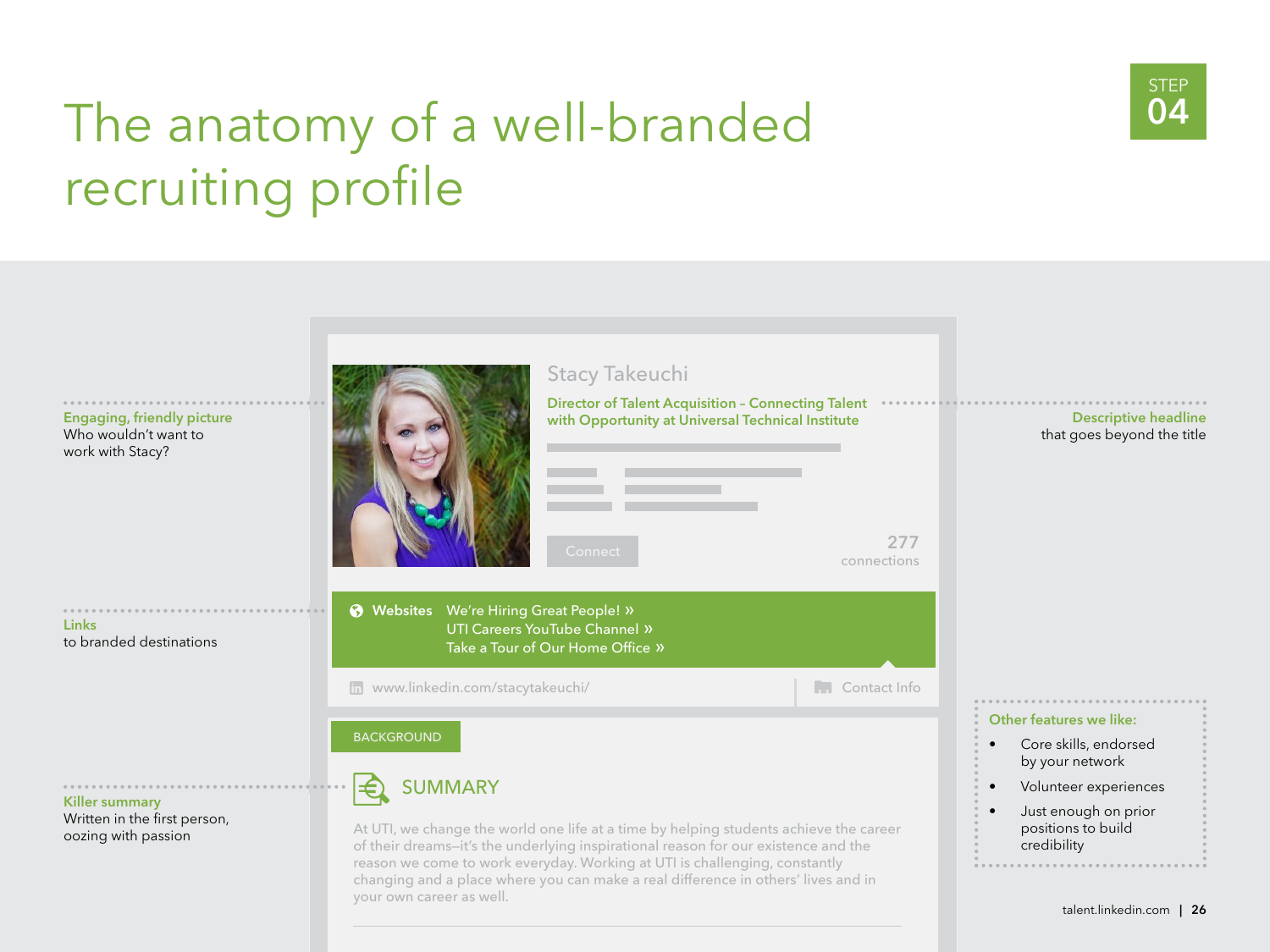### Help your team update their profiles

Coach your team to make the most of their LinkedIn profiles. Every employee on LinkedIn is an opportunity to brand your company as a great place to work.

### Upgrading workforce profiles, brown bag-style

Challenge: No budget? No problem. Stacy Takeuchi and the team at Universal Technical Institute adopted a highly successful grassroots approach to upgrading their team's presence on LinkedIn.

Approach: With the exec team's blessing, UTI hosted a series of brown bag lunches to help hiring managers create a strong first impression for candidates.

Results: The informal lunches helped employees overcome their anxieties about what to say on their profiles – "I don't want it to seem like I'm looking for a job".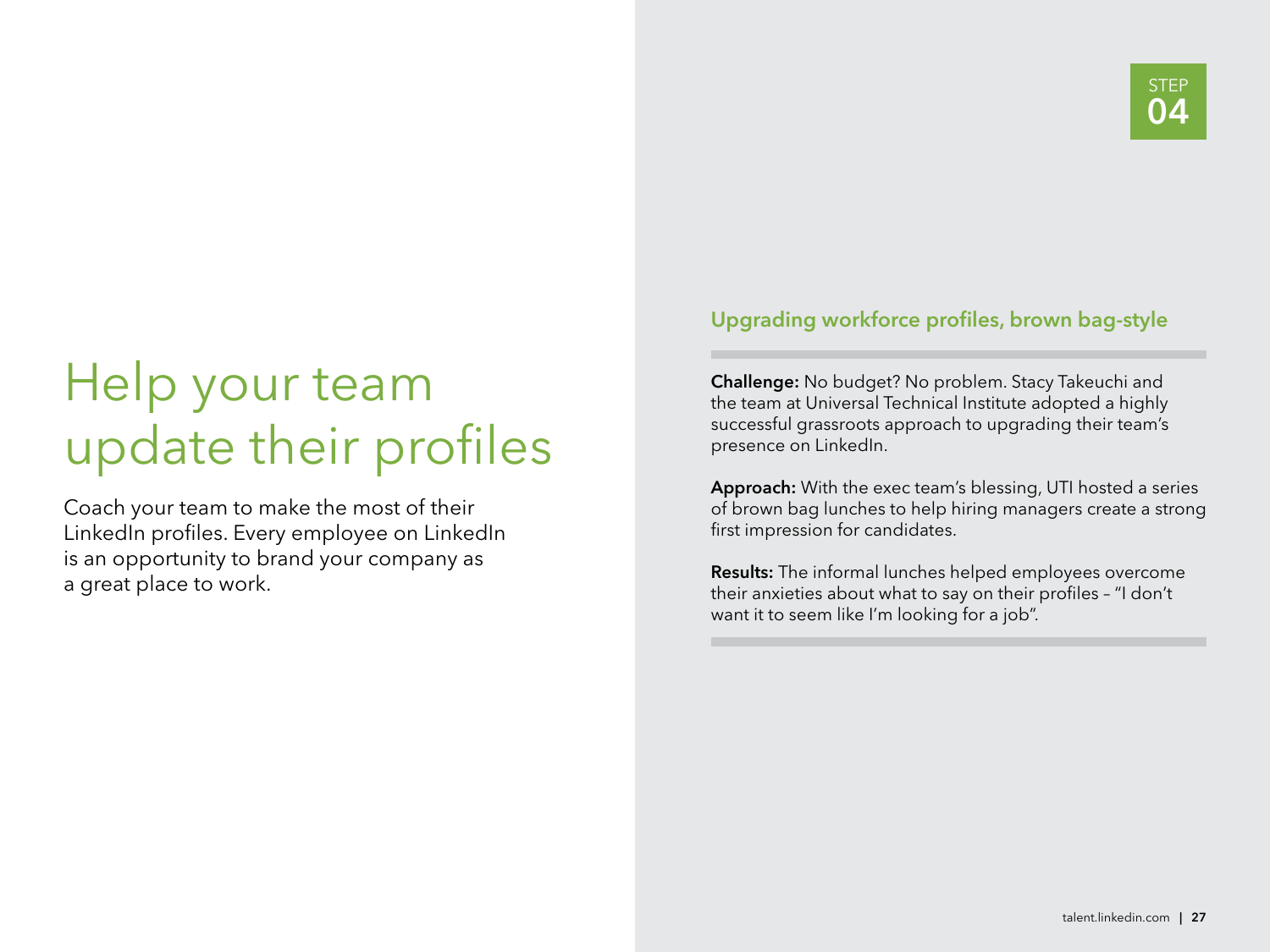### Grooming a global team of brand champions

### Dell trains global employees at scale

Challenge: Given the size and distribution of Dell's organization, Brent Amundson and his team needed to create a structured program to succeed.

What worked: They established a certification process (SMaC University - Social Media and Communication) to help employees talk about the Dell brand.

#### Key program features:

- Kick-off class introducing five overarching social media principles
- Strategy courses on individual platforms feature interactive case studies and scenario-specific tips
- Centralized storage of training materials and dedicated forum for questions/feedback
- Sponsored regional launches around the world in which employees learn from outside experts

Why it worked: Training was optional, but those who opted in had to stay the course. Strong executive support helped raise the program's profile.

Results: Since July 2010, more than 5,000 employees have been trained.

 $\blacksquare$ 

*"We empower our employees to be brand evangelists through our comprehensive social media training program. We help build our external brand by giving employees the tools and guidelines they need to communicate on behalf of the company. It's a lot of work, but the payoff is huge."*

Brent Amundson Dell

STEP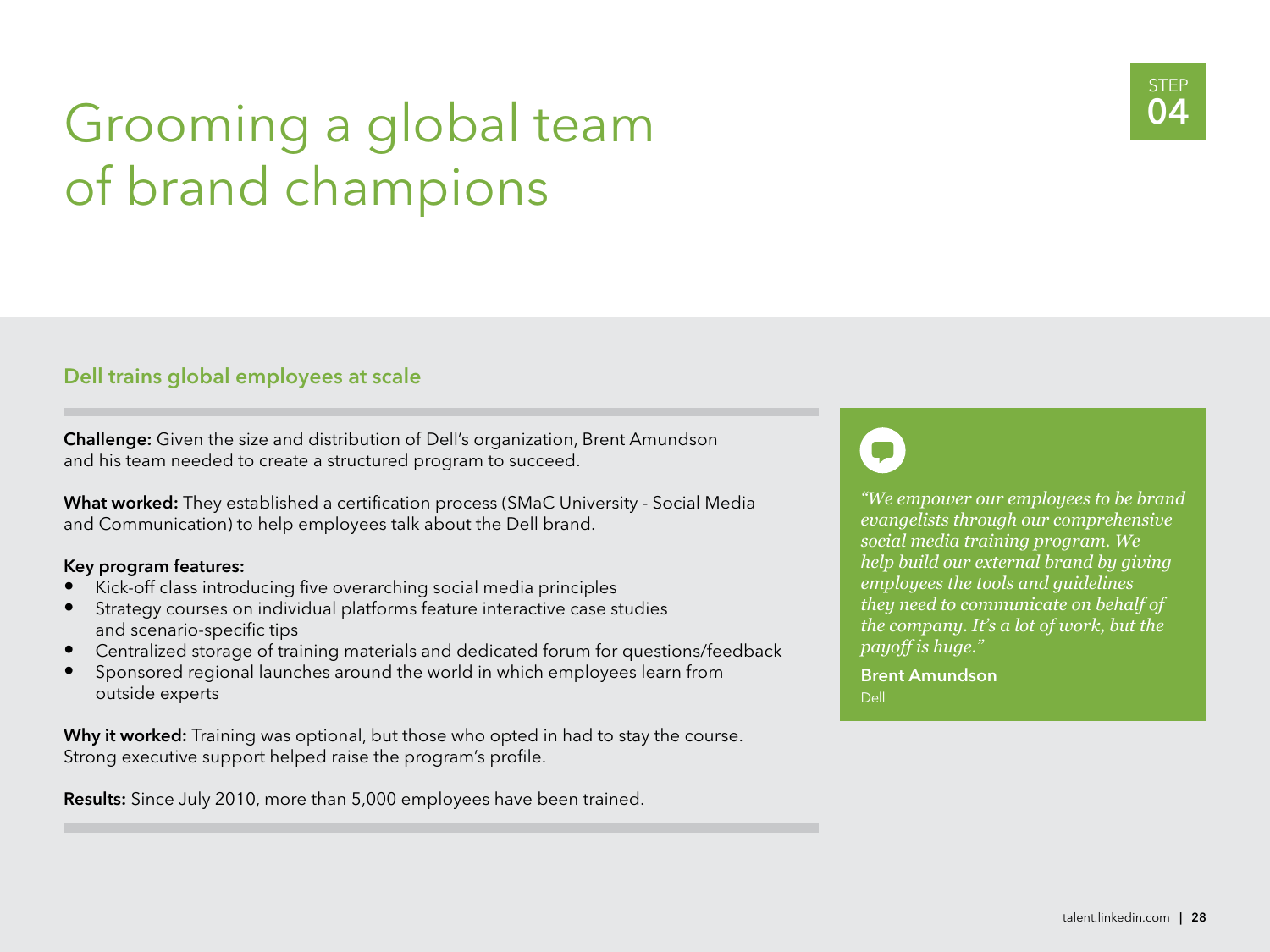## Brand through LinkedIn job postings

Every LinkedIn job posting is a branding opportunity, thanks to our millions of active job seekers and precision targeting to both active and passive candidates.

### 6 tricks for an irresistible job description on LinkedIn



*Interested In" rather than job searches.*

STEP 04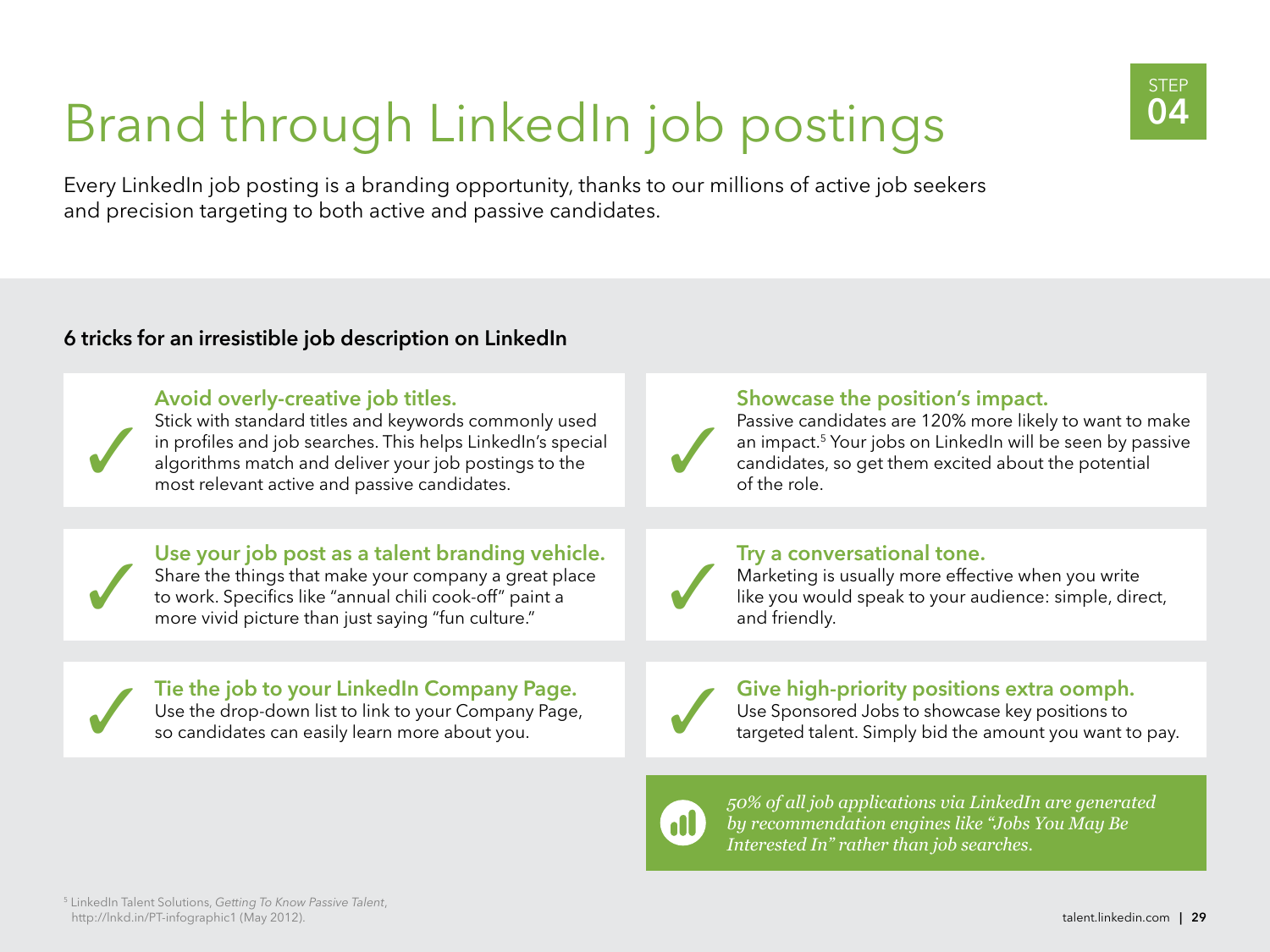### Spruce up your Company Page

Well over 100 million professionals come to LinkedIn every month, so an official presence on the platform is critical. Make sure your Company Page reflects your overall brand and provides a unified experience for your audience.

LinkedIn Company Pages are now optimized for mobile devices – which is important since over 27% of LinkedIn's unique monthly visitors come through mobile apps.

### 5 tips to jumpstart your Company Page



**01** Talk to your marketing team and coordinate vour approach.

**02** Add an image that welcomes visitors to your page and showcases your brand.

- **03** Post status updates to start a conversation with your target audiences.
- **04** Add products/services and solicit recommendations so people can learn about what you have to offer.
- **05** Feature relevant groups to attract a broader audience and extend your reach.



*Netherlands-based Exact has over 300 recommendations for the top products on its LinkedIn Company Page.*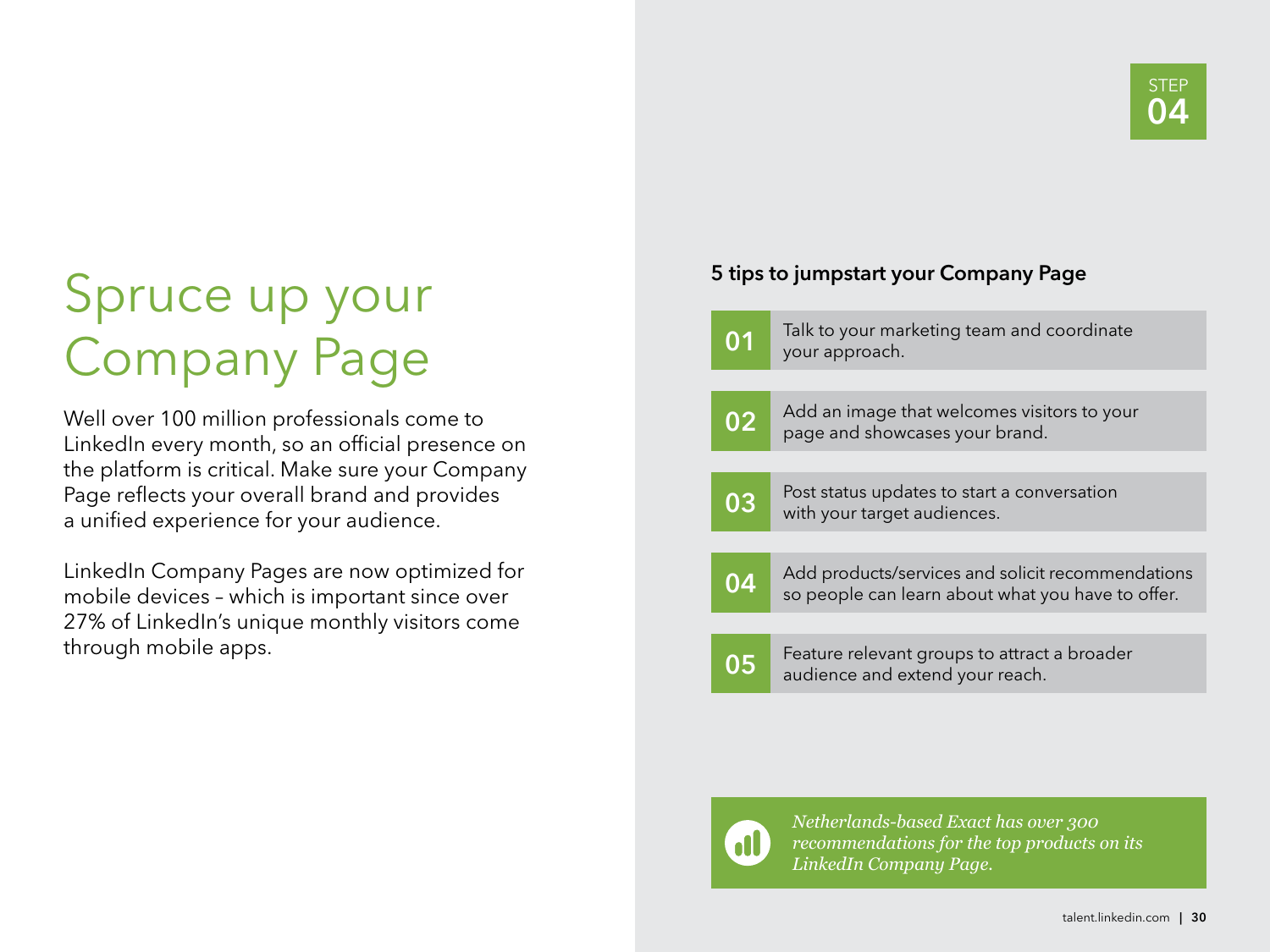### Reach key talent pools with targeted status updates

Company Page followers have a strong interest in career opportunities, making targeted status updates a great, free way for interested professionals to engage with your talent brand.

### Tips for targeted status updates

### Mix it up

Don't bombard your followers with links to job openings. Share relevant news stories about your company, employee interviews from your blog, and more. Aim for 2-3 status updates per week to start.

#### Have a plan

Sketch out what you'll say in advance and build a dialogue with your followers.

### Stay on brand

Remember the messaging you're trying to get across and think about how to incorporate it into your updates.



*71% of company followers on LinkedIn are interested in career opportunities at companies they follow.6*

<sup>6</sup> Sam Gager, The Truth About Followers and Connections: Key Reasons to Cultivate Yours, http://lnkd.in/followers\_connections (January 15, 2013).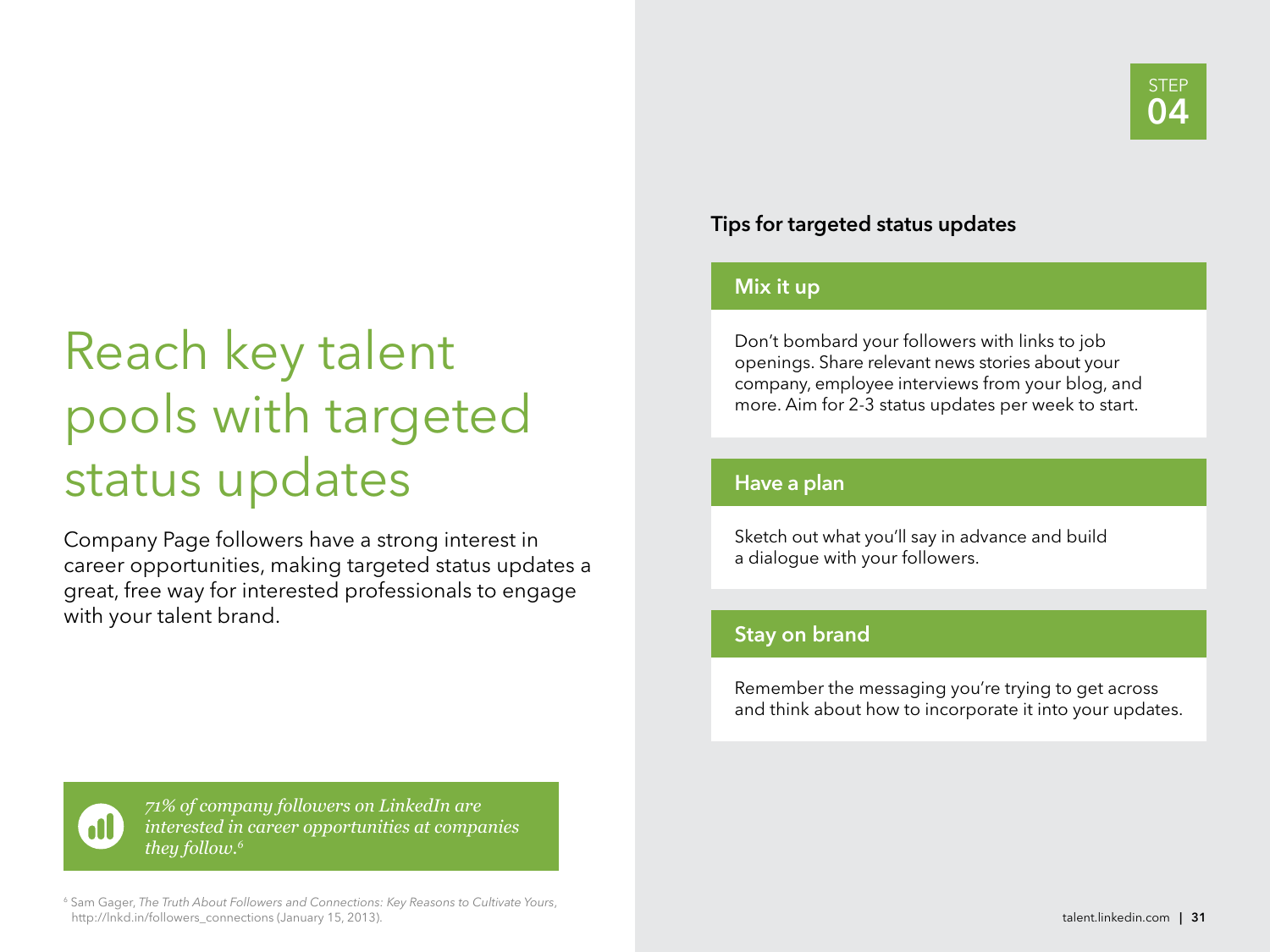## Launch your Career Page



Your Career Page is the central hub for your talent brand activity on LinkedIn. Use videos, banners, and employee spotlights to showcase your culture and what it means to work there. Buy the ad space on your own Company Page overview to drive people to your Career Page.

**Think visually.**<br>Use images to give a real-world glimpse into your organization.

### Think digitally.

Whatever you say, keep it brief. Content from your glossy graduate<br>recruitment brochure may not make sense online, where attention spans are shorter.

### Think video.

You'll be able to engage candidates more deeply if they hear real<br> people tell their own stories, so make video a core part of your strategy.

### Think customized.

Adapt your content to viewers based on their LinkedIn profiles. You can target your Career Pages based on a candidate's job function, industry, geography, and more.

### Strong talent brand video examples

- Work, Life, Benefits @ Zappos Zappos devotes an entire YouTube channel to showcasing its culture. lnkd.in/playbook-Zappos
	- Starbucks Jobs Starbucks has also amassed a series of videos on talent brand topics as "What it's like to be a Starbucks Partner". lnkd.in/playbook-Starbucks

#### • BP shares real employee experiences In 2012, as part of its new graduate program campaign, BP profiled local employees to provide an authentic insight into working at BP. lnkd.in/playbook-BPgraduates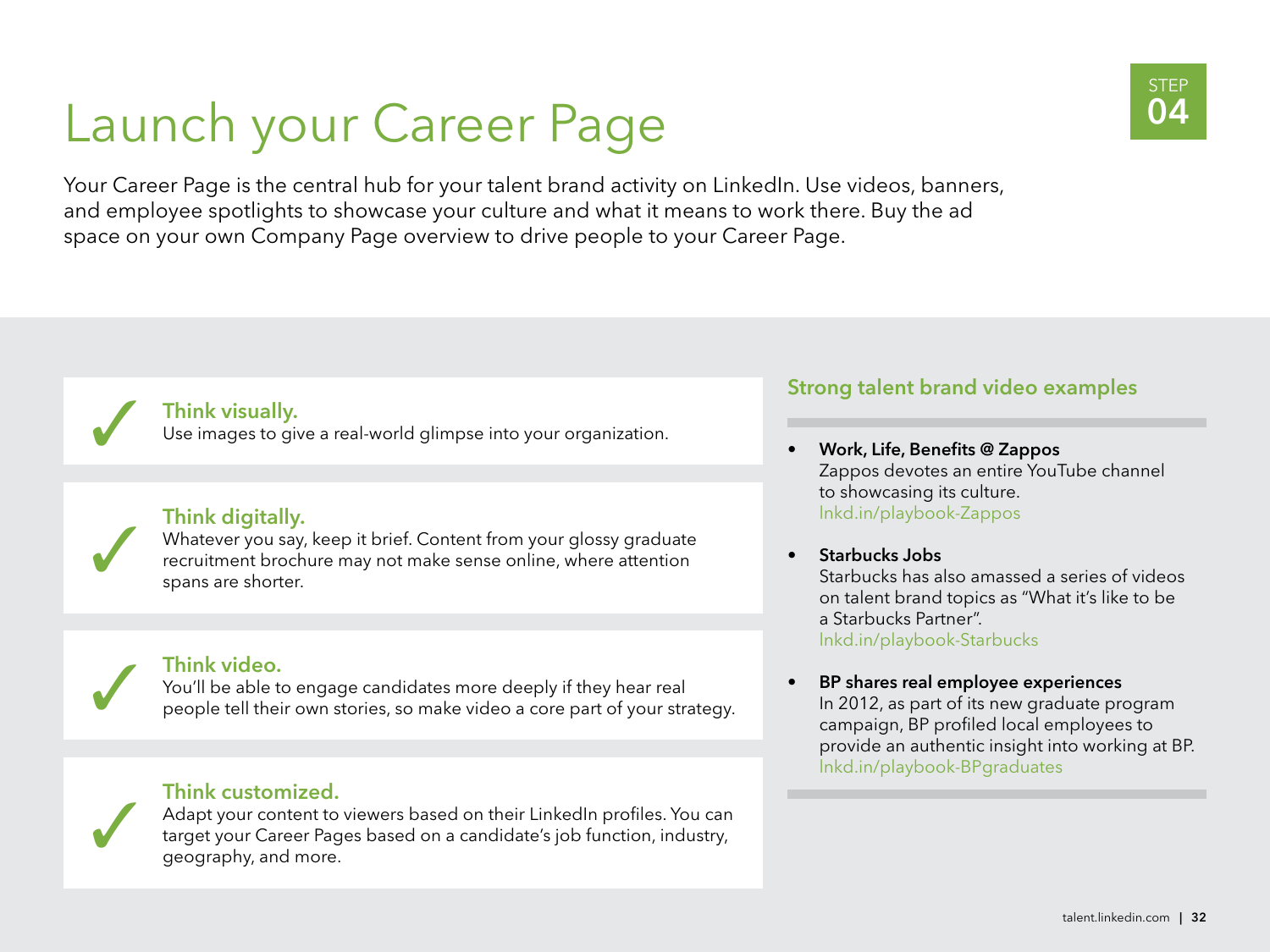### The anatomy of a successful and  $\frac{04}{1}$ Career Page



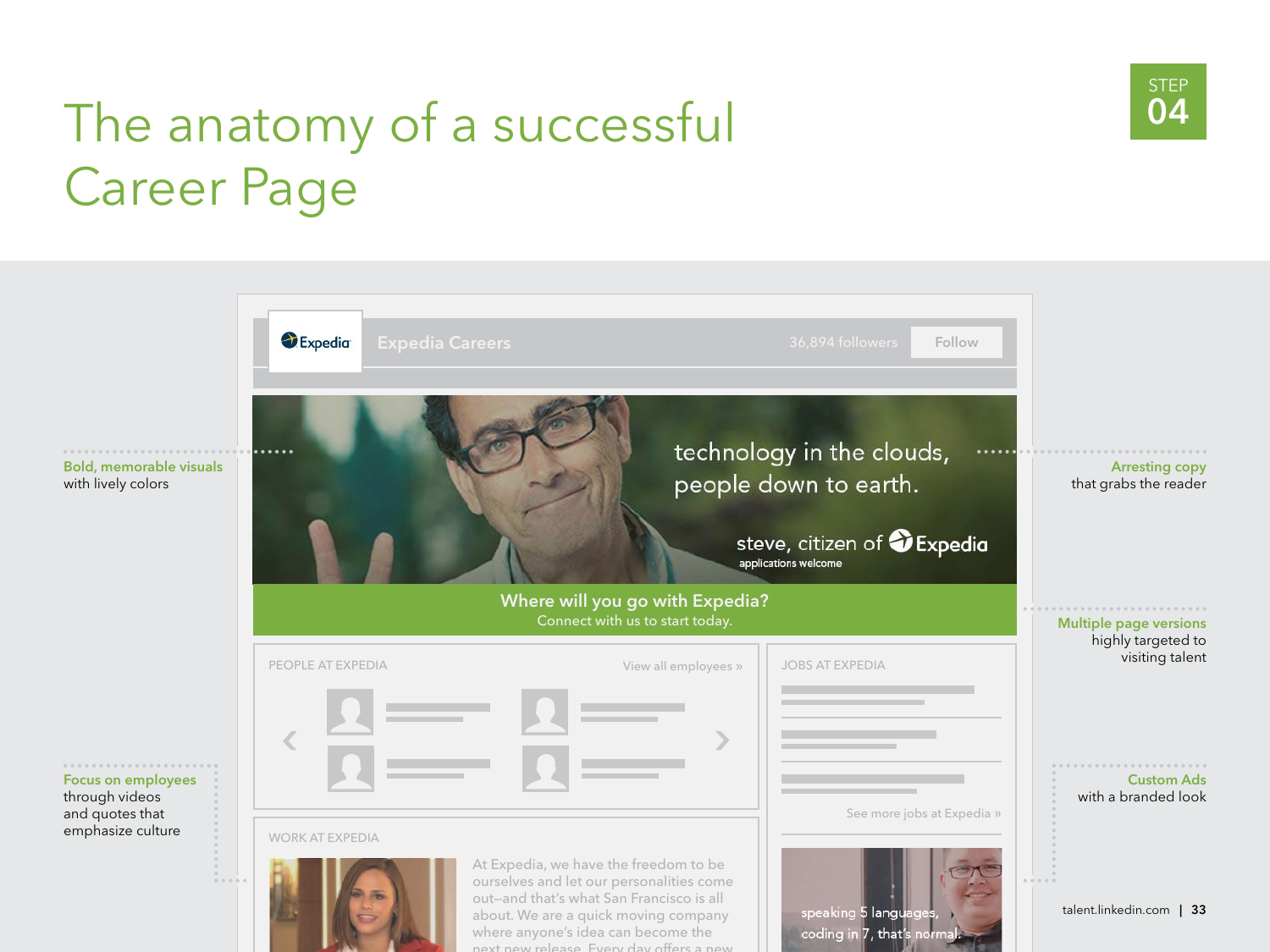### STEP 04

## Leverage ad space on employee profiles

Every interaction someone has with your employees on LinkedIn is an opportunity to promote your talent brand. Since the #1 activity on LinkedIn is checking out profiles, more companies are taking advantage of this traffic to promote career opportunities.

Work with Us Ads allow you to purchase the ad space in the top right corner of every employee's LinkedIn profile. Click-through rates on these ads are typically 20x the industry average!

In most cases there's no creative work required. Choose from these styles:

| Work with us<br>at Company X<br>Apply Now                                                          | Picture yourself<br>at Company X<br>View Jobs                                                                                                                      | Grow your career by<br>following Company X<br>Follow Company X                                             |                                                                                                                                                | <b>CREATIVE</b><br>HERE                                                                                                                |
|----------------------------------------------------------------------------------------------------|--------------------------------------------------------------------------------------------------------------------------------------------------------------------|------------------------------------------------------------------------------------------------------------|------------------------------------------------------------------------------------------------------------------------------------------------|----------------------------------------------------------------------------------------------------------------------------------------|
|                                                                                                    |                                                                                                                                                                    |                                                                                                            |                                                                                                                                                |                                                                                                                                        |
| "Work With Us"                                                                                     | "Picture Yourself"                                                                                                                                                 | "Follow Us"                                                                                                | "Internal Hiring"                                                                                                                              | <b>Custom Ads</b>                                                                                                                      |
| Display a targeted set of<br>job openings every time<br>someone looks at one<br>of your employees. | Invite the viewer to<br>picture themselves at the<br>company - complete with<br>targeted job function, their<br>picture, and the option to<br>follow your company. | Encourage the viewer to<br>follow your company so<br>they can stay informed via<br>company status updates. | Many employees<br>look at their coworkers'<br>profiles. Get branded<br>company messages in<br>front of your own people<br>for internal hiring. | Show a branded ad with<br>your look and feel, that<br>directs people back to<br>your corporate career site<br>or LinkedIn Career Page. |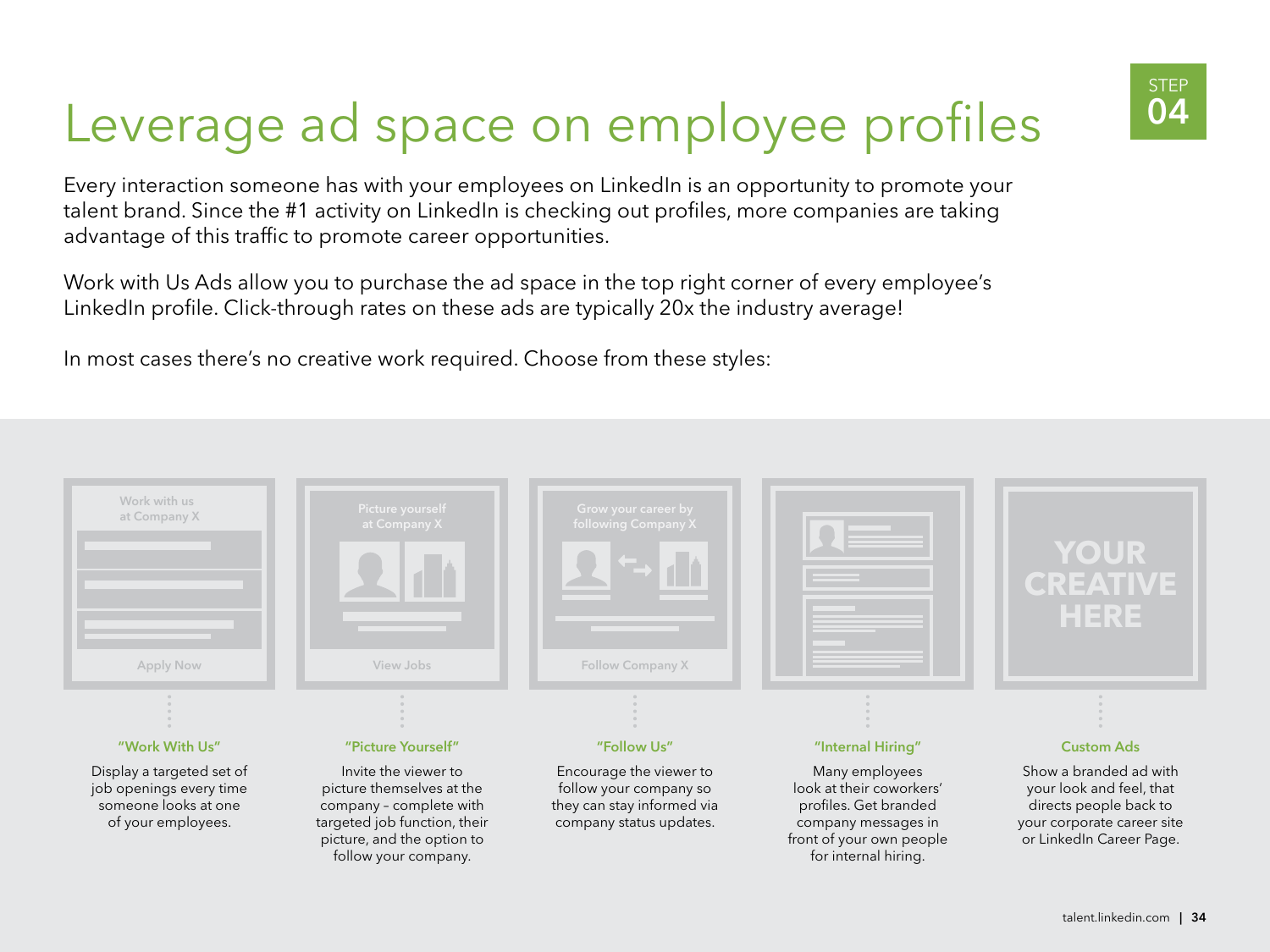

### Convert your team into talent brand ambassadors

Employees are your unofficial marketers and recruiters. Show them the way! Train them how to use LinkedIn and other social media to best represent your talent brand. Periodically remind them of the opportunity and call out those doing a really stellar job.

### Spurring a 60% sales referral increase

Challenge: salesforce.com needed to steadily recruit across functions, especially account executives and sales engineers.

Approach: Kate Israels, the company's program manager for Talent Acquisition, asked CEO Marc Benioff to rally the team.

Results: Inspired by one email from Marc, within 24 hours the sales team doubled their usual LinkedIn status updates, visible to 159,000 professionals at over 40,000 companies, resulting in potential reach to 38,000 sales professionals. Employee referrals from Sales spiked 60% in one week.7

**To:** All Sales Worldwide **Subject:** Get Social and Spread the Word



As we work to become a \$10 billion company, we need to grow our worldclass sales team–and you can help us do that by connecting us to amazing people like yourself. We've put together a few posts that we'd love for you to share with your networks. This is a great way for you to help us build our first-rate team and receive a nice referral bonus

Sample update: I'm in my #dreamjob at salesforce.com and we're hiring! Check out open positions here: www.salesforce.com/careers/sales/

Marc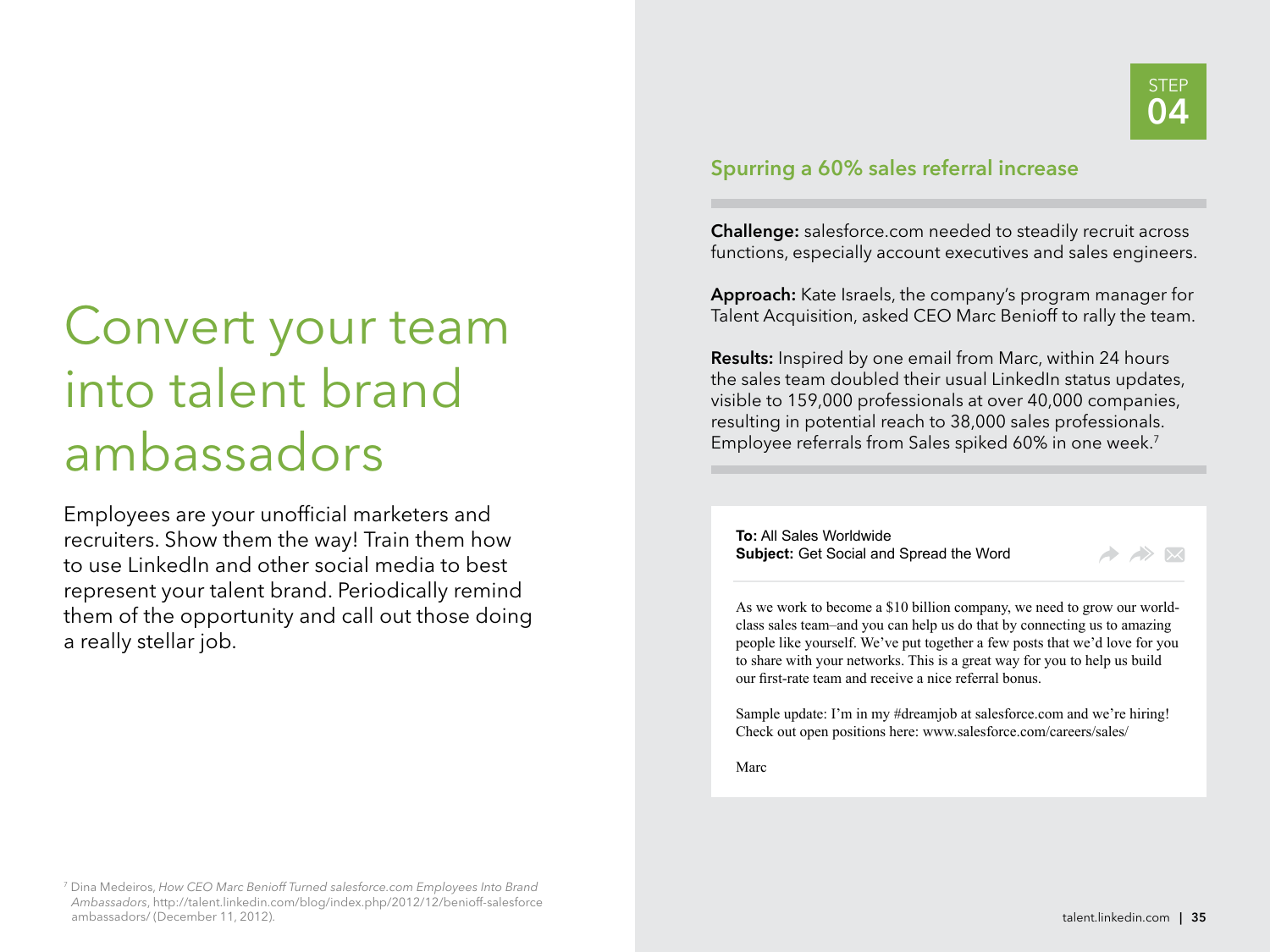### 4 tips for turning employees into ambassadors

More than half of all employees are proud of their company and glad to tell people about it.<sup>8</sup> Here's a handful of tips to enable your team, courtesy of our friends at TNS Employee Insights.

For more on unleashing employees as ambassadors, view our SlideShare presentation in conjunction with TNS at lnkd.in/employees.

**Ensure your executives are on board.** Get C-suite support to drive widespread participation.

#### Encourage share and tell.

Share authentic stories, pictures, and company events across a variety of media so your employees (and followers) can repost and drive viral discussion.



### Educate employees on your brand.

The more connected they are to the brand, the better ambassadors they'll be.

#### Monitor for success.

Measure engagement and create action plans to build your foundation of engaged, enthusiastic brand ambassadors.



*"When you have no budget for your talent brand, everyone has to be a talent brand ambassador for you."* Stacy Takeuchi

Director of Talent Acquisition, UTI



<sup>8</sup> LinkedIn Talent Solutions and TNS Employee Insights, 4 Essential Tips to Convert Your Employees to Talent Brand Ambassadors, http://lnkd.in/employees (January 29, 2012).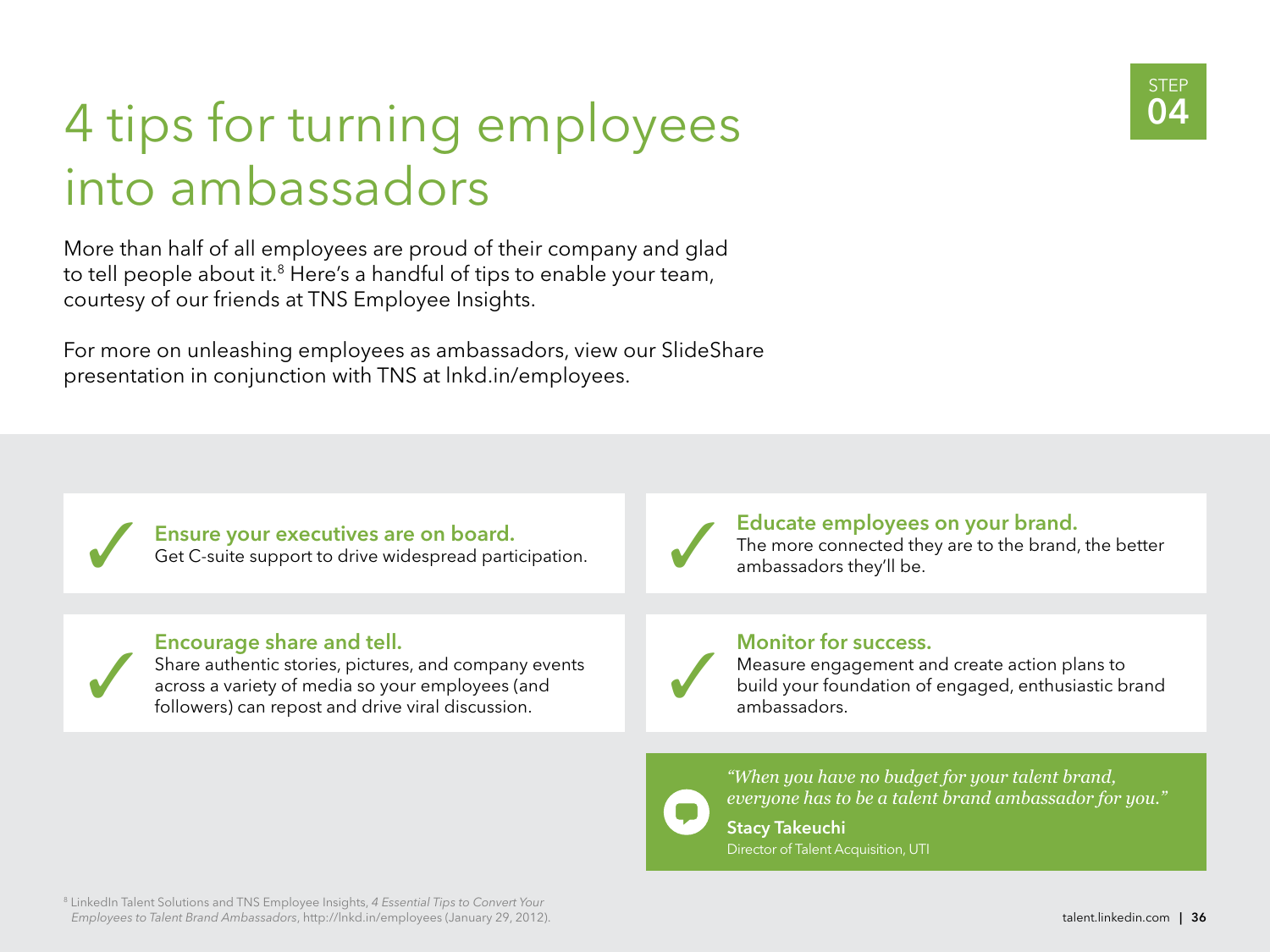### Make it interactive with APIs and Groups

Gone are the days when you could push your campaign message out and watch quality job applications fly in. Today's candidates expect a two-way conversation, with context and personalization.

Leveraging LinkedIn tools including APIs and Groups is a great shortcut to drive relevancy and interaction. To download free "Follow" buttons and the Company Insider widget, go to developer.linkedin.com/plugins.



*Embedding 'Follow' buttons in smart places helped Unilever grow its LinkedIn follower base from 40K to 235K in just 10 months.9*

### Grow your base with "Follow" buttons

Embed "Follow" buttons in these places to expand your audience and drive social interaction:

- Your website
- All candidate communications
- Employee signatures and profiles

#### Show talent who they know with Company Insider

Visitors to Disney's corporate careers site instantly see any employees in their LinkedIn network, providing a more welcoming path into the organization. A friendly face may be just the thing you need to drive applications.

#### Hang out with target talent in LinkedIn Groups

Join industry Groups and associations on LinkedIn and other social media. Divide and conquer with your team to cover key groups. Be proactive and thoughtful – ask questions, offer advice, and share stories.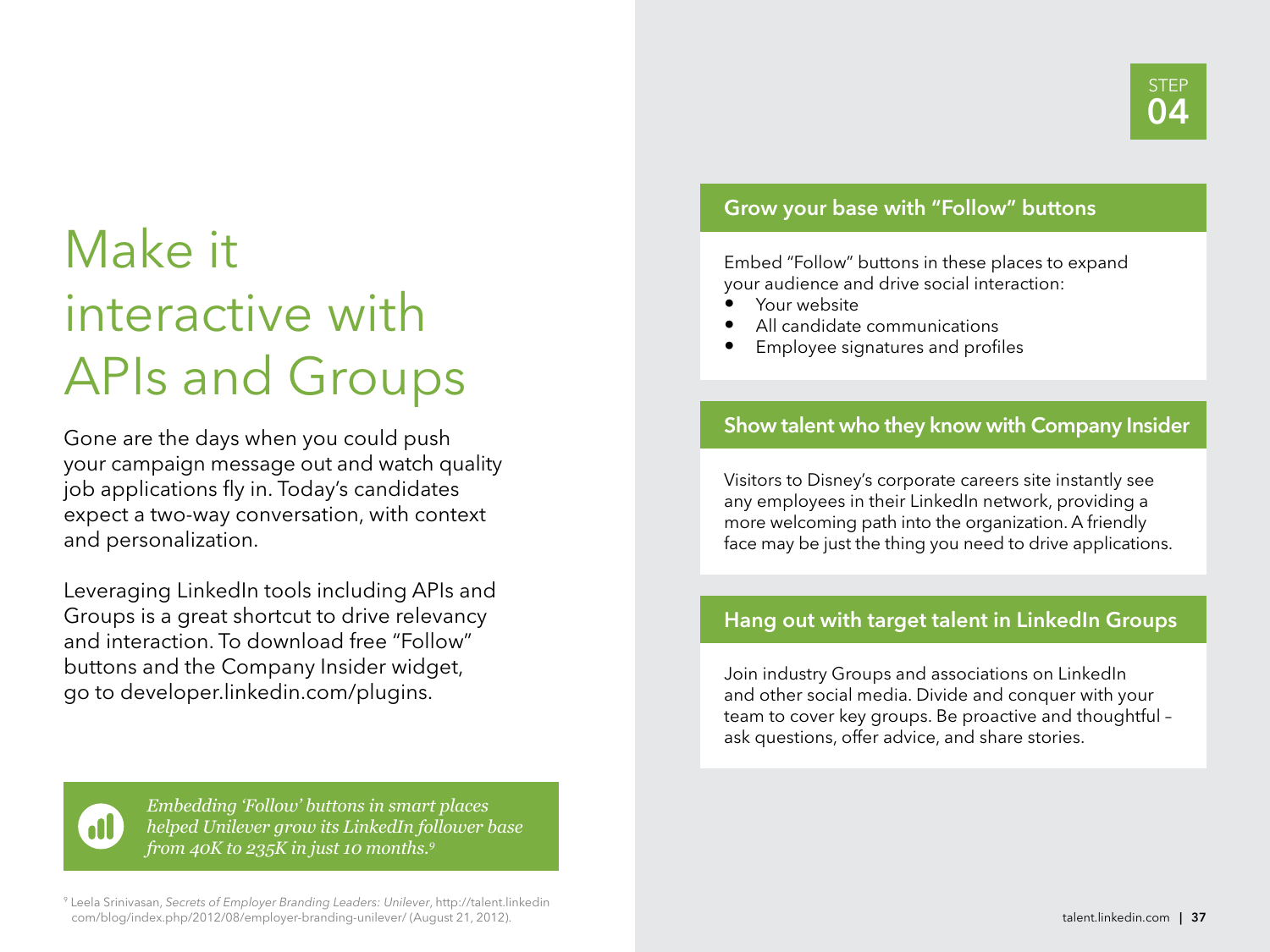### Embrace the power of discussion

#### 10 LinkedIn, InDemand Employer Rankings, http://talent.linkedin.com/ indemand (October 2012).

<sup>11</sup> LinkedIn Talent Solutions and TNS Employee Insights, 4 Essential Tips to Convert Your Employees to Talent Brand Ambassadors, http://lnkd.in/employees (January 29, 2012).

### Pfizer transforms its talent brand in Latin America

Challenge: Conservative reputation and practices were hampering Pfizer's talent attraction and engagement efforts in Latin America.

#### Approach:

- 1. Innovate: Changed mindset and gave up reliance on traditional job boards, headhunters, and print ads; adopted newer social media tactics.
- 2. Expose: Made the company's culture more visible in order to inspire candidates and employees, and to strengthen their emotional connections with the company.
- 3. Engage: Trained talent acquisition team in three social media platforms, with a focus on establishing career Groups on LinkedIn. Hired social media guru to ensure content stayed fresh and went beyond just job descriptions.

#### Results:

- ROI improved candidates were more engaged and employees wanted to stay more.
- Efforts contributed to its #21 Most InDemand Employer ranking.<sup>10</sup>
- Hiring managers were happier and the recruiting team had more fun!



*Nearly 80% of LinkedIn members want to connect with the companies in their lives.11*

STEF 04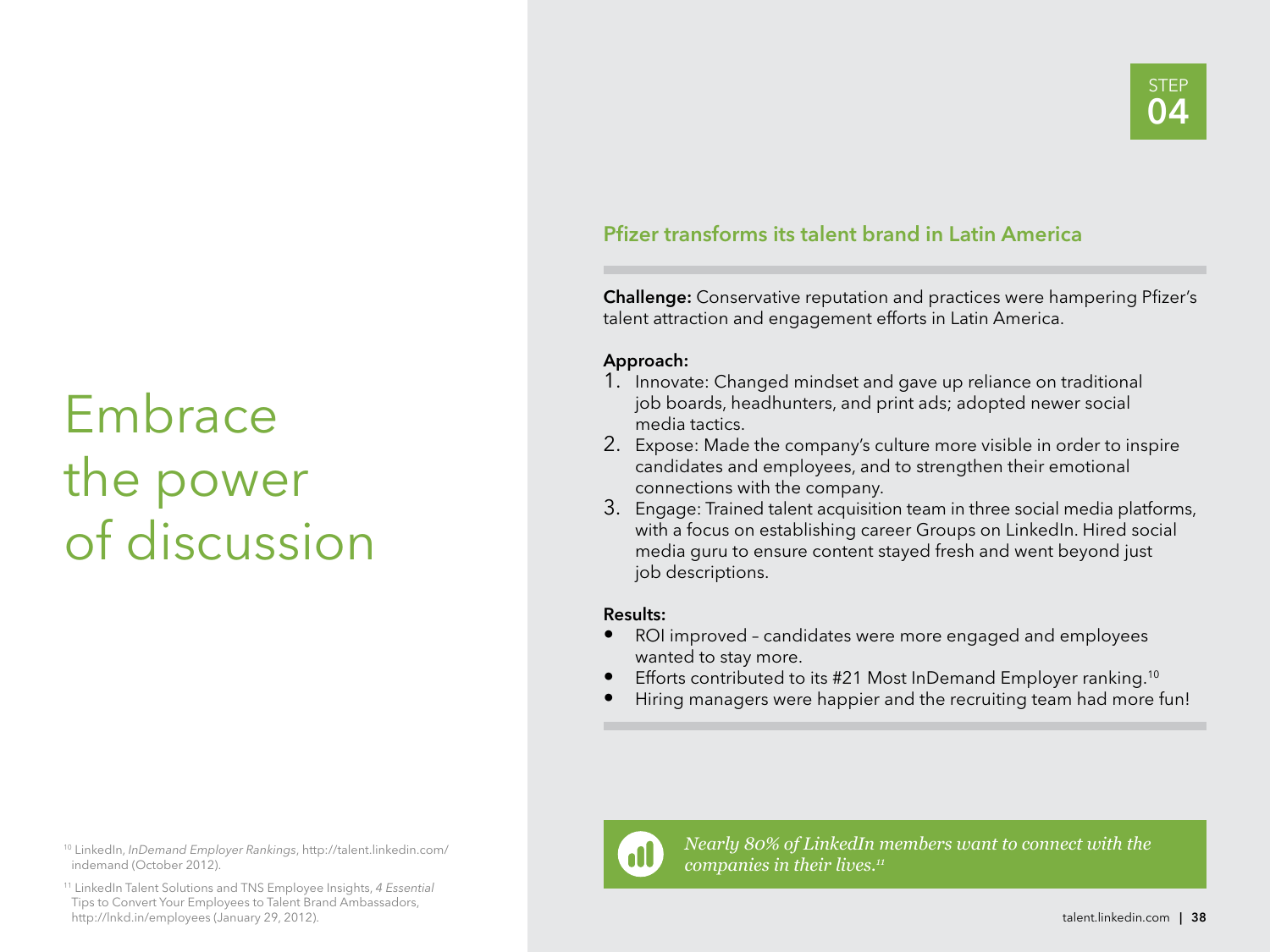### Go above and beyond

Here are three tools to help you take your talent brand to the next level.



#### Video Ads

We already discussed the merits of video as a way of showcasing your talent brand (p. 32). Consider leveraging video in ad modules to share with LinkedIn members what it's like to work at your organization.

 $\bigvee$ 

### Annual branding campaigns using Recruitment Ads

Are you opening a new office in Brazil? Are you ramping up your sales force? Best-in-class companies craft an annual engagement strategy to keep their brand and opportunities in front of passive talent. There are many types of targeted advertising vehicles to choose from. Work with your LinkedIn team to devise a plan.

 $\bigvee$ 

### Sponsored Groups

Want to take your LinkedIn Groups involvement to the next level? Set up your own sponsored group to drive dialogue with target talent. Choose your level of sponsorship based on your culture, goals, and budget. It's important to target the types of individuals you'd like to engage, invite them in, and help keep the group vibrant.

STEP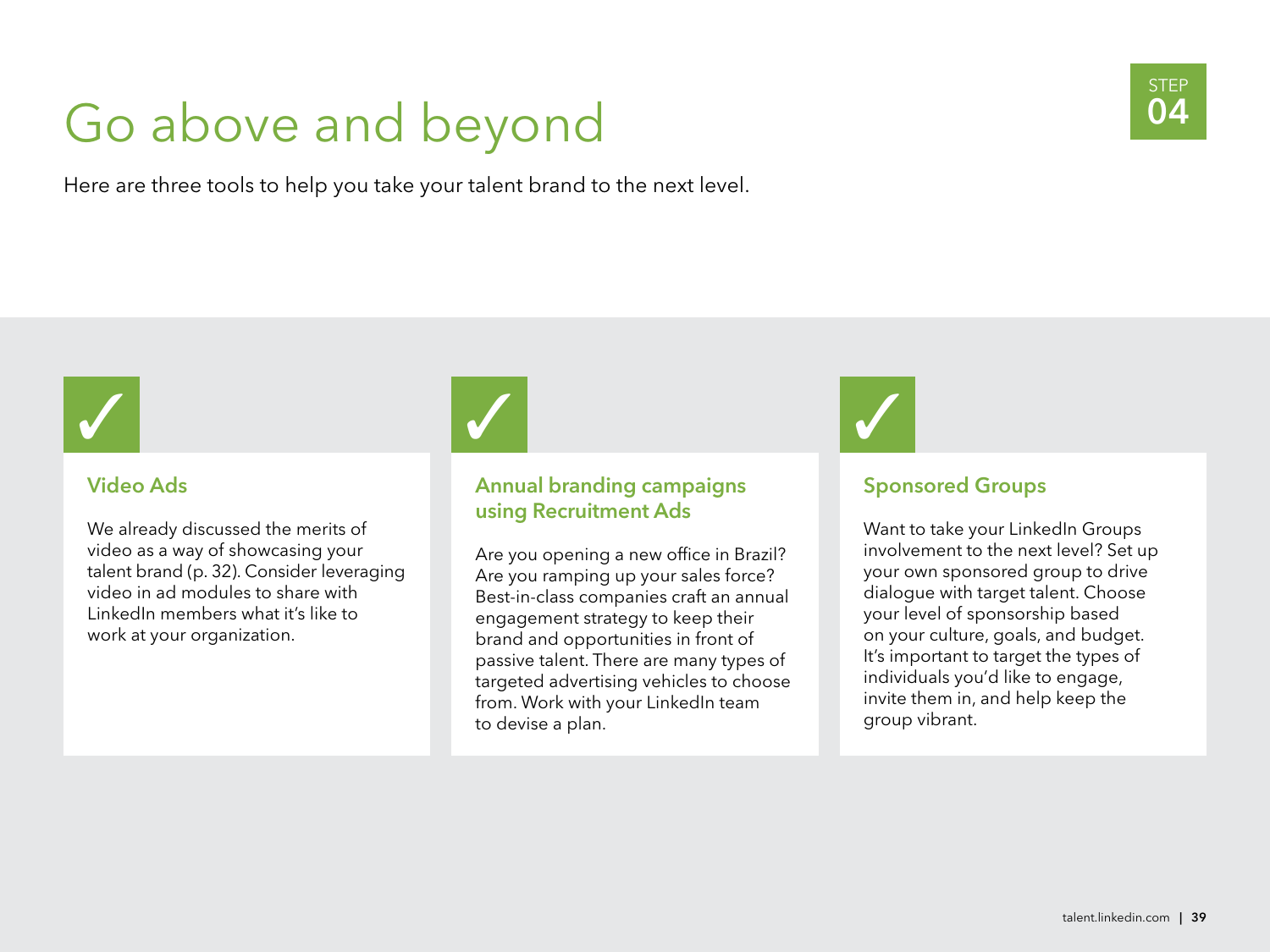### LinkedIn tools at a glance and the set of

No matter where you are in your talent brand journey – starting out, making a modest investment or going all out for best-in-class branding – we have the tools for you.

|        |                               |                           | <b>Free LinkedIn tools</b> |                               |      |                         | <b>LinkedIn Talent Solutions</b> |                   |                          |                              |                         |                  |                           |                     |
|--------|-------------------------------|---------------------------|----------------------------|-------------------------------|------|-------------------------|----------------------------------|-------------------|--------------------------|------------------------------|-------------------------|------------------|---------------------------|---------------------|
|        |                               | Profile upgrades          | Company Page               | status<br>Targeted<br>updates | APIs | Groups                  | Job Slots                        | Sponsored<br>Jobs | Career<br>Silver<br>Page | Gold/Platinum<br>Career Page | Work With Us            | Video Ads        | Recruitment<br>Ads        | Sponsored<br>Groups |
| stage  | Starting out                  | X                         | X                          |                               |      |                         | X                                |                   | X                        |                              |                         |                  |                           |                     |
| brand  | Making a modest<br>investment | $\boldsymbol{X}$          | X                          | X                             | X    | X                       | X                                |                   | X                        |                              | X                       |                  |                           |                     |
| Talent | Best-in-class<br>branding     | $\boldsymbol{\mathsf{X}}$ | $\boldsymbol{X}$           | $\boldsymbol{\mathsf{X}}$     | X    | $\overline{\mathsf{x}}$ | $\overline{\mathsf{x}}$          | X                 |                          | $\boldsymbol{\mathsf{X}}$    | $\overline{\mathsf{X}}$ | $\boldsymbol{X}$ | $\boldsymbol{\mathsf{X}}$ |                     |

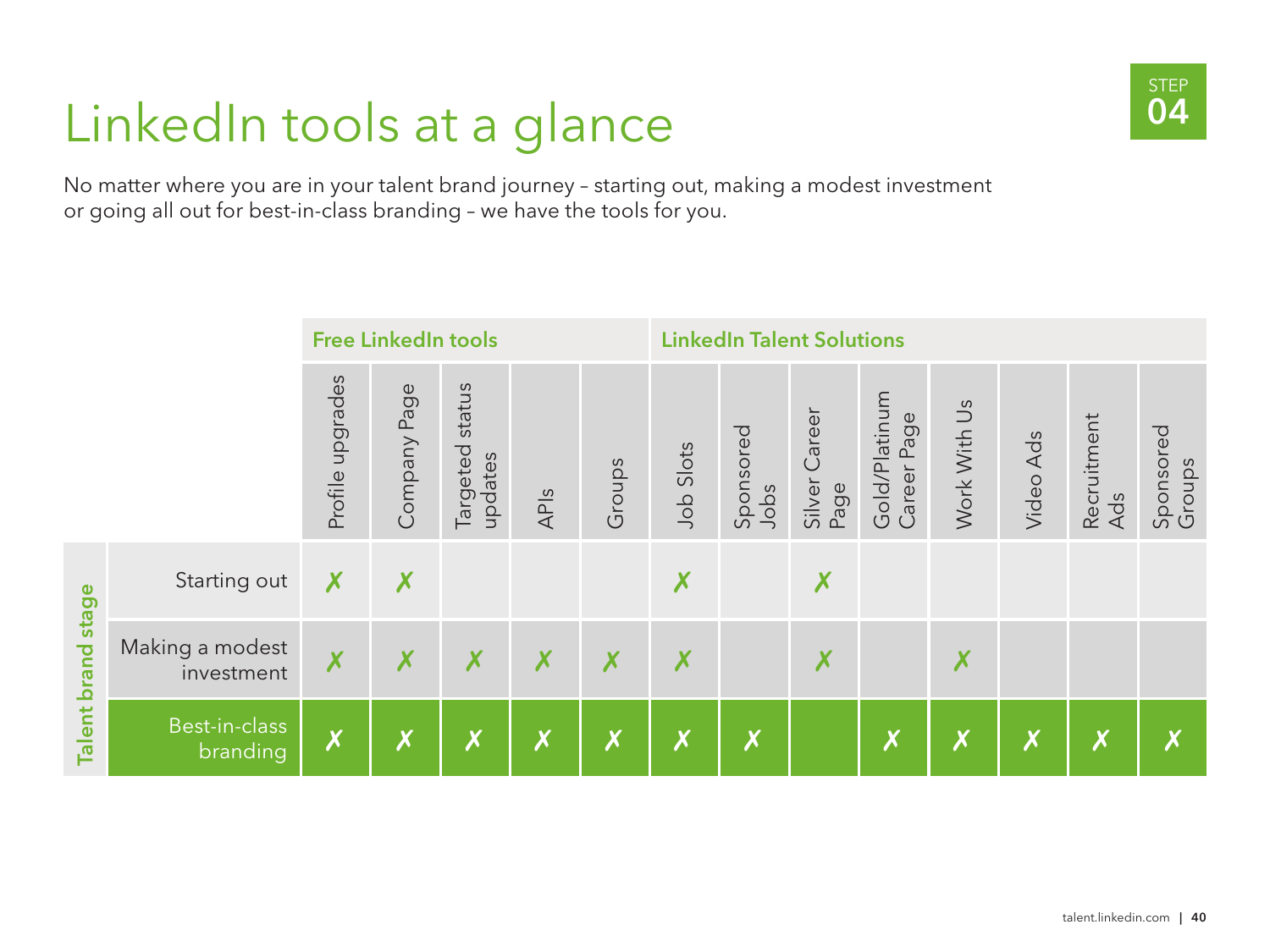

### Other social platforms to explore **04**

We know LinkedIn isn't the only game in town. Here's a summary of the other major options. Remember, don't build a presence on a platform if you can't spend the time to manage it.

|                                    | <b>Twitter</b>                                                                                                 | <b>Facebook</b>                                                                                                        | <b>YouTube</b>                                                                                                   | <b>SlideShare</b>                                                                                                                    | <b>Pinterest</b>                                                                       |
|------------------------------------|----------------------------------------------------------------------------------------------------------------|------------------------------------------------------------------------------------------------------------------------|------------------------------------------------------------------------------------------------------------------|--------------------------------------------------------------------------------------------------------------------------------------|----------------------------------------------------------------------------------------|
| <b>Talent brand</b><br>benefits    | Highly viral and<br>conversational<br>Re-tweets can<br>increase trust<br>and credibility<br>as an employer     | Chatty platform for<br>showing company's<br>informal side - for<br>instance, wacky<br>photos from the<br>holiday party | Authenticity -<br>can showcase real<br>employees telling<br>real stories<br>Really good videos<br>could go viral | Strong professional<br>context<br>Strong SEO platform<br>Allows you to host<br>longer-form content<br>and embed in a<br>blog or site | Visual focus -<br>images, charts,<br>and graphics can<br>enliven your brand            |
| <b>Talent brand</b><br>limitations | No professional<br>focus; lots of noise<br>Character limits<br>Need to go<br>beyond tweeting<br>jobs to engage | Social, not<br>professional<br>network - most<br>people choose<br>not to mix social<br>and professional<br>identities  | Can be very<br>resource-intensive<br>to produce video<br>May require<br>outside help                             | Growing a following<br>takes time<br>Best used in<br>conjunction with<br>LinkedIn, Facebook,<br>and/or Twitter                       | Not a professional<br>platform<br>Limited<br>demographics<br>(mainly women<br>$18-34)$ |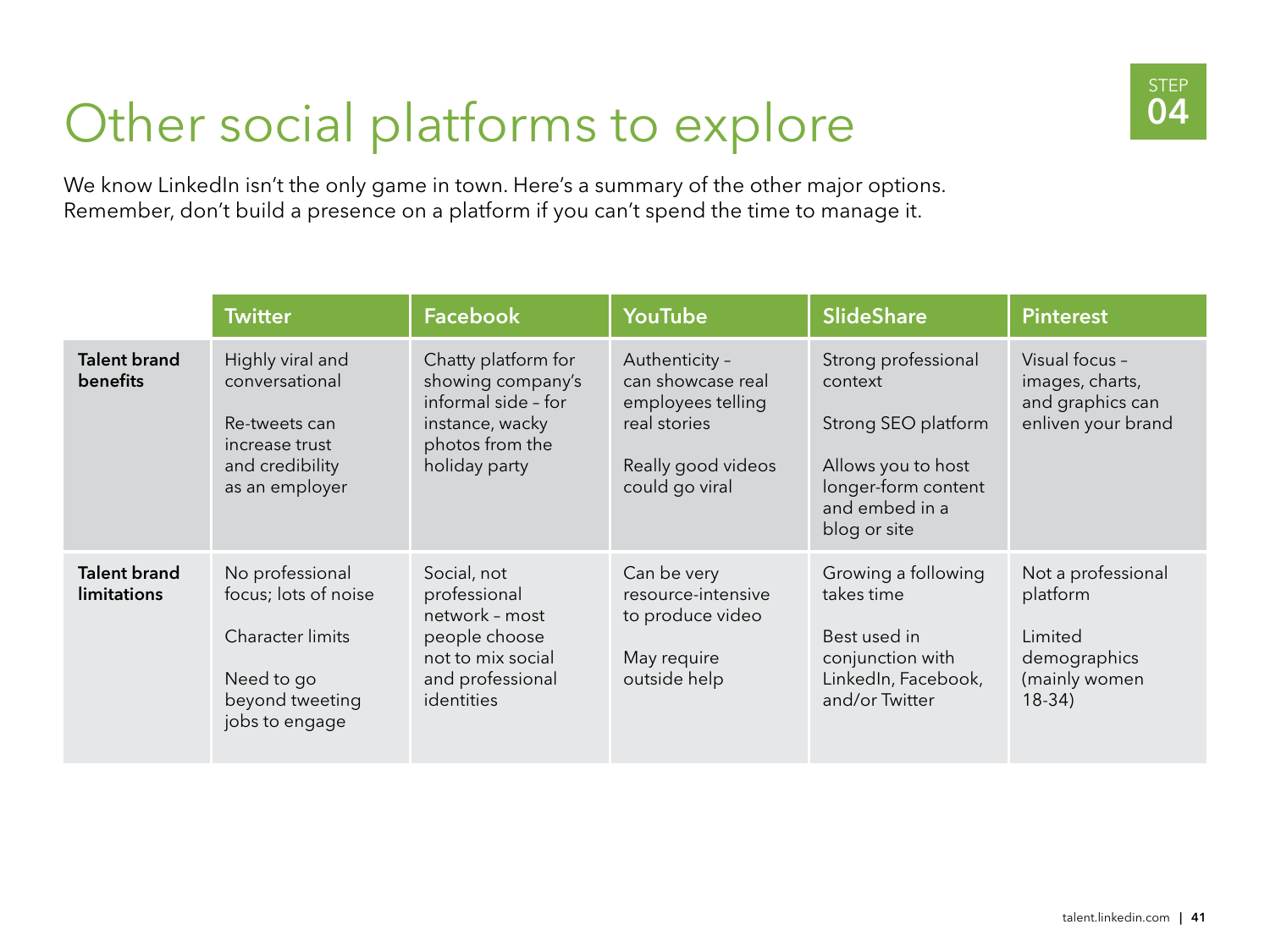

### Measure and adjust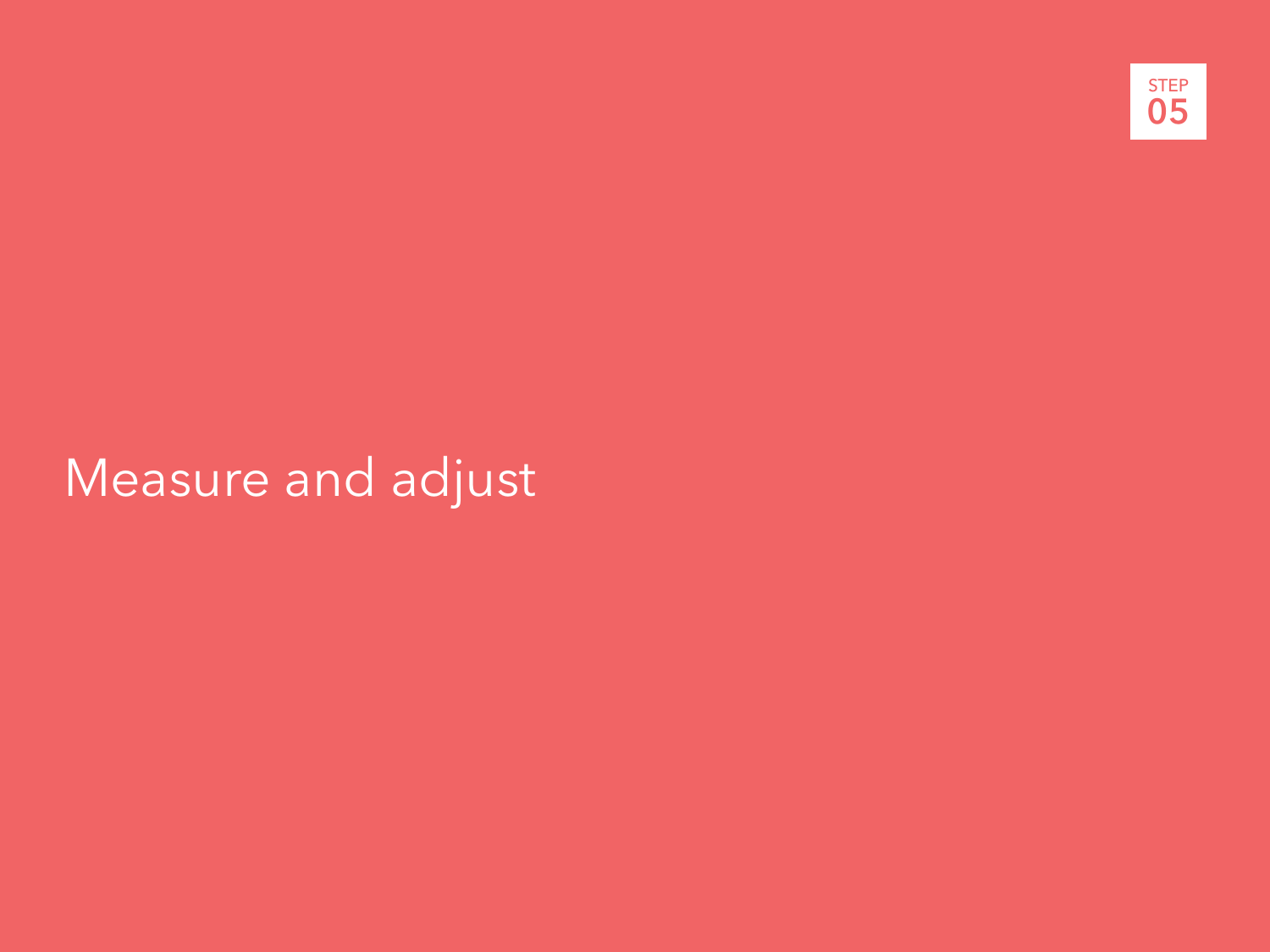### How do you know if your talent brand strategy is working?

The most typical tool to measure employer brand is third-party research, which can be expensive. Here are some alternate metrics that you can monitor to better understand the impact of your talent brand initiatives.

### Key indicators of talent brand success

#### In-house

- Your offer acceptance rate goes up
- Employee retention increases
- Internal surveys confirm your employees are excited about your company as a place to work

### **Online**

- Traffic to your employee video stories goes up
- You double the number of employees with an optimized social presence

### Talent Brand Index

• Your Talent Brand Index score rises versus your peers and in the segments that you care most about



*Only one-third of talent acquisition leaders say they consistently measure their employer brands.12*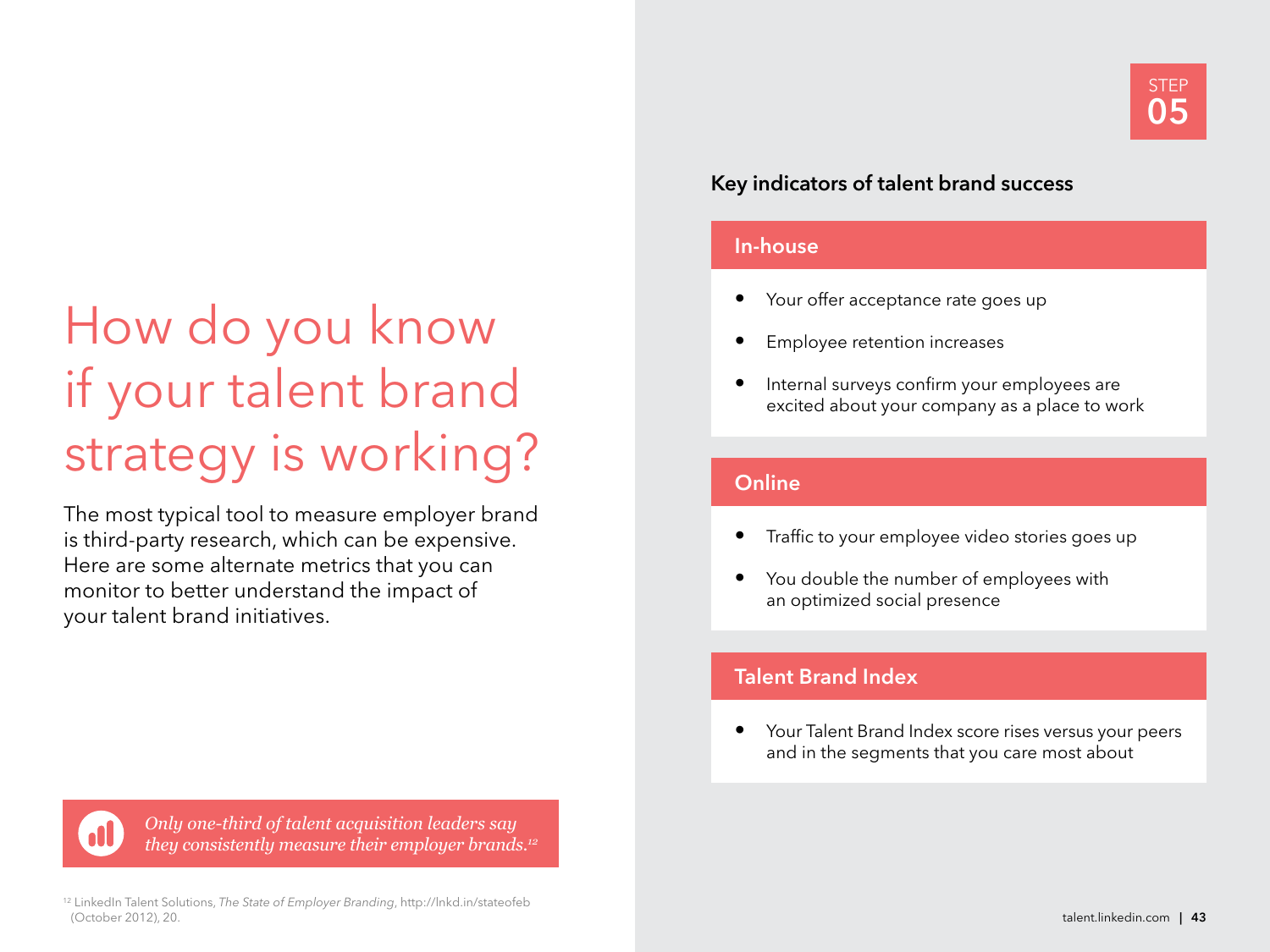### How does the Talent Brand Index work?

Talent Brand Index allows you to understand how successfully you are engaging talent on LinkedIn. The index is based on the billions of interactions that take place on our platform each year.

We use two measures to calculate your Talent Brand Index score: reach and engagement.





*There were 15 billion interactions on LinkedIn in 2012.*

STEP 05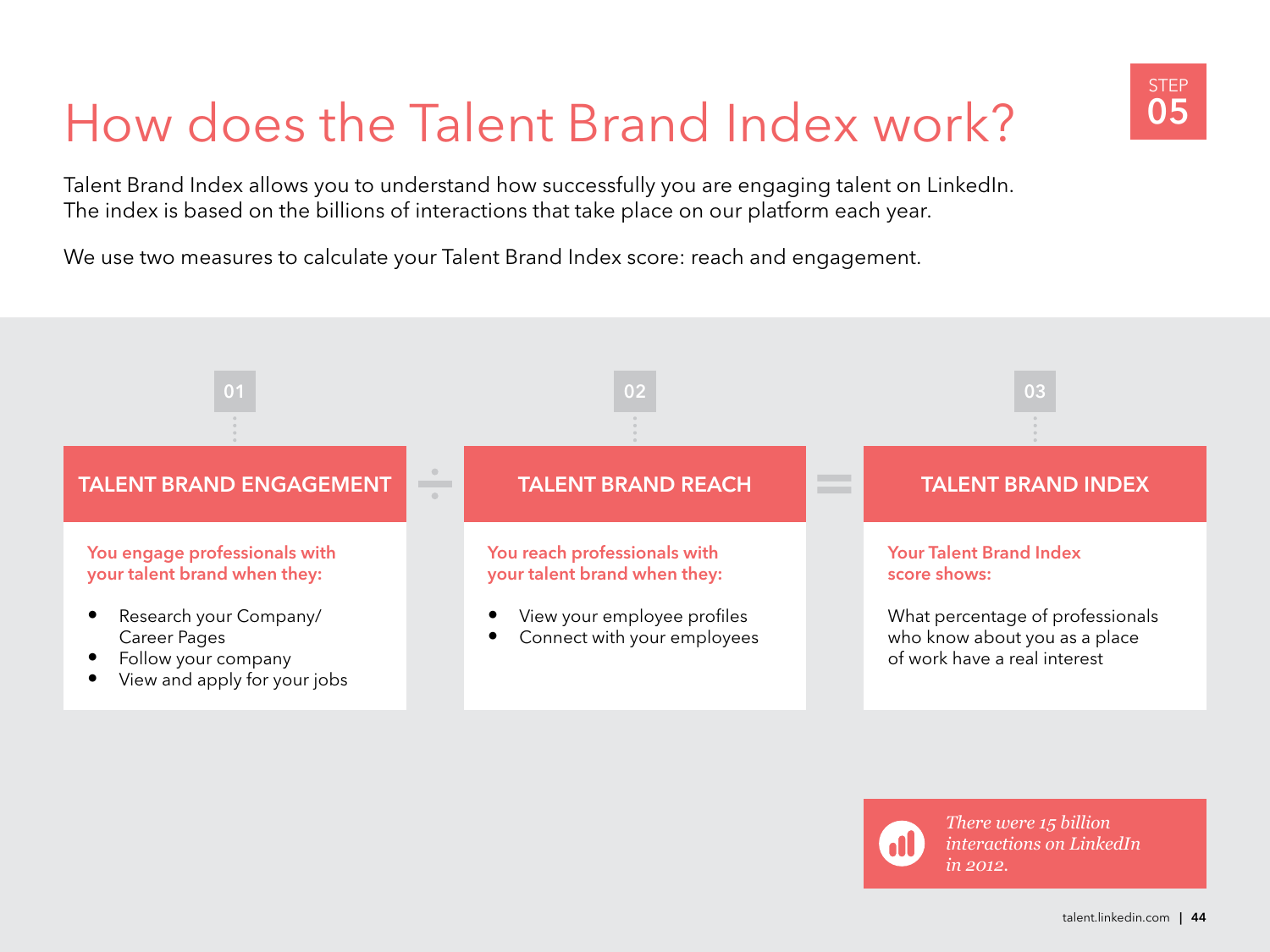### Talent Brand Index in action

You can use Talent Brand Index to measure the success of your employer branding efforts on several dimensions. See our examples on the right.

Based on this knowledge, you can invest your time in improving your talent brand in the segments that matter most.

We provide these insights to our clients at no charge. To start measuring the effectiveness of your talent brand on LinkedIn today, contact your account rep or email TBplaybook@linkedin.com.

#### Over time



#### Versus key peers



#### Across geographies



#### Across functions

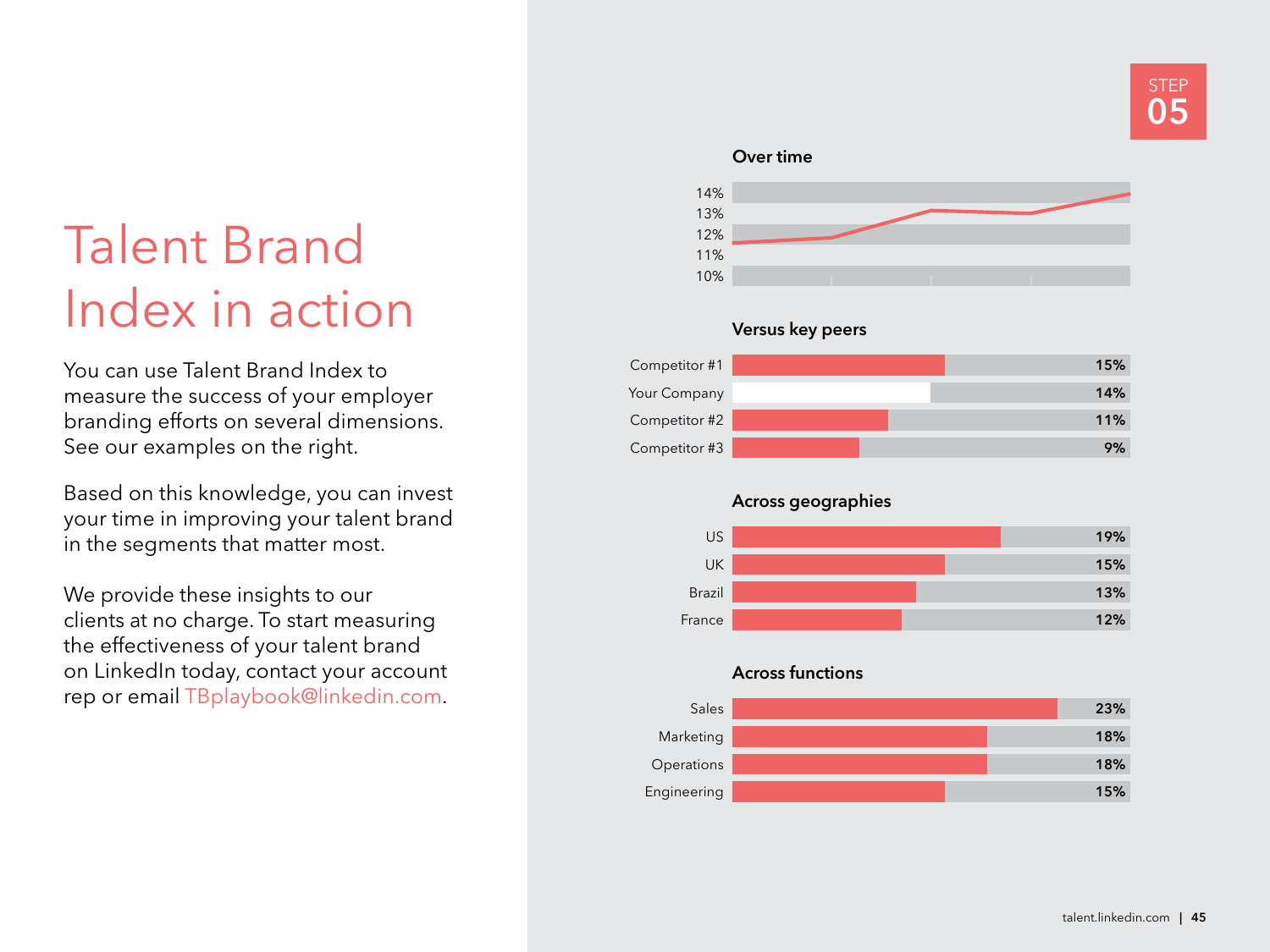### 9 talent brand warning signs

Here are some common obstacles and our quick tips on how to approach them.

| You don't know where to start.<br>Listen, observe, and talk to industry<br>peers outside your organization.                                                                    | Leadership is indifferent,<br>resistant or even cynical.<br>Understand what fuels the push-back,<br>link your goals to the bottom line, and<br>build credibility with small-scale wins. | Your company is not<br>a household name.<br>Raise grassroots awareness via social<br>platforms and target messages to<br>your most relevant audience(s).    |
|--------------------------------------------------------------------------------------------------------------------------------------------------------------------------------|-----------------------------------------------------------------------------------------------------------------------------------------------------------------------------------------|-------------------------------------------------------------------------------------------------------------------------------------------------------------|
| <b>Pages 11-17</b>                                                                                                                                                             | <b>Pages 8-17</b>                                                                                                                                                                       | <b>Pages 23-41</b>                                                                                                                                          |
| You are overwhelmed by<br>your talent brand to-do list.<br>Partner with Marketing and<br>Communications. Ask for their<br>guidance, input and co-ownership.                    | Your global company has<br>employees from a wide range<br>of geographies and cultures.<br>Prioritize your audiences and test<br>messages to ensure that they<br>resonate well.          | Your messaging is similar<br>to your competition's.<br>Dig deeper in your research to find<br>fresh angles, and seek out extraordinary<br>employee stories. |
| Pages 8-9, 23-41                                                                                                                                                               | Pages 13, 21                                                                                                                                                                            | <b>Pages 12-17</b>                                                                                                                                          |
| You don't know how to turn<br>employees into ambassadors.<br>Tap your biggest champions first,<br>educate them on the brand, and offer<br>incentives to motivate them further. | You're not sure when your<br>talent brand needs a refresh.<br>Learn from and act on the feedback<br>you collect, and monitor any changes<br>in core business goals.                     | You're not sure if your talent<br>branding efforts are having<br>an impact.<br>Set goals up front and measure<br>your efforts against them.                 |
| Pages 27-28, 35-36                                                                                                                                                             | <b>Pages 11-17</b>                                                                                                                                                                      | Pages 20, 43-45                                                                                                                                             |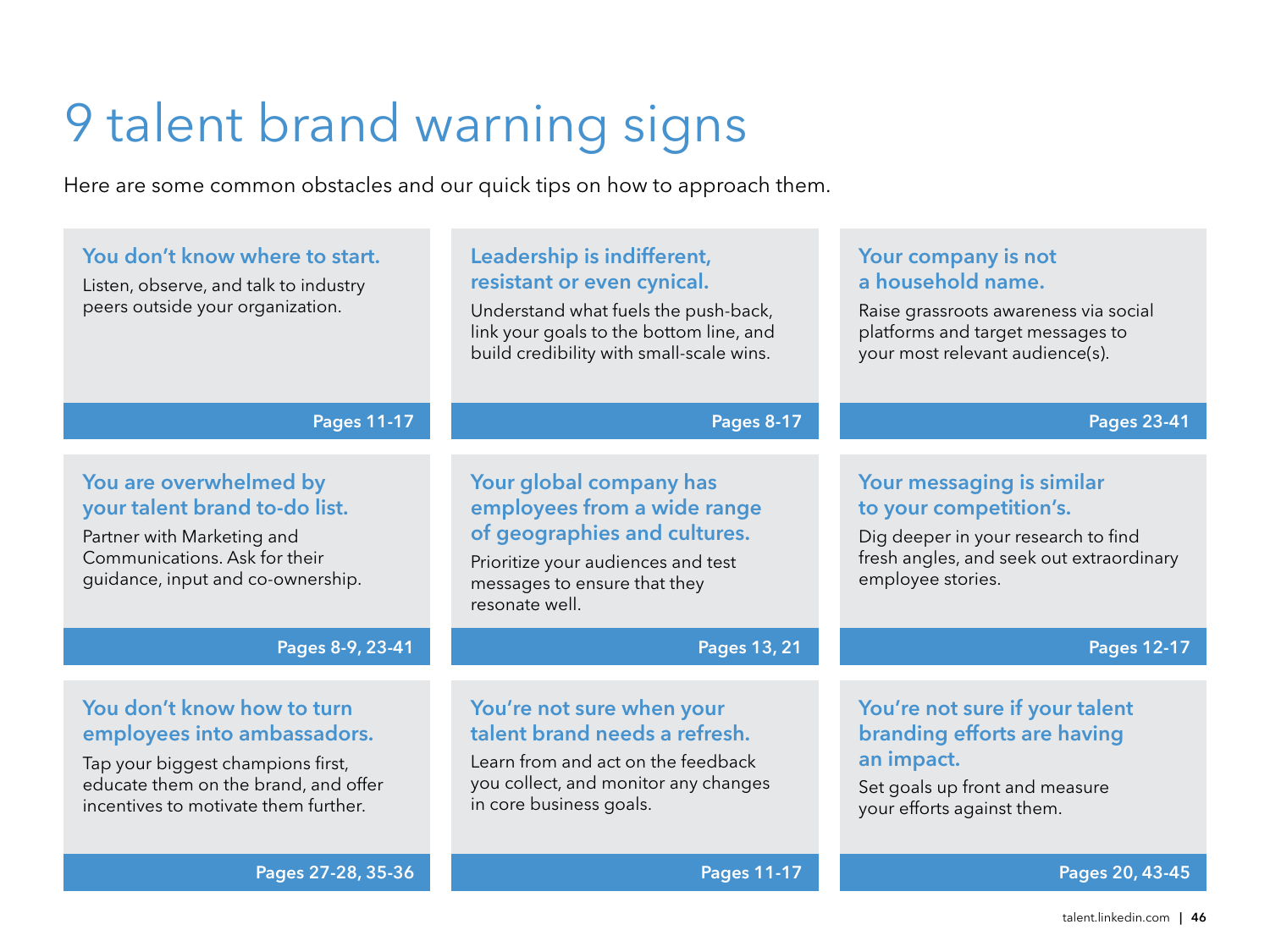### Let your talent brand journey begin!

We've covered a lot in this playbook, so here's a recap. We hope you've found some useful tips and inspiration to get you off to a strong start.

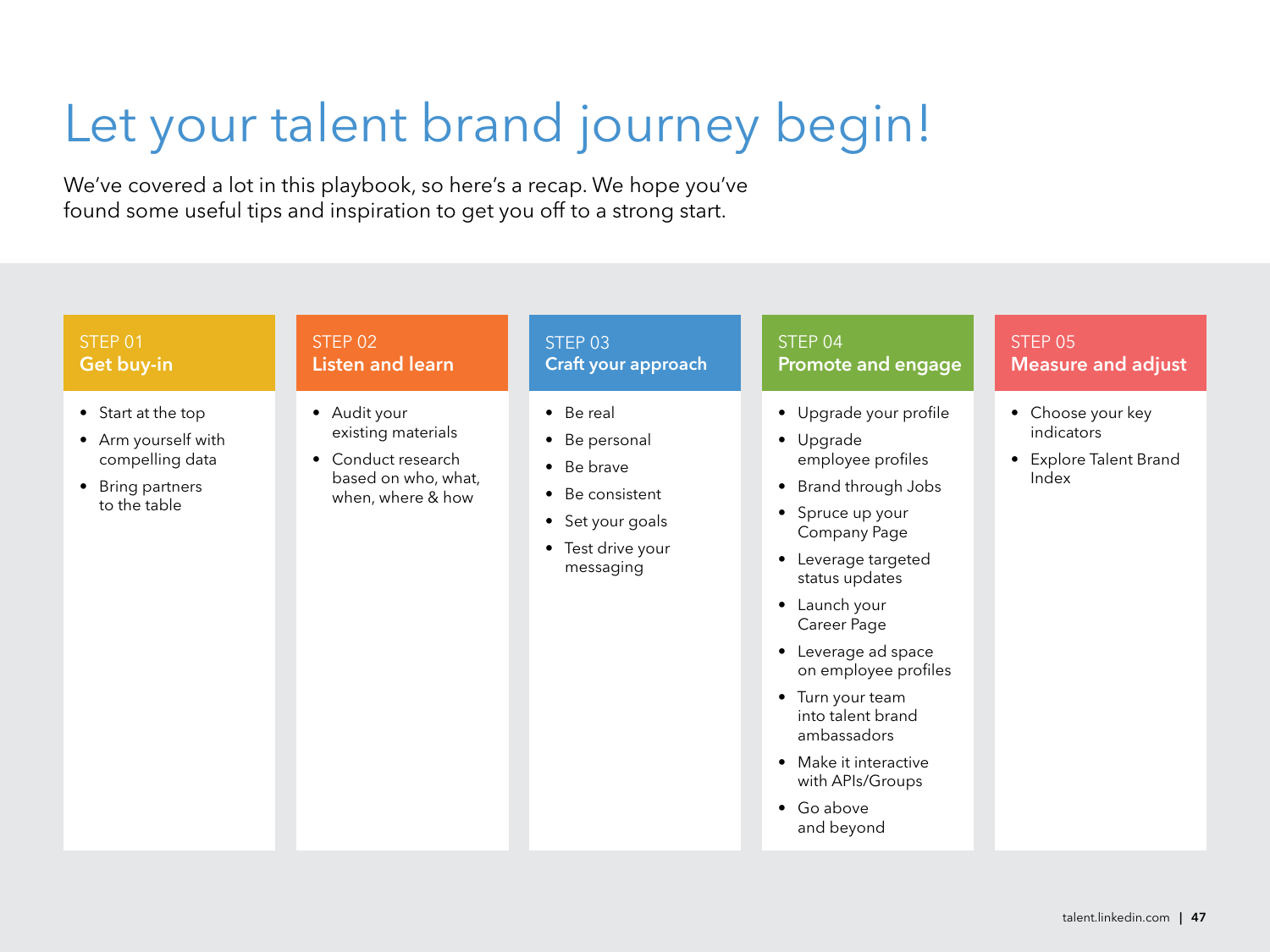### Additional resources

To help you begin your talent brand journey, we've gathered some additional resources to ensure your success.

We wish you the very best of luck in building a strong, vibrant and authentic talent brand! Keep in touch by sending your success stories and questions to TBplaybook@linkedin.com.

The State of Employer Branding lnkd.in/stateofeb

Why Your Employer Brand Matters lnkd.in/playbook-EBmatters

4 Essential Tips to Convert Your Employees to Talent Brand Ambassadors lnkd.in/employees

What's the Value of Your Employment Brand? lnkd.in/valueofEB

The Mindset Divide lnkd.in/mindset-study

What Passive Talent Wants lnkd.in/playbook-PT

The Truth About Followers and Connections lnkd.in/followers\_connections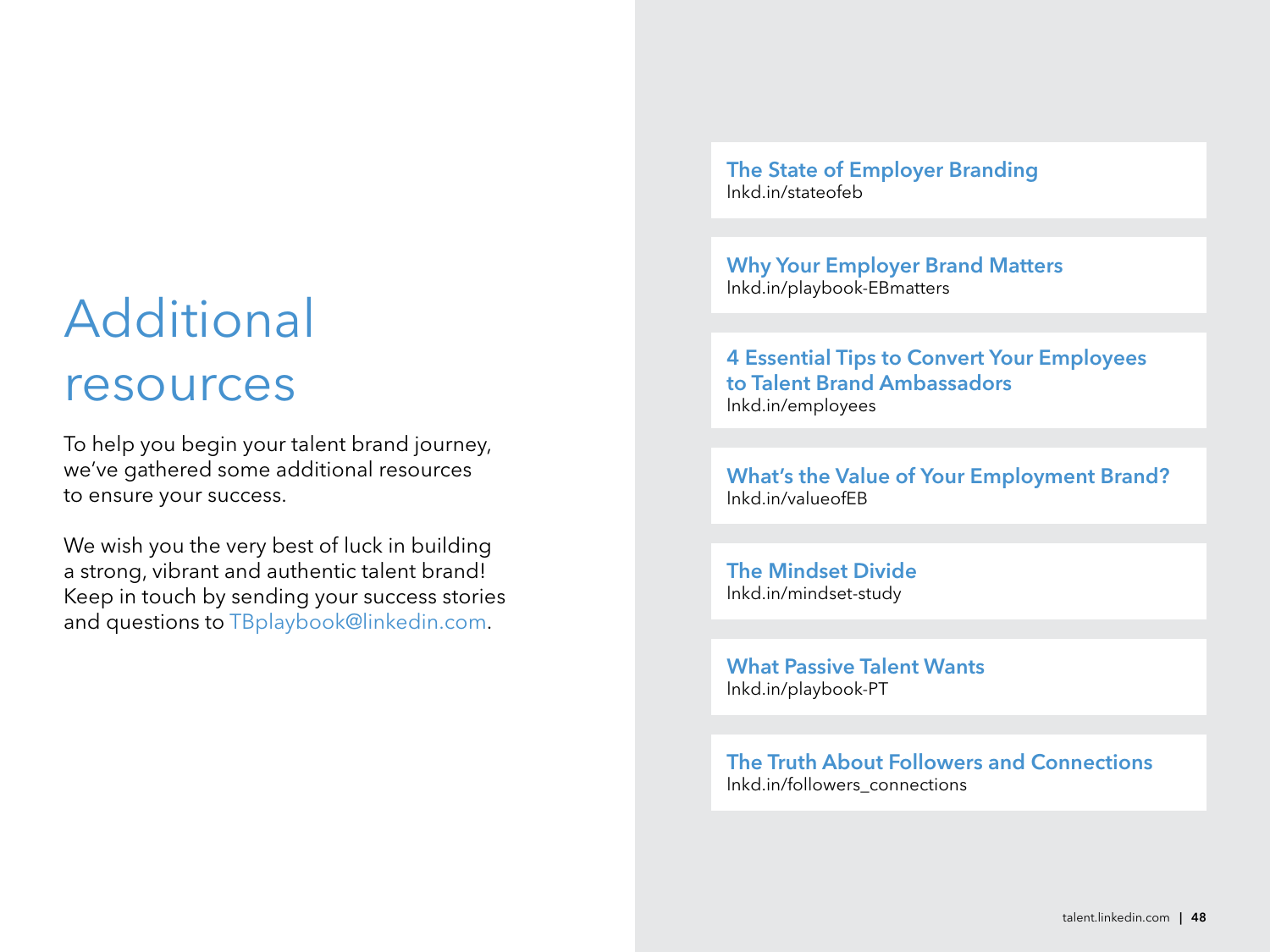### Talent Brand Hall of Fame

Throughout this playbook we've woven in best practices and advice from these talent acquisition leaders and companies.



Brent Amundson Executive Director Global Talent Acquisition Dell



Christa Foley Senior HR Manager Zappos.com



Christian Jaramillo Talent Acquisition Manager Mexico, Central America & Carribean Pfizer



Danielle Bond CMO Aurecon



Dawn Wilson Enterprise Recruitment Marketing Manager The Walt Disney Company



Ellie Shephard Global Recruiting Program Manager VP **JPMorgan** 



Jeremy Langhans Talent Acquisition Manager Expedia, Inc.

Kara Yarnot VP Talent Acquisition **SAIC** 



Kate Israels Program Manager salesforce.com



Lopa Gore Global Employer Brand Lead BP



Noortje ten Hoope Corporate Recruiter Exact



Paul Maxin Director of Global Resourcing Unilever



Phil Hendrickson Manager of Global Talent Sourcing Strategy **Starbucks** 



Stacy Takeuchi Director of Talent Acquisition UTI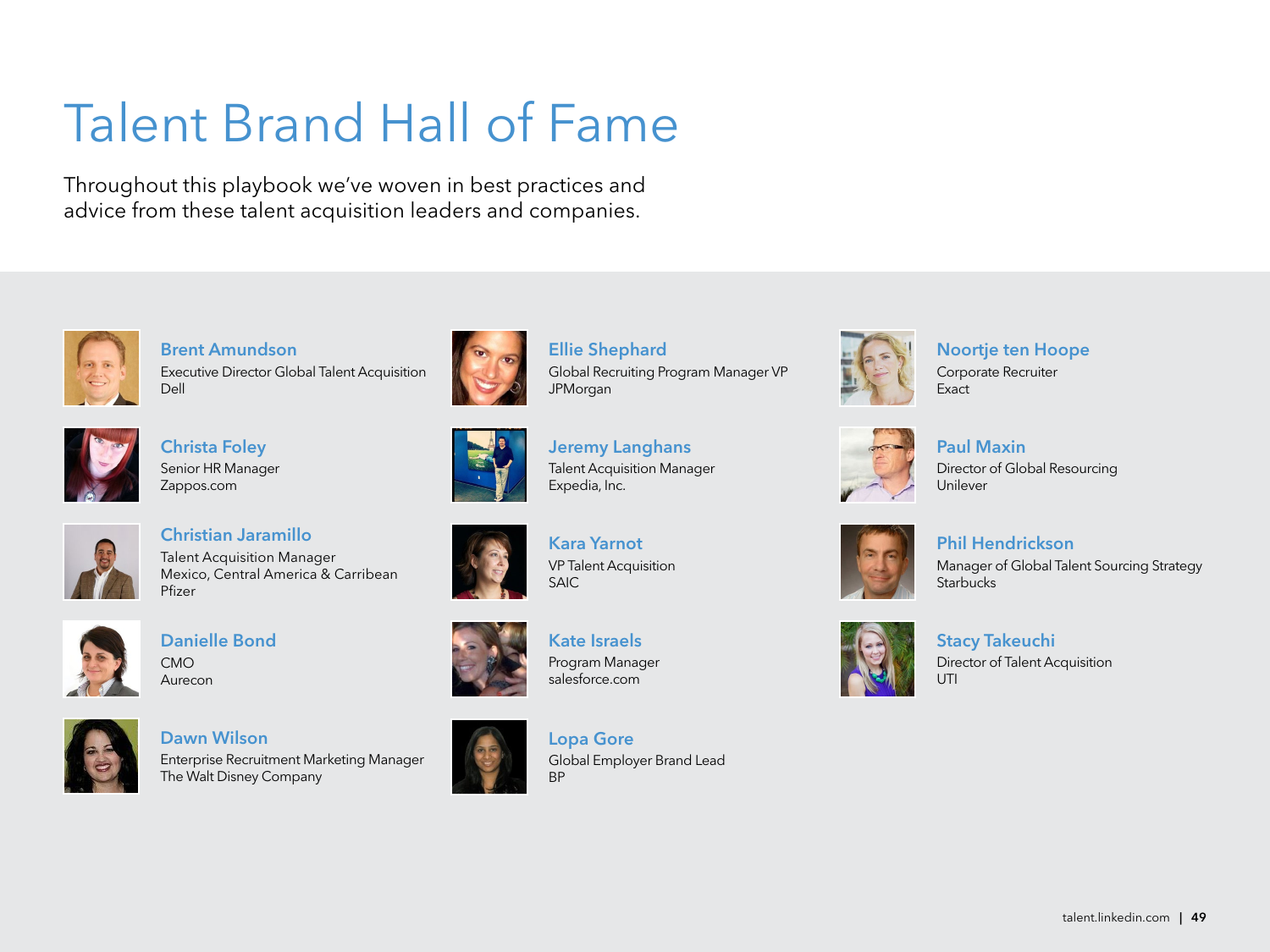### About LinkedIn Talent Solutions

Founded in 2003, LinkedIn connects the world's professionals to make them more productive and successful. With over 200 million members worldwide, including executives from every Fortune 500 company, LinkedIn is the world's largest professional network. LinkedIn Talent Solutions offers a full range of recruiting solutions to help organizations of all sizes find, engage and attract the best talent.



See more details on our solutions<br>
talent.linkedin.com



Follow us on LinkedIn linkedin.com/company/linkedin



Follow us on Twitter @hireonlinkedin



Access presentations on Slideshare slideshare.net/linkedin-talent-solutions



Contact us directly TBplaybook@linkedin.com